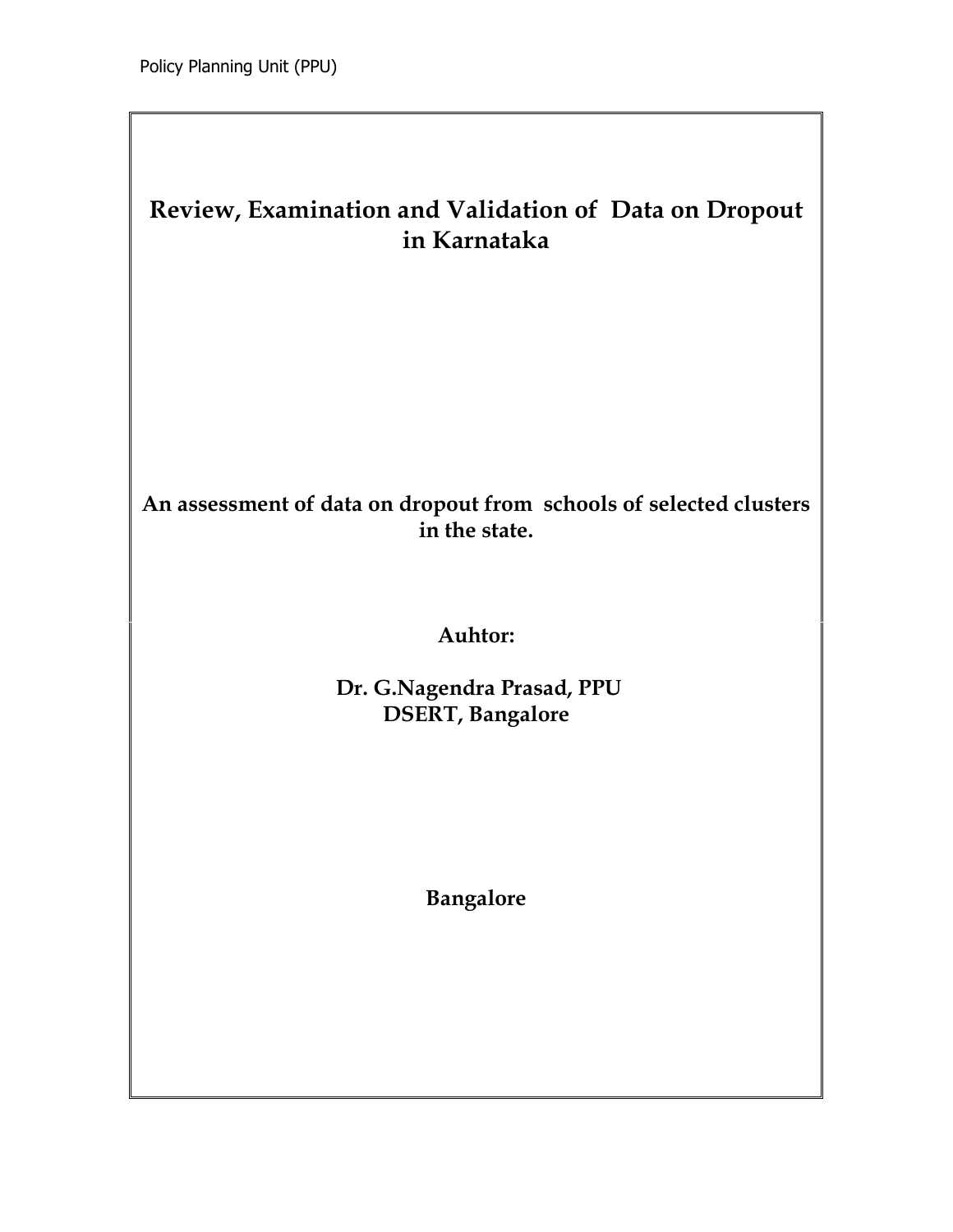Suvarna karnataka

# Department of Education Government of Karnataka.

# Review, examination and validation: An assessment of data on dropout from schools of selected clusters in the state.

## Policy Planning Unit,DSERT & Sarva Siksha Abhiyan, Karnataka (SSA)

January-2006



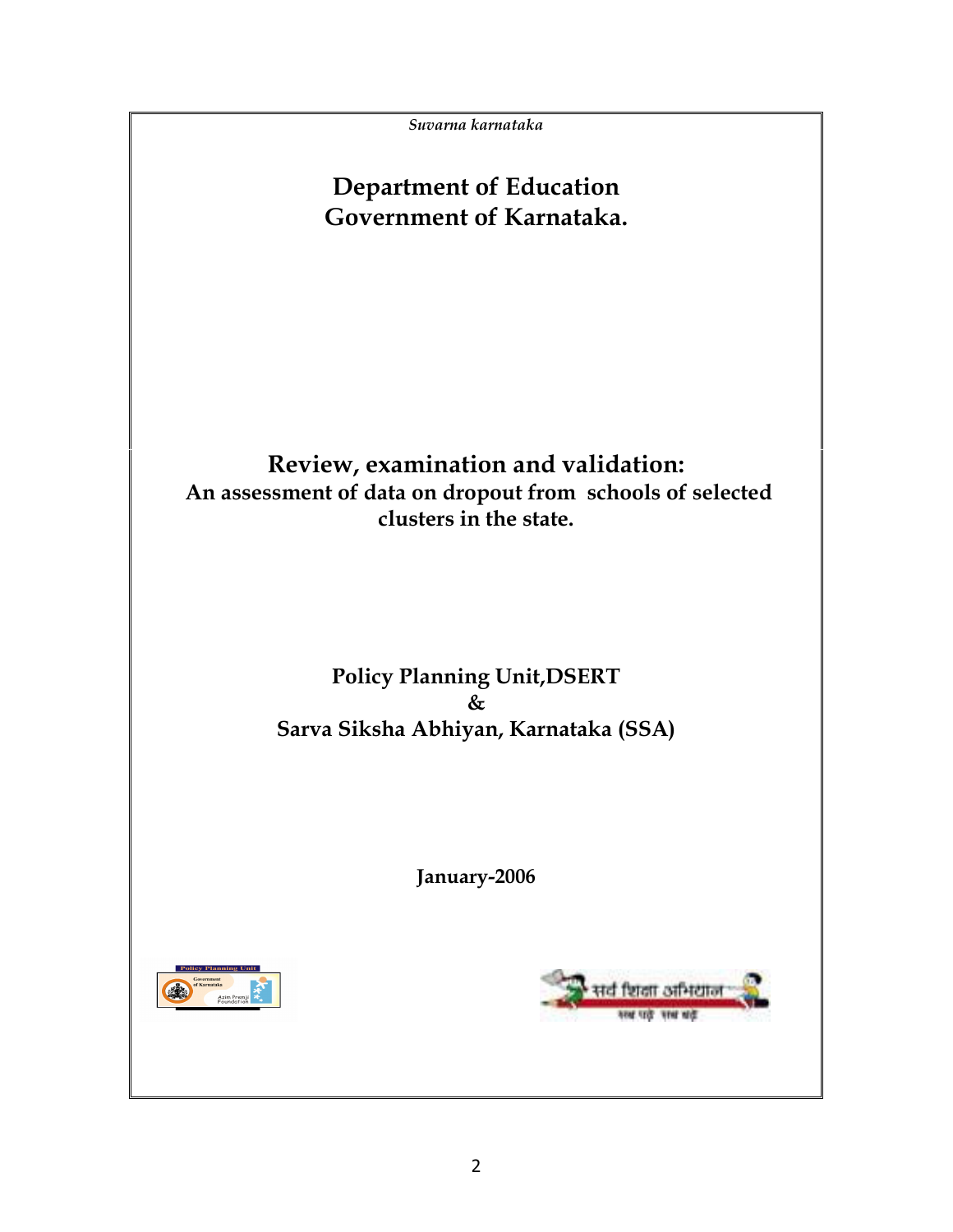# Review, examination and validation: An assessment of data on dropout from the schools of selected clusters in the state.

Universalization of elementary education envisages that eligible children, especially in the age group of 6-14 are in the school and acquire the required qualitative and viable competencies. The special drives through Sarva Siksha Abhiyan (SSA) and Back to School Programs assume importance in view of prevailing absenteeism of eligible school children. The National Educational Policy 1986, emphasizes the fact that all the eligible children are to be covered by mainstream learning activities and those who are non enrolled are to be covered through alternative learning processes, designed to suit the needs of various types of children.

## Constitutional responsibility & the efforts:

Article 45 of the constitution proposes to provide free and compulsory education for all children in the age group of 6-14. By ratifying the UN Convention of other Rights of Children (CRC) in 1992, the government of India also committed to create an appropriate environment for survival, protection and development of children. The 83rd Constitutional Amendment bill, 1997 seeks to provide free education for all children up to the age of 14 years as a *Fundamental Right*. National Policy on Education (NPE) 1992 redefined the educational priorities and made an attempt to address the issue of access, quality and equity in educational processes. Program of Action (POA) 1992 has emphasized that enrollment by itself is of no importance if child does not continue education. Hence, retention of a child in the school till elementary education is completed assumes importance.

The recent Education Bill proposed in the Parliament intends to raise the issue of covering all the eligible children through compulsory education. Inspite of many schemes and programs, the goal of universalization of elementary education is still elusive and yet to be achieved. The target of 100 percent literacy in the country is far away, as there are dropout children from the schools. Of those who have been enrolled through special enrollment drives, a countable number of children are unable to continue education due to various reasons. Continuous absenteeism and the dropout are certain pertinent issues to be addressed before providing quality education. Thus, dropout of children is a matter of concern.

## Nature of Dropout:

Dropout is influenced by a series of independent factors (variables), namely school environment, socio-economic and socio-psychological factors, prevalence of child labour, age of the child, negative attitude of parents towards education and need to earn livelihood at an early stage of life among certain sections of children. Coupled with the above, family migrations, changes in residence are also responsible for dropout. Among the measures to reduce the rate of dropout and wastage, non promotion of children, repetition of admission (double admission), migration and change of residence are important.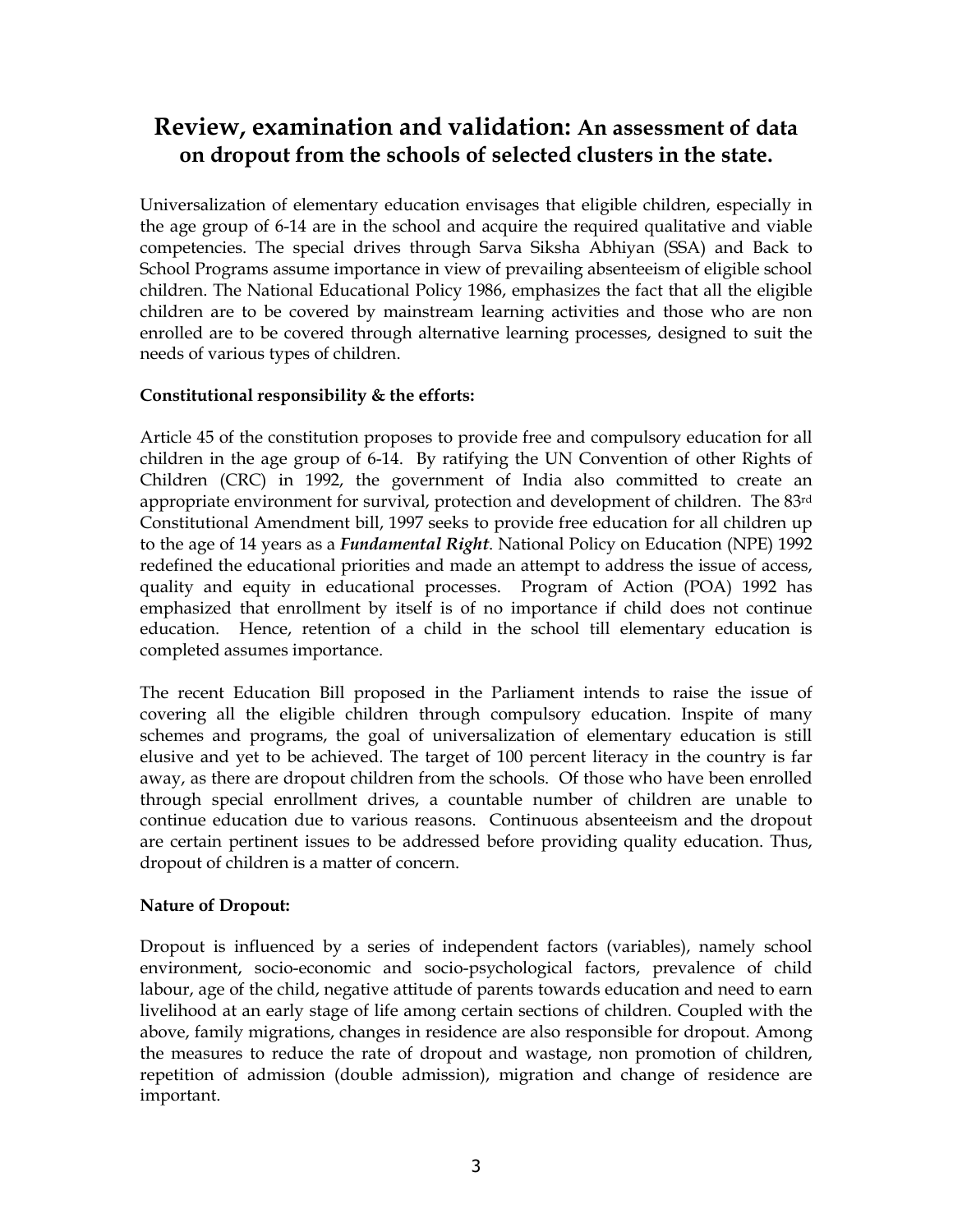#### Adopted Definition of dropout (Conceptual understanding for the study)

Under normal circumstances, dropout indicates continuous absenteeism of a child to school. But the duration of absenteeism varies according to the adopted frame of time. For the present study, it is understood and considered that any child who is absent to class continuously for one calendar month (30 days) for any reason is a dropout. However, the reasons like child health, parental or child disinterest to attend the school for a period of more than 30 days is required to be verified by the local teachers and corrective measures are to be initiated to make the child attend the school regularly. Presuming that the teachers initiate such action to address dropout and by providing allowance to various other factors like migration, change of residence and issuance of TC by the teachers, any absenteeism is considered voluntary and requires to be addressed.

There are number of ways through which retention and dropout are measured. Hundred minus retention rate is termed as gross dropout rate which includes repeaters. Separating the repeaters (Failures and those taken TC, assuming that those who have taken are within the system) total dropout is arrived at. Total dropout has two parts (i) Manageable Dropout and (ii) Net Dropout. The former is being addressed by the department through certain alternative education programs including tent schools. Where as net dropout is voluntary and requires measures to sensitize and mobilize the community. Enrollment, attendance marked by the teachers and actual attendance of children in a class are important and provide some basis to estimate the level of absenteeism of students in a school. If enrollment in a class during a specified year is 'X', reduction in number of children would have occurred due to transition. The following factors are largely responsible:

#### Factors responsible for dropout:

- $\Leftrightarrow$  When a child does not attend the school regularly and fail in a class at primary level because of lack of required attendance in an academic year.
	- Within the above, the child would have been absent for the school as a result of health problems, temporary migration of family to other place or change of residence.
	- When a child is entangled with subsidiary or family occupations, continuous absenteeism to school may also occur.
- $\Leftrightarrow$  When a child takes Transfer Certificate and joins other school, it is presumed that the child is within the system, left the present school and joined the other school.
- $\Leftrightarrow$  When a child is absent to school due death.
- $\Leftrightarrow$  Besides the above reasons, any dropout to school by the child is considered voluntary and is described in the analysis as *Net dropout*, because dropout due to the above factors can be addressed in one way or the other by designing a specific program of action.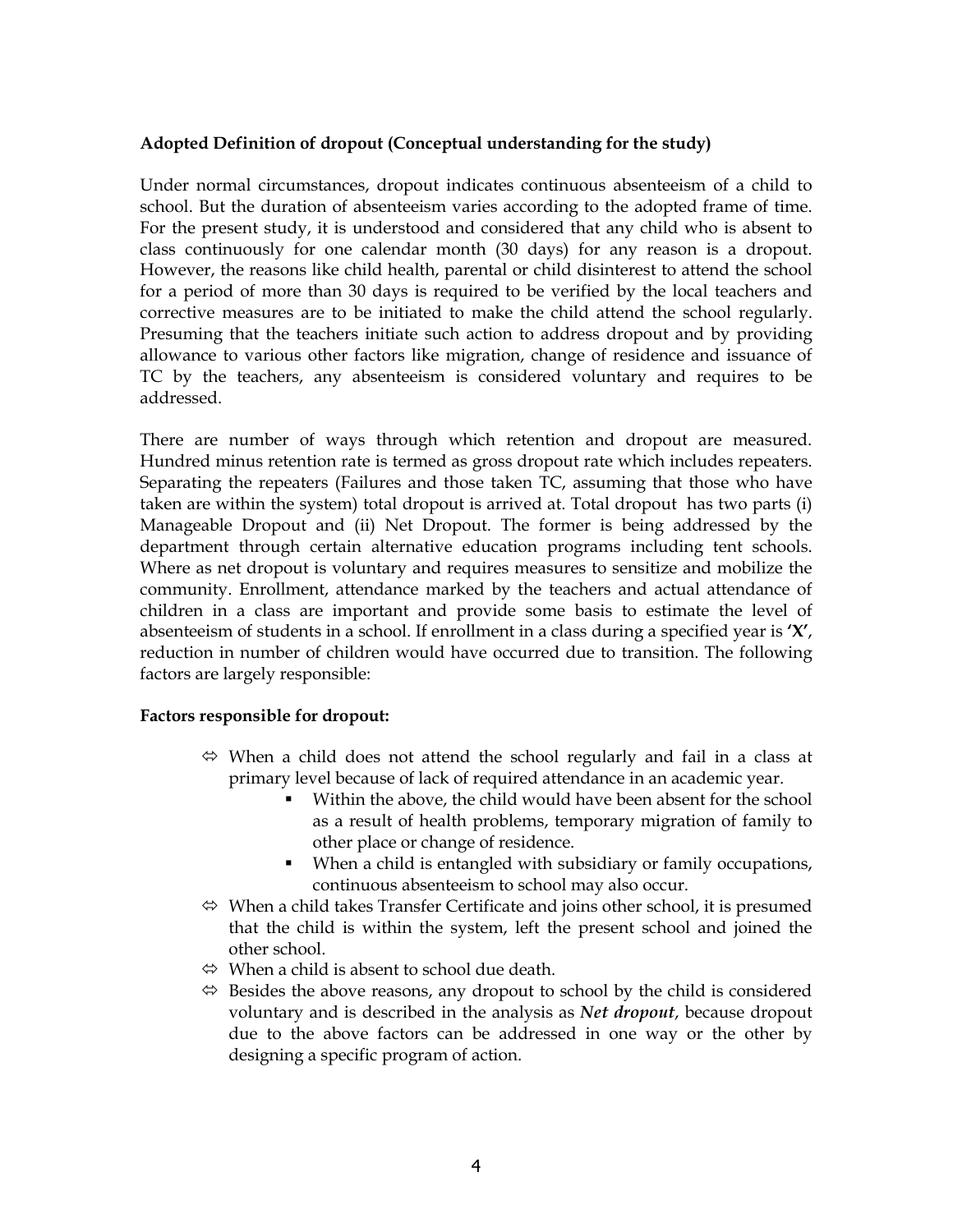Absenteeism by children from schools, especially in a class is characterized by Non retention which includes *Dropout* also. Retention of children is as important as enrollment, as it indicates school effectiveness. But all the children in a class may not be promoted to subsequent higher class due to failure and lack of attendance, if it is at the primary level. The listed reasons above include both *Internal* as well as *External* factors to the system. Retention can be ensured by managing the *internal* factors and can be controlled by initiating action within the system. Dropout consists of *internal* as well as external factors. If 100 children are enrolled in a specific year in standard 1, 85 might be eligible for promotion to class 2. The remaining 15 children might be classified under (i) failures, (ii) those opted for TC and (iii) those who have left the school voluntarily for various reasons. The first two components (i)  $\&$  (ii) relate to transition where the participation of the child will be within the system, the last component i.e  $(iii)$  is categorized as Net dropout which indicates children out of the system and requires to be addressed urgently through an action plan. Symbolically, the computation procedure is presented below:

#### Denotations used in measuring dropout:

- $\Sigma$  En.t1 = Total Enrollment of children as per attendance in t1 year (first Std.) in a school. (Entry level enrollment)
- $\Sigma$  En.t8 = Total Enrollment of children as per attendance in t8 year (Eighth Std.) in a school. (Retention)
- ∑ En.t1 = En.t8+ Nr…………………1

Where, Nr includes two components, namely Nr1+Dt ............2

**Nr1** = Non-retention, due to issuance of TC and failures (F1) only  $\rightarrow$  Can be managed & addressed within the system internally. This also includes Dt (total Dropout) which is  $\rightarrow$  Both internal & External.

 $Nr1 = F1 + Tc$ ...................3

- $F1$  = Failures &  $Tc$  = Issuance of Transfer Certificate to the child who is assumed to be within the system.
- Dt ( total Dropout) can further be classified into two Parts.

Dt = Dt1 + Dt2…………….4

**Dt1** = Dropout due to migration & change of address-- $\rightarrow$  Internal, Can be Managed & addressed by devising special programs. This would also Include admission repetition due to change of school by the child.

Dt1= Mtn+Cr+Ar……………………..5

Mtn = Migration of the family for some specified period along with the child.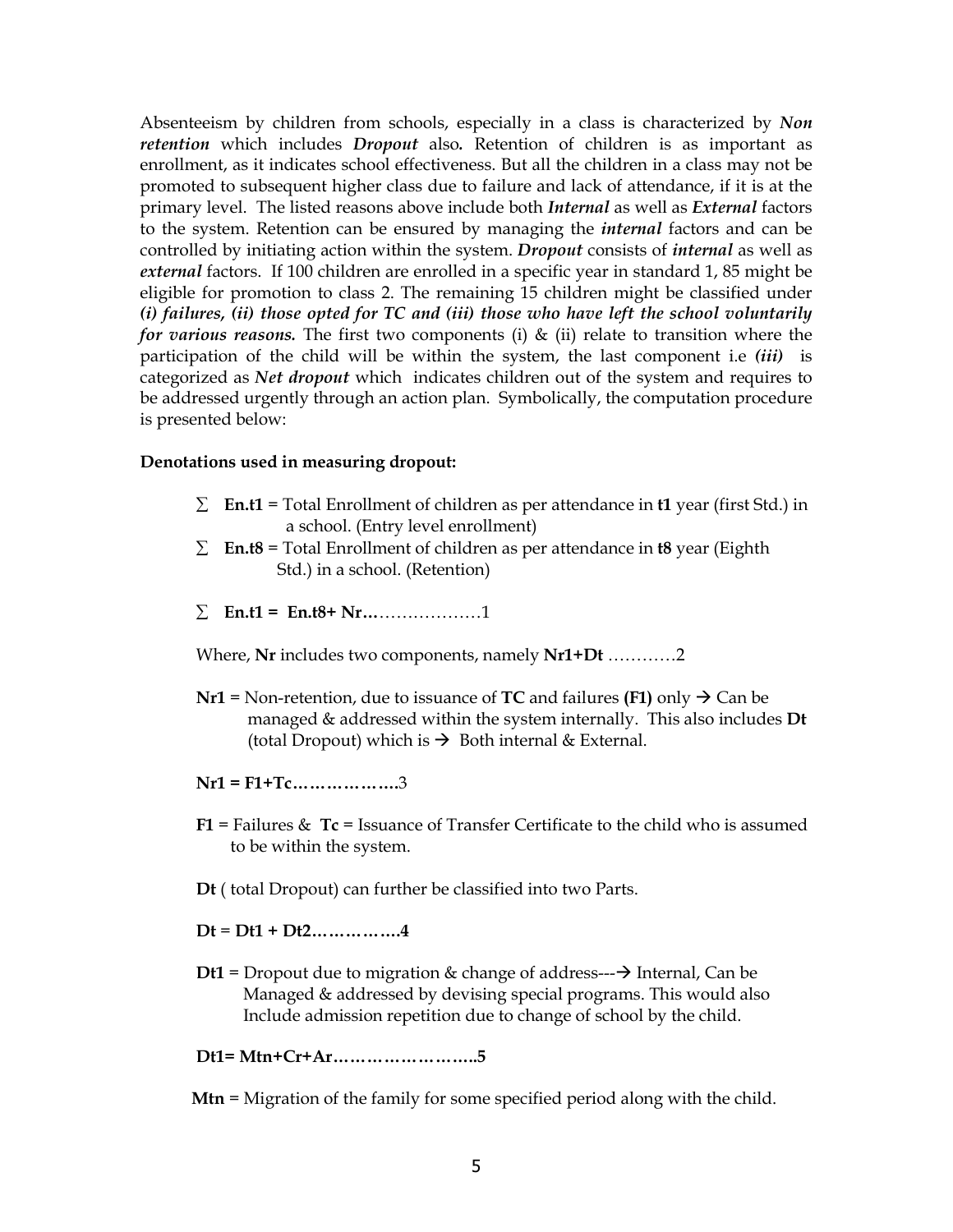- $Cr =$  Change of residence by the household along with the child.
- $Ar =$  Admission repetition occurs when a new school is opened in the vicinity and admission continues in the present school. It also occurs due to shift of child to other English medium private school if the parent of the child desires admission in it.
- Dt2 is purely voluntary decision of the household or a child to be a dropout. Some times it may be due to death of the child, psychological inert due to failure--- $\rightarrow$  Purely external and envisages initiation of persuasive methods through sensitization and mobilization programs. In the present analysis Dt1 = Manageable dropout  $&$  Dt2 is referred to as Net dropout.

Conversely,

- $\Sigma$  En.t8 = En.t1 Nr = Z i.e
- $\Sigma$  Difference in enrollment between En.t1 and Ent8 (Z) includes (Nr) and Total Dropout (Dt))

In the present assessment study such factors are separated and efforts are made to understand the net dropout of children from the school.

#### General Effects of dropout

Dropout of children from learning activities is a tremendous waste of child potential as it involves economic and social implications for future human power development. Dropout from the school has the following effects:

- a) Wastage of financial resources and child power
- b) Thereby it affects socio-economic development of the nation
- c) Child labor may get bred up without formal education to children.
- d) Provision of quality education will be elusive.
- e) Equity issues can not be addressed.
- f) Socio-economic discriminatory process may mop up.
- g) Perpetual dropout makes it difficult to reach 100% literacy (national goal).

#### Need for assessment.

The school administration reports the figures of attendance, enrollment and retention to the BEO usually by the end of June and July every year after obtaining the figures from school records, annual census and through special drives. It is observed that there are variations between the reported figures and those actually exist at the school level. Hence, the enquiry is necessitated to organize it meticulously to draw certain inferences by selecting all the schools in a cluster and validate the data.

## Objectives of the study

The following objectives are kept in mind while taking up an in-depth assessment / inquiry: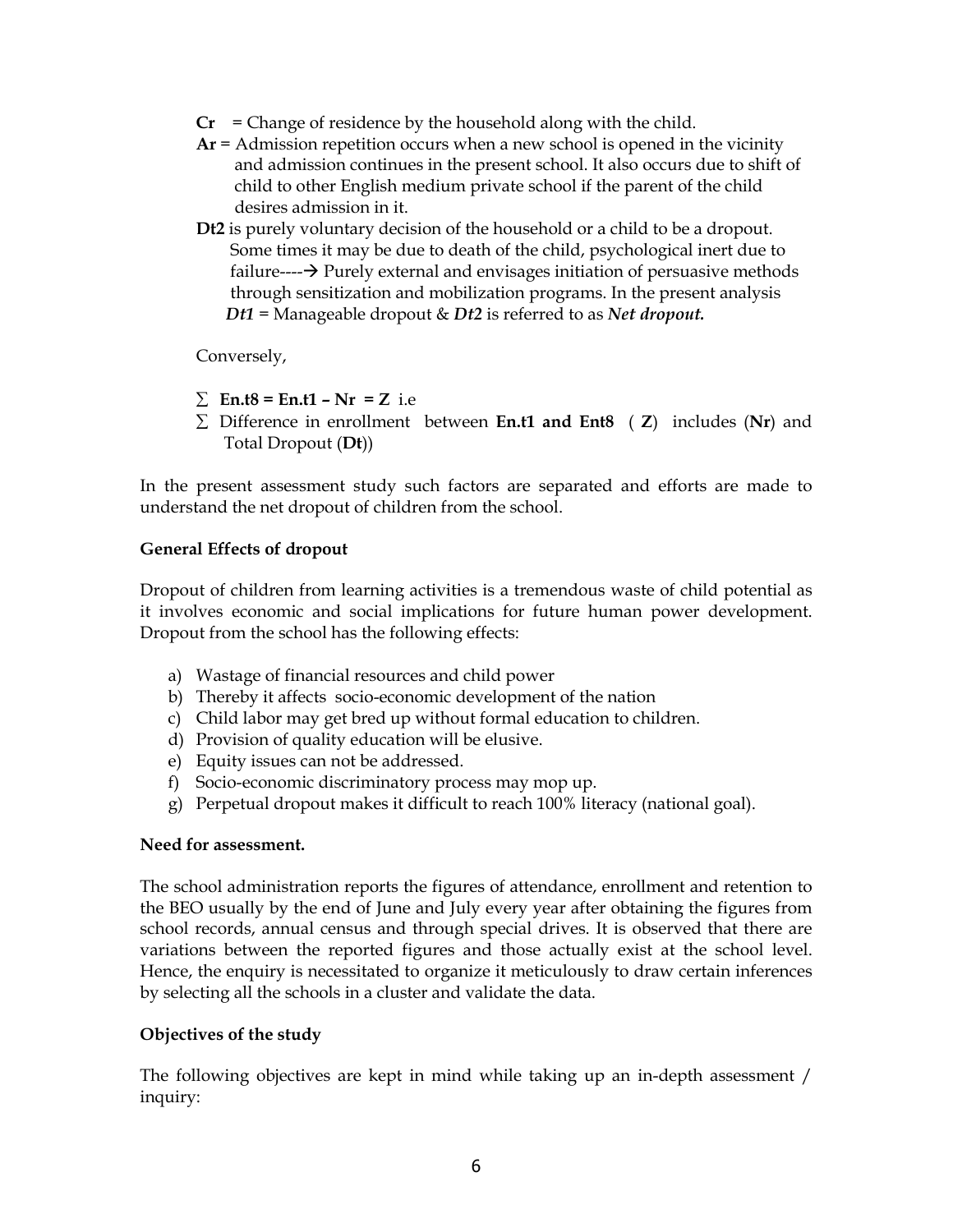- 1. By this exercise, it is expected that variations in the reported figures of enrollment and dropout are understood and is expected that such variations are acknowledged.
- 2. To understand the variations in reported data on retention and dropout vis-à-vis the average and the actual child attendance on the day of visit.
- 3. To note and understand the reasons for variations among the reported figures of enrollment, retention attendance and dropout.
- 4. Based on the inferences drawn for variations, to understand and approximate the varying patterns by validation.
- 5. The study understands whether the enrollment is the basis for some of the incentive programs like mid-day meals and free supply of text books.
- 6. To take note of net increase in enrollment through special drives, like Chinnara Angala, Special and Voluntary admission drives that enable and motivate the out of school children for mainstream learning.

Besides observing the above objectives, the process of assessment tried to test the following hypotheses. The hypothesis has been formulated based on the observed facts and the experience. Testing them would have implications for policy planning.

## Hypothesis:

The assessment process tried to test the hypotheses that:

1. There is no difference among the reported dropout figures and actual dropout at the school level.

## Methodology of assessment study

## (a) Sample selection:

The study included an intensive but a representative sample, covering all the dimensions of the issue and the general/average educational characteristic features of the state. Study of this nature supposes to have a sample selected purposively keeping in view the educational progress of the region. There are 176 revenue blocks and 202 educational blocks in the state. The revenue blocks have clearly defined geographical boundaries and the number of BRCs is in conformity with the number of revenue blocks of the state. The state has 4 revenue divisions and the study covered a cluster from a block in each revenue division. Thus, 4 clusters from four blocks are selected for the study and all the schools (LPS & HPS) in the clusters are covered in the sample. The findings emerged from the study are presented separately for each cluster.

## (b) Criteria for selection of blocks/clusters

Though selection of blocks is purposive, it takes into consideration primarily the backwardness of the block not only in economic and social terms but also its educational backwardness. Based on the house -to -house survey organized by SSA during the year 2004-05, two blocks with relatively high dropout and another 2 blocks with relatively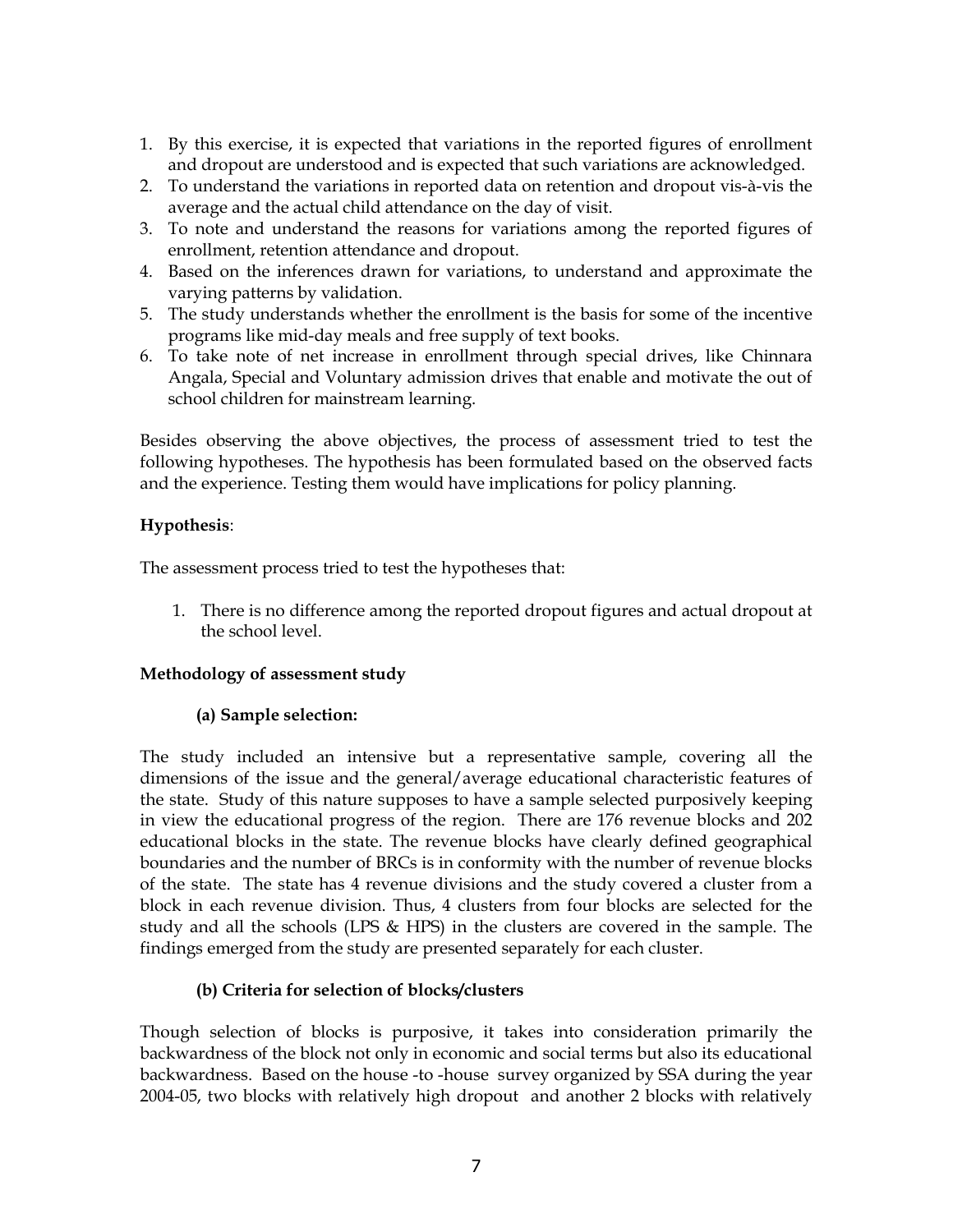low dropout are selected for the study. The following are the blocks selected for the study as sample:

- 1. Bijapur ® Block in Bijapur District.- Reportedly high dropout rate
- 2. Bangarpet/KGF Block in Kolar District- Reportedly low dropout rate
- 3. Devadurga Block in Raichur District- Reportedly high dropout rate
- 4. Kundapur Block in Udupi District- Reportedly low dropout rate

## (c) Selection of clusters:

It is decided that four clusters form the above blocks, one from each revenue division is selected for this enquiry. While selecting the clusters in a block again two clusters with relatively low reported dropout rate - Koni Cluster in Kundapur Block of Udupi district & Kalavanchi cluster in Bangarpet/KGF of Kolar District and another two clusters with relatively high reported dropout rate, - Devadurga ® in Devadurga Block of Raichur district & Bijapur ® in Bijapur ® Block of Bijapur District. Thus, four clusters from 4 blocks/districts as given in the following table are selected and all the schools in the cluster are covered for assessment with the intention of making cross-comparisons and thereby to analyze and understand the patterns of variations in the data on dropout. The actual dropout figures vis-à-vis those reported by the teachers are assessed by noting the attendance marked by the teachers and by class-wise head count of children on the day of visit.

## Table-1

| S1             | Name of the District / Taluk         | Name of the cluster | schools<br>No.<br>of |
|----------------|--------------------------------------|---------------------|----------------------|
| No.            |                                      |                     | covered.*            |
|                | District - Bijapur Rural<br>Bijapur  | Nagathana           | 29                   |
|                | Block. (With Highest Dropout)        |                     |                      |
|                | Kolar District-Bangarpet/KGF block   | Kalavanchi          | 21                   |
|                | (With Lowest dropout)                |                     |                      |
| $\overline{2}$ | Raichur district - Devadurga ® taluk | Devadurga           | 25                   |
|                | With Highest Dropout)                |                     |                      |
| 3              | Udipi District - Kundapur taluk      | Koni                | 23                   |
|                | (With Lowest dropout)                |                     |                      |
|                | <b>Total</b>                         |                     | 98                   |

## Details of sample

## (d) Sources of data.

The sources of collecting the data included school records and head count of children in each class. They included the attendance register, the MMR report sent by the head teachers to the CRC and the BEO, enrollment register and some of the basic records like attendance of teachers, number of teacher posts sanctioned and those deputed to other places. Besides the above sources, secondary data as emerged from EMIS (2004-05) was the basis to compare and make an assessment on the viability of dropout data.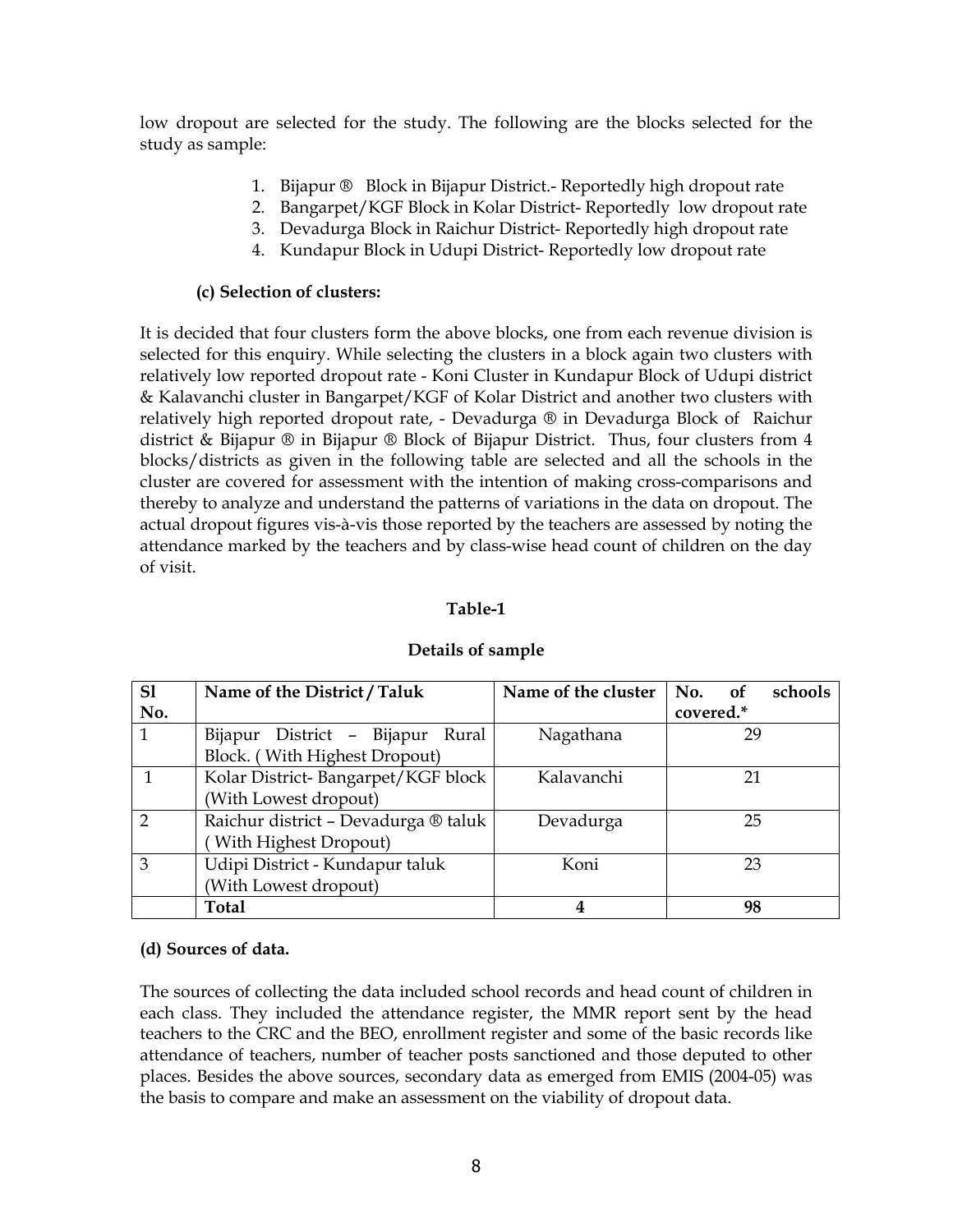#### (e) Tools for the study and orientation on data collection to the field personnel.

Tools were designed specifically to collect the information from the schools (Vide Annexure-1). They were the basis to interact with the teachers and collect the information from school records. High school teachers who do not necessarily belong to the same cluster have been selected to collect the information. The tools designed were pre-tested on 7-12-2005 in a selected school. Teachers were oriented about the purpose for which assessment is undertaken on 9-12-2005. Actual data collection started from 12- 12-2005 and is completed by 20<sup>th</sup> December 2005. Initial scrutiny of collected data was done by the Dy.PC /APC of respective districts and the schedules were sent to PPU/DSERT by 30th December 2005. Coding the data, its entry into the system, scrutiny, classification and file structuring took time up to 7th January 2006. Information collected by using the tools largely provided required insights into the concept of net dropout in schools (LPS & HPS) from 4 clusters.

## (f) Presentation of the report:

The report is presented in different sections.

- $\Leftrightarrow$  Section-1 describes the sample profile and the adjustments made in data with reasons for such adjustments.
- $\Leftrightarrow$  Section-2 describes enrollment and the dropout scenario in the state of Karnataka.
- $\Leftrightarrow$  Section-3 presents the variations in enrollment between actual and the reported figures.
- $\Leftrightarrow$  Section-4 enlists the cohort analysis and separates the factors responsible for dropout through a model, its average, the actual attendance and the one marked by the teachers vis-à-vis that of the actual attendance by head count in each class on the day of visit.
- $\Leftrightarrow$  Section-5 tries to make an effort to understand whether the actual enrollment is the basis for certain programs like Mid-day-meals and the text book distribution.
- $\Leftrightarrow$  Section-6 broadly presents the summary on discernable variations in enrollment data and the recommendations there of.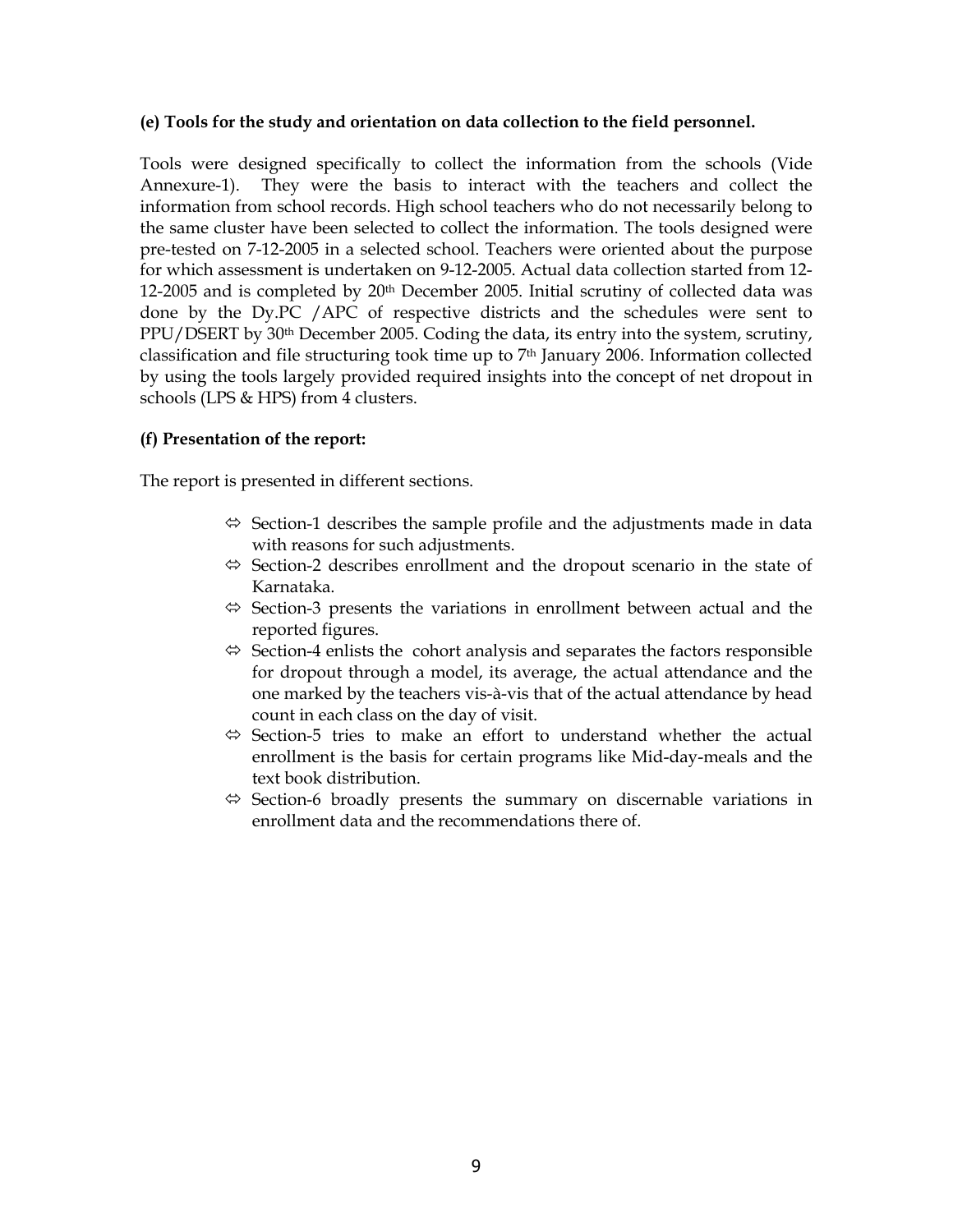### Section -1

#### 1. Sample Profile:

From 4 clusters and 4 Blocks/districts and from 14 Gram Panchayats, 98 schools are covered in the sample. Out of 98 schools, 55 are LPS and 43 are HPS. Cluster-wise distribution of the sample according to level and type of schools is given in Table-2

#### Table-2

| Type of      | Level of school* |            |              |  |  |  |  |  |  |
|--------------|------------------|------------|--------------|--|--|--|--|--|--|
| school       | <b>LPS</b>       | <b>HPS</b> | <b>Total</b> |  |  |  |  |  |  |
| Govt         | 52               | 39         | 91           |  |  |  |  |  |  |
|              | 53.1%            | 39.8%      | 92.9%        |  |  |  |  |  |  |
| Aided        |                  |            | 5            |  |  |  |  |  |  |
|              | 1.0%             | 4.1%       | 5.1%         |  |  |  |  |  |  |
| Unaided      | 2                |            | 2            |  |  |  |  |  |  |
|              | 2.0%             |            | 2.0%         |  |  |  |  |  |  |
| <b>Total</b> | 55               | 43         | 98           |  |  |  |  |  |  |
|              | 56.1%            | 43.9%      | 100.0%       |  |  |  |  |  |  |

## Cluster-wise distribution of sample according to Level and type of school

\* Percentages are in the total sample

Nearly 93 percent of the schools from four clusters are the government schools and the remaining 7 percent are the aided and unaided schools. In clusters of Kolar and Raichur districts only government schools are there and in Udupi and Bijapur districts private unaided schools are there. Cluster-wise distribution of schools is presented in Table-3.

| Table-3                                                              |
|----------------------------------------------------------------------|
| Distribution of schools according to Type of school and the cluster. |

| Type of school |       | Nagathana   Kalavanchi   Devadurga |       | Koni         | Total          |
|----------------|-------|------------------------------------|-------|--------------|----------------|
| Govt           | 28    | 21                                 | 25    | 17           | 91             |
|                | 28.6% | 21.4%                              | 25.5% | 17.3%        | 92.9%          |
| Aided          |       |                                    |       | 5            | 5              |
|                |       |                                    |       | 5.1%         | $5.1\%$        |
| Unaided        | 1     |                                    |       | $\mathbf{1}$ | $\overline{2}$ |
|                | 1.0%  |                                    |       | 1.0%         | $2.0\%$        |
| <b>Total</b>   | 29    | 21                                 | 25    | 23           | 98             |
|                | 29.6% | 21.4%                              | 25.5% | 23.5%        | 100.0%         |
|                |       |                                    |       |              |                |

The analysis of the study thus focuses more on the government schools and partly its focus is on the aided and unaided schools in selected clusters.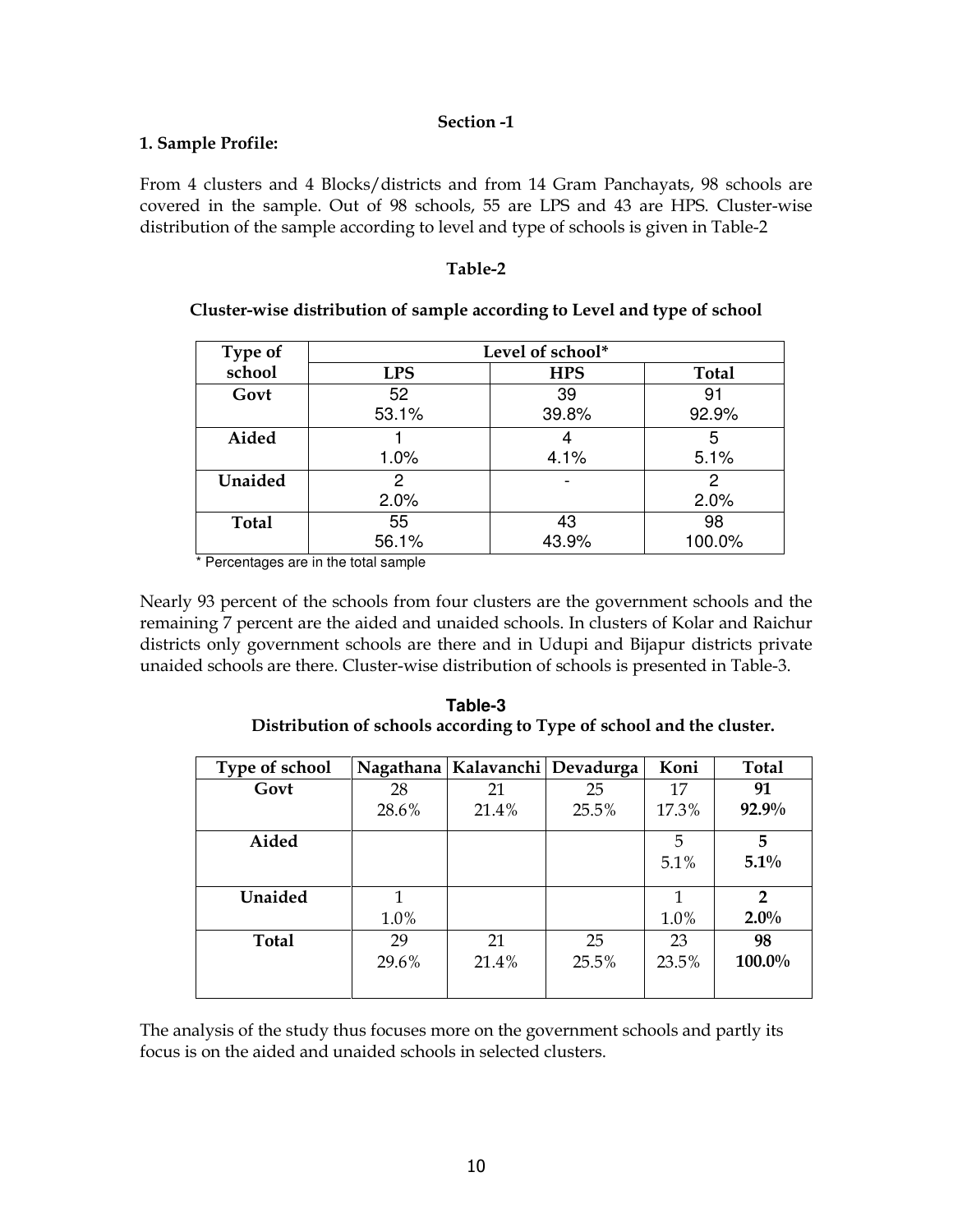In all the schools (98), there are 254 sanctioned posts of teachers. Out of which 216 teachers, i.e 85 per cent are working in their respective schools and the remaining 15 percent are deputed to other schools. There are about 6 schools which have been started during the year 2005-06. In some of these schools, there are no sanctioned posts. Teachers from other schools are deputed and are working. Table-4 gives the details of teacher position in schools.

| <b>Cluster</b> | <b>Sa Posts</b> | <b>Pre-staff</b> | <b>Depstaff</b> |  |
|----------------|-----------------|------------------|-----------------|--|
| Nagathana      | 77              | 69               |                 |  |
| Klavanchi      | 23              | 19               |                 |  |
| Devadurga      | 36              | 28               |                 |  |
| Koni           | 118             | 100              | 18              |  |
| <b>Total</b>   | 254             | 216              | 38              |  |

| Table-4 |
|---------|
|         |

#### 1.1 Data Adjustments for comparisons:

Data from 98 sample schools elicit variations in actual enrollment in schools as per the attendance registers and the reported figures as per MMR. At the stage of analysis, the information from some of the schools is not directly compatible to facilitate for cross comparisons due to missing values of the reported figures of enrollment. The following are the reasons to have missing values.

- $\Leftrightarrow$  New schools started during the year 2005-06 (3 Schools)
- $\Leftrightarrow$  In one school it is reported that no MMR figures are available (1 school)
- $\Leftrightarrow$  Three schools are upgraded and separated as HPS in Koni Cluster of Udupi district ( 3 schools)
- One school is a girls' school where enrollment figures of boys are not available and hence could not be clubbed together for comparisons. (1 School).

Thus, out of 98 schools, 8 schools are eliminated to make comparisons for variations between the actual figures as per the attendance register and the reported enrollment. The remaining 90 school were considered for analysis of variance. Among 8 schools from which missing values for the reported figures have occurred, 3 schools are LPS and 5 schools are HPS. Thus 90 schools are selected for comparisons and variations are assessed separately both for LPH and HPS. Out of 90 schools filtered for analysis, 52 are LPS and the remaining 38 are HPS. From first set, comparisons are made for LPS i.e. from 1 to 5 standards for three years – 2003, 2004 and for 2005. Another set of comparisons are for HPS i.e. from 1 to 8 standards for consecutively three years – 2003, 2004 and for 2005. Variations in enrollment are calculated for each class separately from LPS and HPS. Thus, class-wise variations are assessed in LPS for 3 years and similarly for HPS. Based on this, it would be possible to understand class-wise variations in enrollment as per the attendance register and the reported figures of enrollment in percentage terms.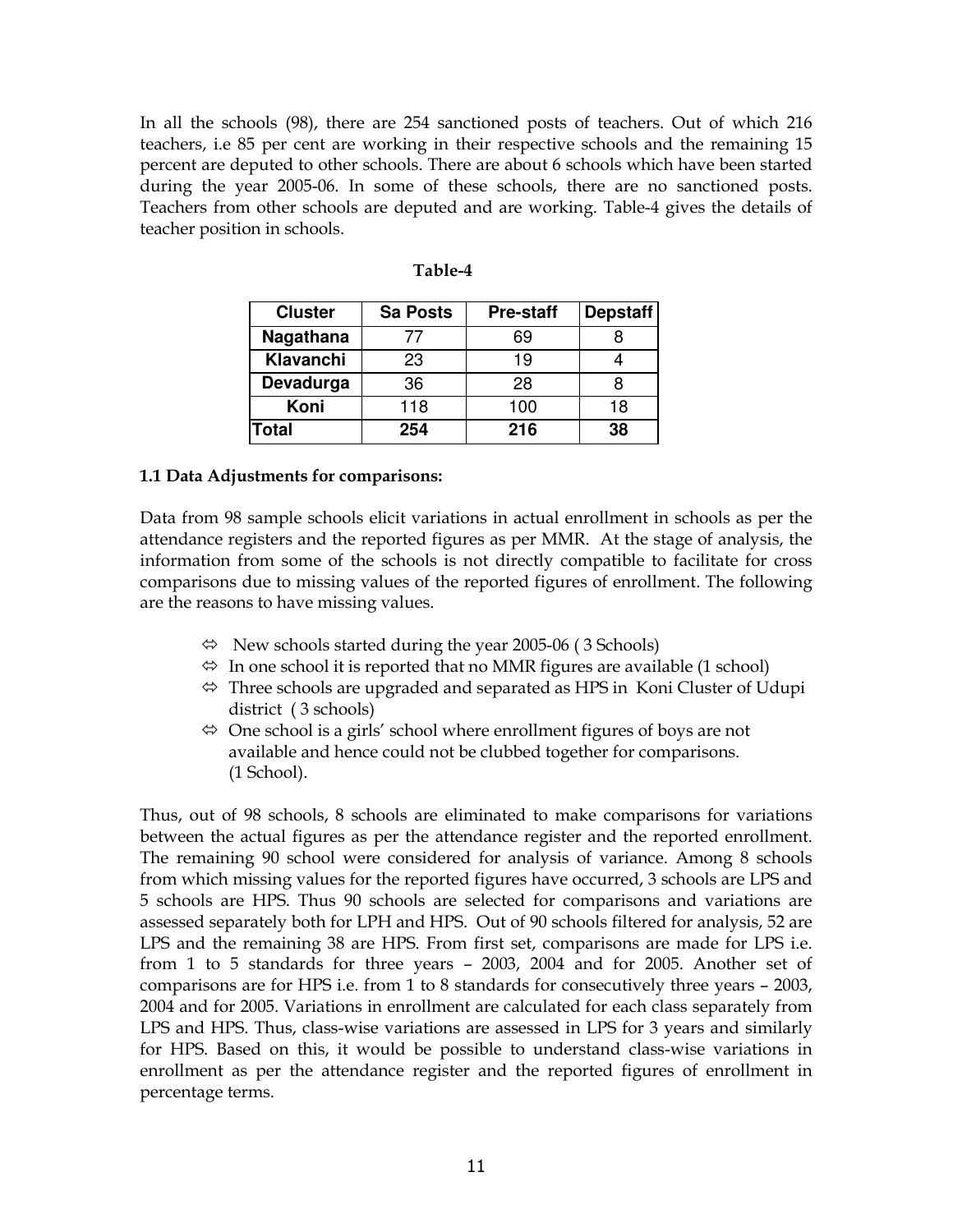## 1.2 GPs covered in the sample:

There are 14 Grampanchayats in the clusters covered for the study. They have been listed below for the sake of clarity on coverage:

| S1.            | the<br><b>Name</b><br>of | Cluster                | <b>Block</b>     | <b>District</b> |  |
|----------------|--------------------------|------------------------|------------------|-----------------|--|
| No             | Grampanchayat            |                        |                  |                 |  |
| 1              | Jambagi                  | Nagathana              | Bijapur®         | Bijapur         |  |
| $\overline{2}$ | Nagathana                | Nagathana              | Bijapur®         | Bijapur         |  |
| 3              | Aliabad                  | Nagathana              | Bijapur®         | Bijapur         |  |
| $\overline{4}$ | Bartigi                  | Nagathana              | Bijapur®         | Bijapur         |  |
| 5              | Tuppanahalli             | Kalavanchi             | <b>B.Pet/KGF</b> | Kolar           |  |
| 6              | Donimadugu               | Kalavanchi             | B.Pet/KGF        | Kolar           |  |
| 7              | K.Irabagera              | Devadurga ®            | Devadurga        | Raichur         |  |
| 8              | Doddamballi              | Devadurga <sup>®</sup> | Devadurga        | Raichur         |  |
| 9              | Karigudda                | Devadurga <sup>®</sup> | Devadurga        | Raichur         |  |
| 10             | Kavradi                  | Koni                   | Kundapur         | Udupi           |  |
| 11             | Angalli                  | Koni                   | Kundapur         | Udupi           |  |
| 12             | Basur                    | Koni                   | Kundapur         | Udupi           |  |
| 13             | Koni                     | Koni                   | Kundapur         | Udupi           |  |
| 14             | Balakur                  | Koni                   | Kundapur         | Udupi           |  |

#### Table-5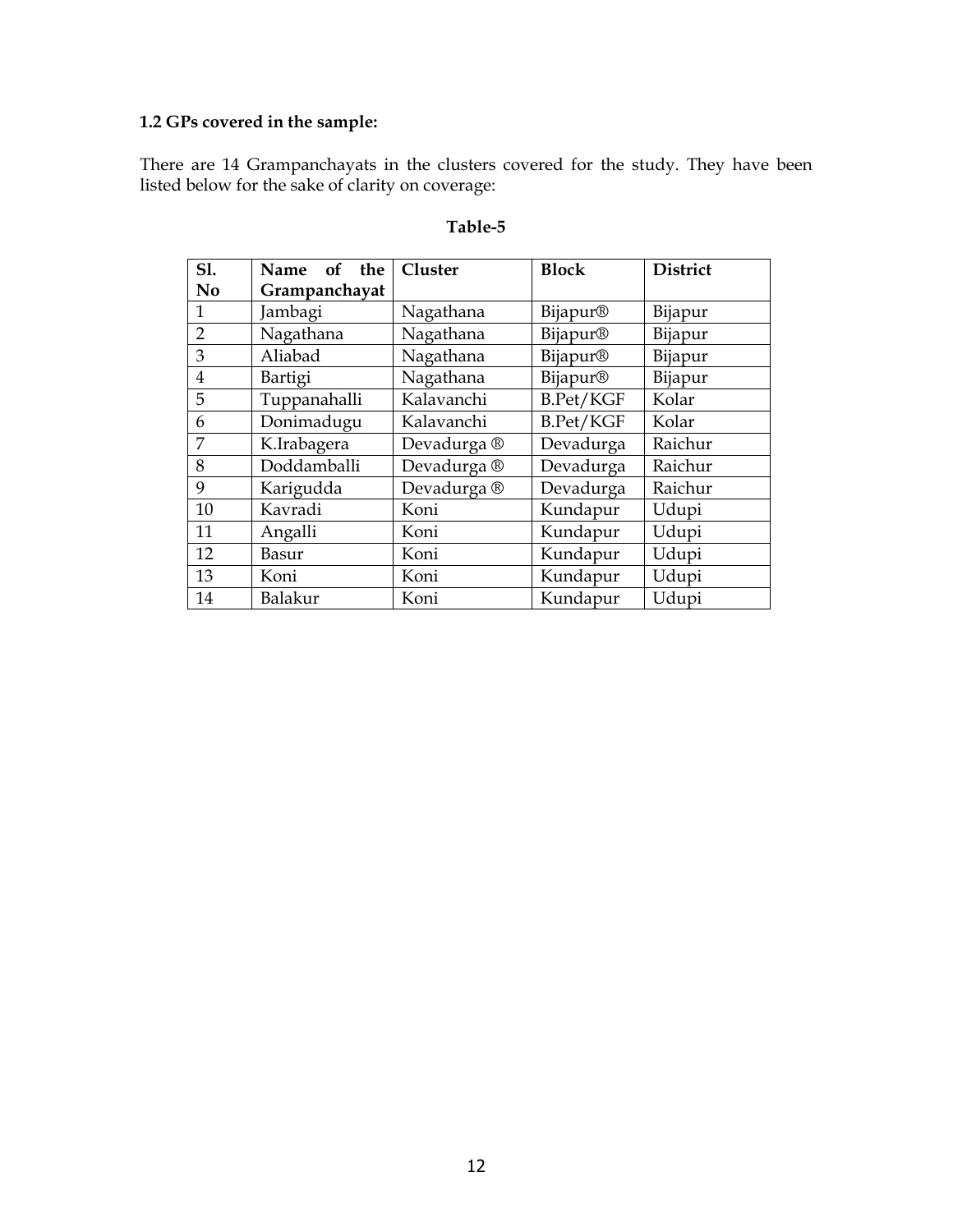#### Section-2

#### 2. Current scenario in the state:

There are about 53,461 schools in Karnataka state, out of which the Lower Primary Schools (LPS) are 26,645 and the Higher Primary Schools (HPS) are 26,816. As per the EMIS data from SSA for the year 2004-05, enrollment of children from class 1 to 5 standard is 58.20 lakhs and from standard  $6<sup>th</sup>$  to 7<sup>th</sup> is 20.80 lakhs. The total figure of enrollment from 1 to 7<sup>th</sup> by 2004-05 is 79.00 laks. The child population as given by the EMIS data in the age group of 6-14 by the end of 2004-05 is 76.20 lakhs. This indicates inconsistency in terms of keeping the track of school going children in the state. The reasons for such an ambiguity generally are:

- $\Rightarrow$  There is a possibility of under aged children enrolled in the schools. This means that the children in the age group of 5 -14 might also be enrolled.
- $\Rightarrow$  The pre-primary education system in government schools is existent through Anganawadi centers and the children who have been otherwise attending the Anganawadi centers too might have got enrolled in the school registers.
- $\Rightarrow$  Thus, variations between child population and enrollment are cognizable.

## 2.1 The paradoxical situation

It would be useful if the reasons for such discrepancy in data are understood and subsequently to assess the number of dropout children. As such, the following aspects assume importance:

- $\Rightarrow$  Can the rates of dropout be collected school-wise and understand the problem through a sample study?
- $\Rightarrow$  What are the existing realities at the school level?
- $\Rightarrow$  What should be the alternative course of action to address the problem?

## 2.2 Review of Studies:

Data regarding enrollment, retention and dropout are available in schools, consolidated cluster and block–wise. These figures flow up to the state level. In order to understand the status of dropout in the state, SSA conducted the following studies:

- $\Rightarrow$  Cohort Study 2004-05.
- $\Rightarrow$  House to house survey during 2004-05
- $\Rightarrow$  EMIS data

## 2.3 Cohort Study

The study intended to understand retention and dropout of children with an intension of tracking the year-wise dropout and to understand continuance or discontinuance of a child from class 1 to 7 standards during the year 2004-05. This could not correlate with the outcome as emerged from the subsequent similar studies conducted by the SSA. As such, they could were not compatible to actual attendance at the school level. The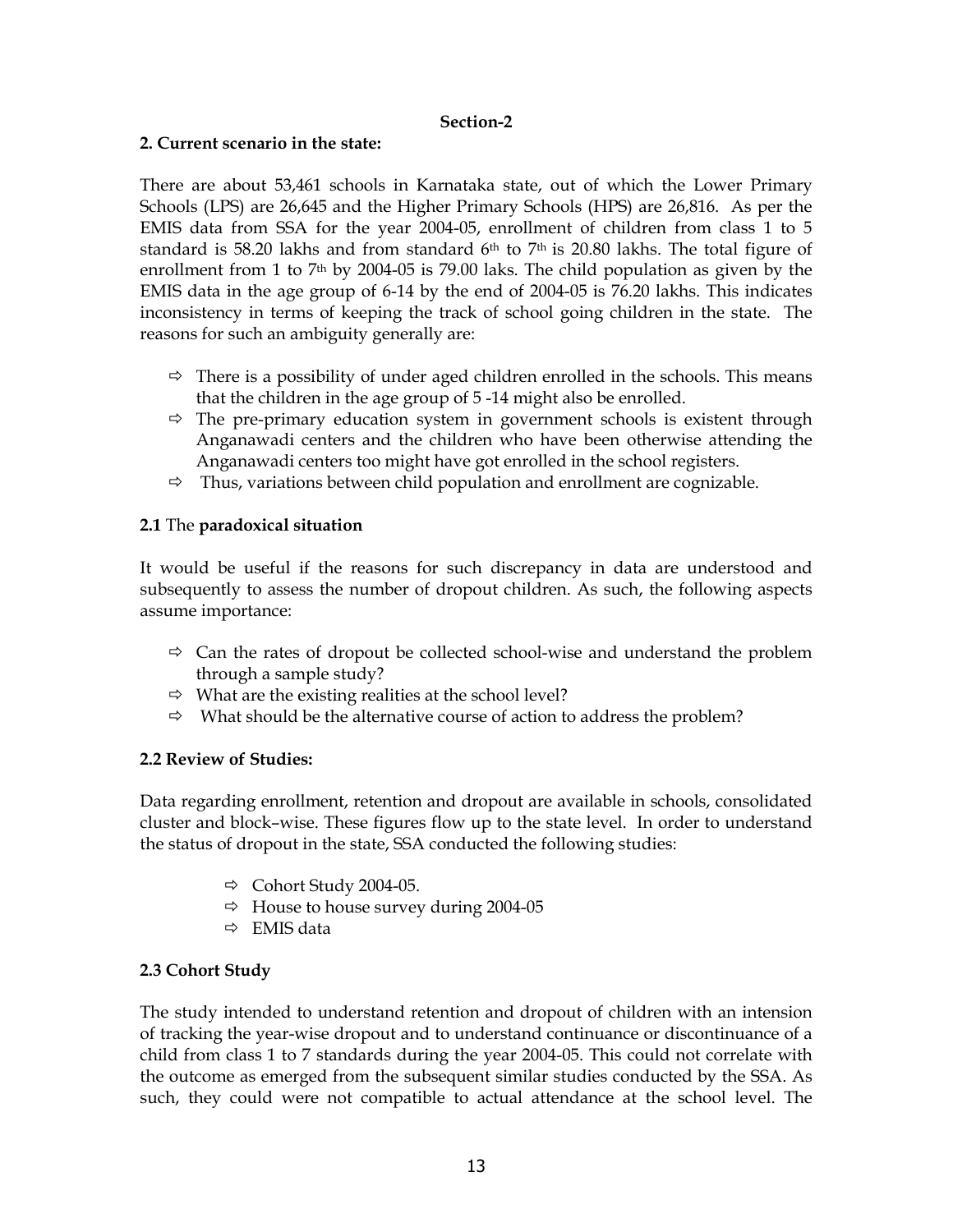interventions for alternative schooling, thus could not either fetch the envisaged benefits or could cover all the out of school children in the state. The dropout rate as per this study for lower primary schools in the state was 9.33 percent and for Higher Primary schools it was 14.47 percent

## 2.4 House to house survey during 2004-05

House to house survey was conducted during the year 2004-05 by SSA with an intension of preparing a data base on out of school children and to track each child individually. SSA also made an attempt to consolidate the data through ICR method to find out the child-wise reasons for dropout. This was intended to be followed up by initiating the facilities like Chinnara Angala in the habitations, where 15 such children are found for opening a Chinnara Angala center - an alternative mechanism to bring out of school children into mainstream learning activities. As per the house to house survey (Children Census 2005) the drop out rate of children in the age group of 7-14 years during the year 2004-05 is 1.54 per cent. (As provided by the SSA in its booklet on district-wise facts and figures). Thus, there is no unanimity in the emerged patterns and they were not near to coincide with each other. Hence, an effort is made to understand variations in dropout and attendance in schools by selecting sample from four revenue divisions of the state and thereby to understand the variations between the reported and actual figures of dropout.

## 2.5 NIEPA's estimation on Dropout in the state:

Elementary Education in India , an analytical report 2003 published by NIEPA indicates 31 percent as differential in enrollment from class 1 to  $7<sup>th</sup>$  in the state of Karnataka .This is yet another estimate based on the selected statistics from the state.

## Section -3

## 3.1 Variations in enrollment:

Enrollment as an indicator of educational progress is an important base to understand access to education and the required infrastructure facilities. Based on it, deployment of teachers and educational management decisions are taken. It is the basis for numerous programs like, free supply of text books, uniforms and mid-day- meals. Enrollment of a school decides the quantum of requirement for the above programs. As a first initiative in the assessment process, variations in enrollment are attempted.

## 3.2 Sources of tracking the enrollment details:

The source of tracking the details of enrollment in a school is basically through enrollment register. To a larger extent, the enrollment figures through attendance register provide actual class-wise enrollment in a school. As such, the details are collected for 3 years from 2003-04 to 2005-06. Similarly, enrollment details as reported through MMR are also collected for the same years to understand whether there exist any variations between the actual enrollment as per the attendance register and the reported figures of enrollment through MMR. From 98 schools, as stated earlier, 90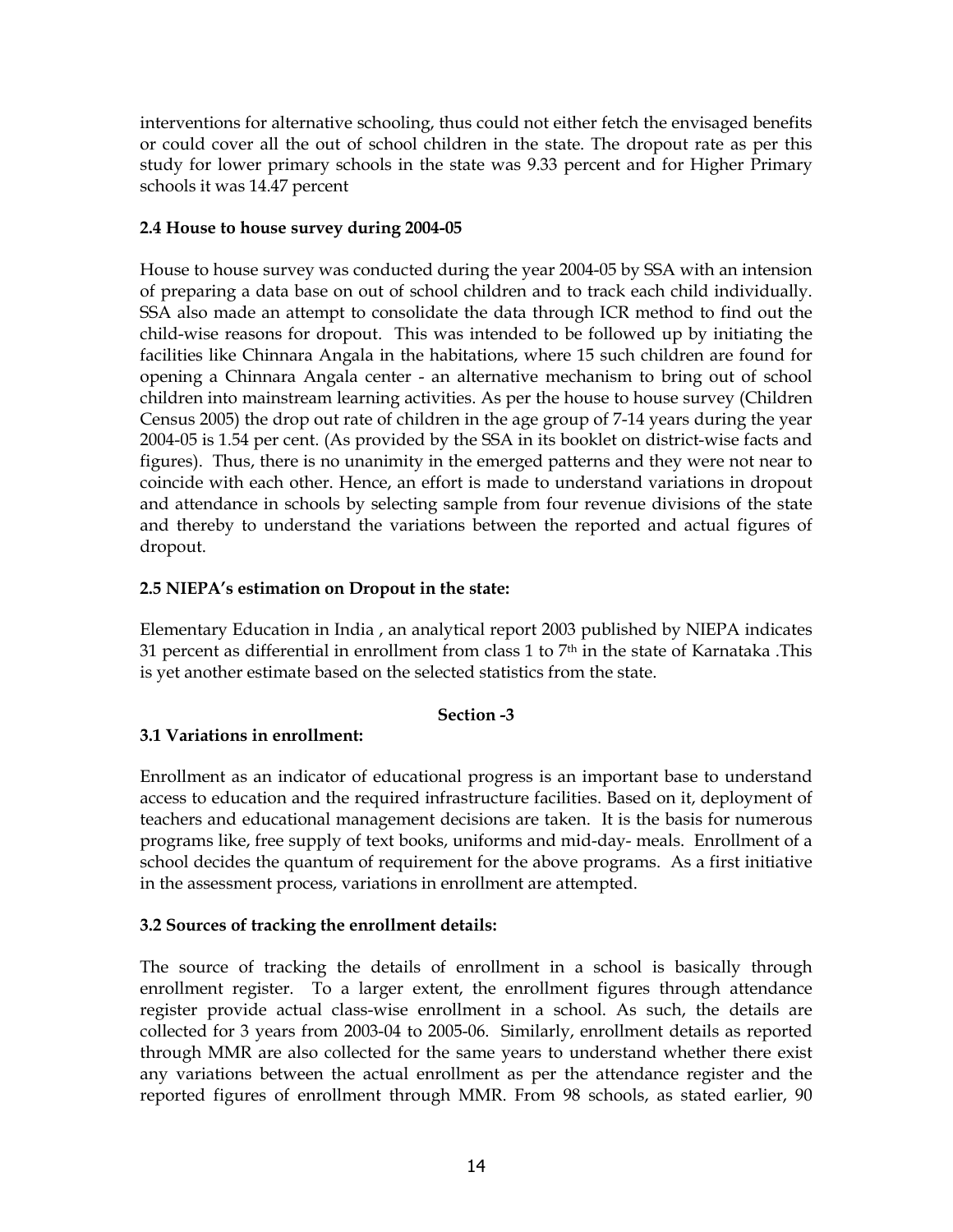schools could provide comparable data. As such, analysis for this aspect is confined to 90 schools which have thrown up comparable and reliable data. Table-6 provides enrollment details of the state, selected districts, blocks and the observed enrollment details during 05-06 of the clusters.

| S1.            |                                     | Enrollment in 2004-05(1 to $7th$ )* |                                               |              |  |  |  |  |  |
|----------------|-------------------------------------|-------------------------------------|-----------------------------------------------|--------------|--|--|--|--|--|
| N <sub>o</sub> | <b>District</b>                     | <b>Boys</b>                         | Girls                                         | <b>Total</b> |  |  |  |  |  |
| $\mathbf{1}$   |                                     | 192997                              | 169622                                        | 362619       |  |  |  |  |  |
|                | Bijapur                             |                                     |                                               |              |  |  |  |  |  |
|                |                                     | (4.7)                               | (4.4)                                         | (4.5)        |  |  |  |  |  |
| $\overline{2}$ | Kolar                               | 194463                              | 186518                                        | 380981       |  |  |  |  |  |
|                |                                     | (4.7)                               | (4.8)                                         | (4.8)        |  |  |  |  |  |
| $\overline{3}$ | Raichur                             | 153827                              | 136255                                        | 289682       |  |  |  |  |  |
|                |                                     | (3.7)                               | (3.5)                                         | (3.6)        |  |  |  |  |  |
| $\overline{4}$ | Udupi                               | 73871                               | 67923                                         | 141794       |  |  |  |  |  |
|                |                                     | (1.8)                               | (1.7)                                         | (1.7)        |  |  |  |  |  |
|                | <b>Total</b>                        | 615158                              | 560318                                        | 1175076**    |  |  |  |  |  |
|                |                                     | (15.0)                              | (14.7)                                        | (14.8)       |  |  |  |  |  |
|                | <b>Block</b>                        |                                     | Enrollment in 2004-05(1 to $7th$ )*           |              |  |  |  |  |  |
| $\overline{4}$ | Bijapur <sup>®</sup>                | 60689                               | 54702                                         | 115391       |  |  |  |  |  |
|                |                                     | (31.4)                              | (32.2)                                        | (31.8)       |  |  |  |  |  |
| $\overline{5}$ | B.Pet/KGF                           | 31733                               | 30268                                         | 62001        |  |  |  |  |  |
|                |                                     | (16.3)                              | (16.2)                                        | (16.2)       |  |  |  |  |  |
| 6              | Devadurga                           | 22683                               | 19779                                         | 42462        |  |  |  |  |  |
|                |                                     | (14.7)                              | (14.5)                                        | (14.6)       |  |  |  |  |  |
| $\overline{7}$ | Kundapura                           | 27382                               | 25396                                         | 52778        |  |  |  |  |  |
|                |                                     | (37.0)                              | (37.3)                                        | (37.2)       |  |  |  |  |  |
|                | Total                               | 142487                              | 130163                                        | 272632       |  |  |  |  |  |
|                |                                     | (23.1)                              | (23.2)                                        | (23.2)       |  |  |  |  |  |
|                | <b>Selected Clusters</b>            |                                     | Enrollment As per attendance (05-06)          |              |  |  |  |  |  |
|                | Nagathana                           | 2299                                | 2110                                          | 4409         |  |  |  |  |  |
|                |                                     | (3.7)                               | (3.8)                                         | (3.8)        |  |  |  |  |  |
|                | Kalavanchi                          | 991                                 | 953                                           | 1944         |  |  |  |  |  |
|                |                                     | (3.1)                               | (3.1)                                         | (3.10)       |  |  |  |  |  |
|                | Devadurga                           | 1781                                | 1520                                          | 3301         |  |  |  |  |  |
|                |                                     | (7.8)                               | (7.7)                                         | (7.7)        |  |  |  |  |  |
|                | Koni                                | 1755                                | 1653                                          | 3408         |  |  |  |  |  |
|                |                                     | (6.4)                               | (6.5)                                         | (6.4)        |  |  |  |  |  |
|                | <b>Total</b>                        | 6826                                | 6236                                          | 13062        |  |  |  |  |  |
|                |                                     | (4.7)                               | (4.7)                                         | (4.7)        |  |  |  |  |  |
|                | <b>State</b>                        |                                     | Enrollment in 2004-05(1 to $7^{\text{th}}$ )* |              |  |  |  |  |  |
|                | All Dts Enrlt of Edu Dept. (04-05)  | 2874382                             | 2802167                                       | 5676549      |  |  |  |  |  |
|                | Enrollment when included schools of | 4090528                             | 3810205                                       | 7900733      |  |  |  |  |  |
|                | other Depts. (04-05)                |                                     |                                               |              |  |  |  |  |  |

Table-6 Enrollment Details of the state and the selected districts, Blocks and Clusters.

\* Enrollment of education and that of the other schools.

\*\* District %ages in the state, Block %ages in district, Cluster %ages in the Blocks are worked for comparison.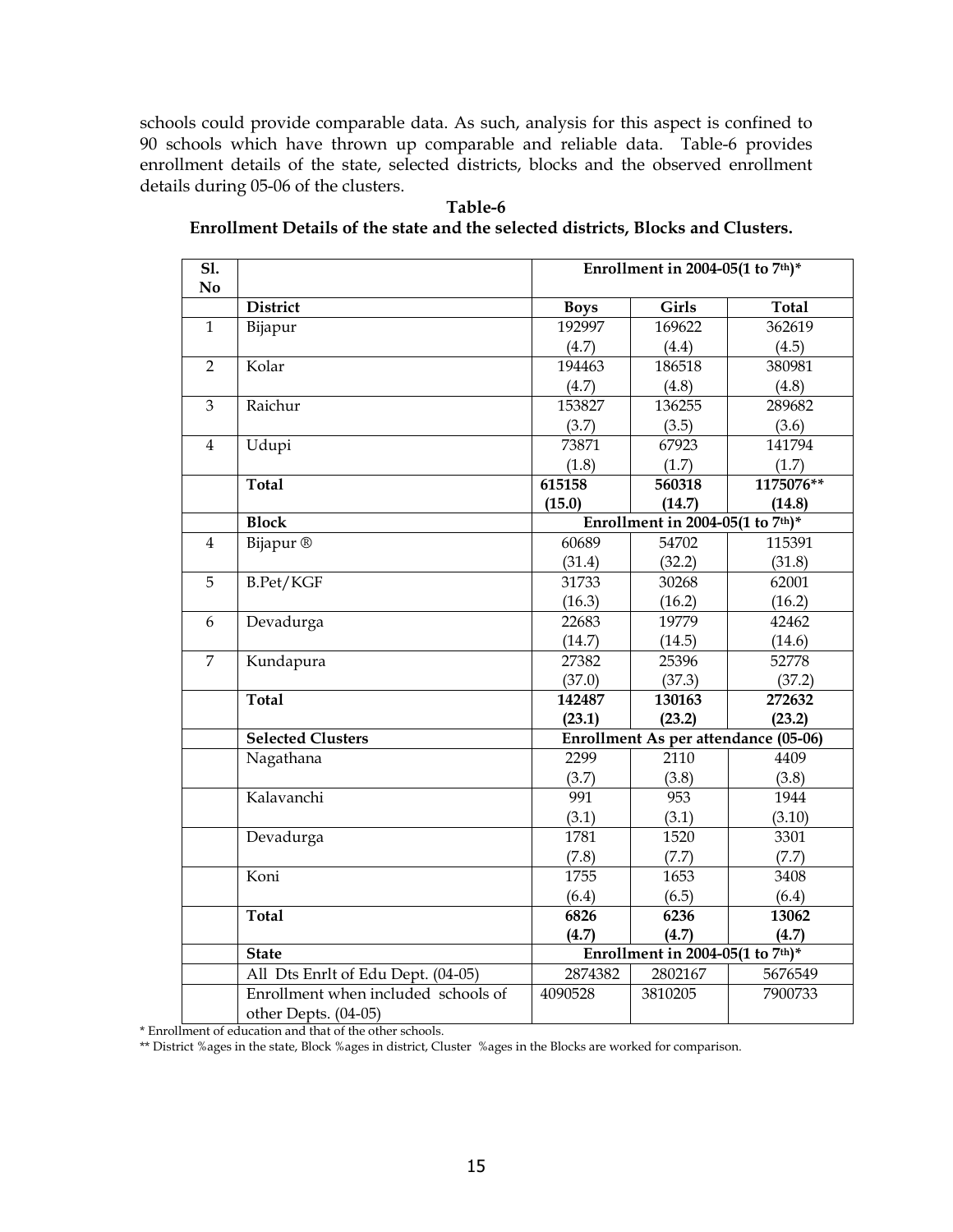| Table-6-A |
|-----------|
|-----------|

| Cluster & class-wise enrollment details as per the attendance register |                |           |            |               |      |              |  |  |  |
|------------------------------------------------------------------------|----------------|-----------|------------|---------------|------|--------------|--|--|--|
| <b>Standard</b>                                                        | Gender         | Nagathana | Kalavanchi | Devadurga (R) | Koni | <b>Total</b> |  |  |  |
|                                                                        | Boys           | 381       | 143        | 378           | 181  | 1083         |  |  |  |
|                                                                        | Girls          | 353       | 152        | 300           | 179  | 984          |  |  |  |
| 1st Std.                                                               | <b>Total</b>   | 734       | 295        | 678           | 360  | 2067         |  |  |  |
|                                                                        | <b>Boys</b>    | 314       | 125        | 363           | 176  | 978          |  |  |  |
|                                                                        | <b>Girls</b>   | 291       | 151        | 315           | 194  | 951          |  |  |  |
| 2nd Std                                                                | <b>Total</b>   | 605       | 276        | 678           | 370  | 1929         |  |  |  |
|                                                                        | <b>Boys</b>    | 365       | 165        | 298           | 208  | 1036         |  |  |  |
|                                                                        | <b>Girls</b>   | 344       | 152        | 276           | 204  | 976          |  |  |  |
| 3rd Std                                                                | <b>Total</b>   | 709       | 317        | 574           | 412  | 2012         |  |  |  |
|                                                                        | <b>Boys</b>    | 359       | 152        | 271           | 210  | 992          |  |  |  |
|                                                                        | <b>Girls</b>   | 328       | 139        | 281           | 184  | 932          |  |  |  |
| 4th Std                                                                | <b>Total</b>   | 687       | 291        | 552           | 394  | 1924         |  |  |  |
|                                                                        | <b>Boys</b>    | 329       | 175        | 283           | 250  | 1037         |  |  |  |
|                                                                        | <b>Girls</b>   | 320       | 154        | 247           | 225  | 946          |  |  |  |
| 5th Std                                                                | <b>Total</b>   | 649       | 329        | 530           | 475  | 1983         |  |  |  |
|                                                                        | <b>Boys</b>    | 286       | 108        | 116           | 241  | 751          |  |  |  |
|                                                                        | Girls          | 237       | 90         | 70            | 229  | 626          |  |  |  |
| 6th Std                                                                | <b>Total</b>   | 523       | 198        | 186           | 470  | 1377         |  |  |  |
|                                                                        | <b>Boys</b>    | 227       | 97         | 72            | 258  | 654          |  |  |  |
|                                                                        | Girls          | 204       | 91         | 31            | 229  | 555          |  |  |  |
| 7th Std                                                                | <b>Total</b>   | 431       | 188        | 103           | 487  | 1209         |  |  |  |
|                                                                        | Boys           | 38        | 26         | 0             | 231  | 295          |  |  |  |
|                                                                        | Girls          | 33        | 24         | $\Omega$      | 209  | 266          |  |  |  |
| 8th std                                                                | <b>Total</b>   | 71        | 50         | $\bf{0}$      | 440  | 561          |  |  |  |
|                                                                        | <b>Boys</b>    | 2299      | 991        | 1781          | 1755 | 6826         |  |  |  |
|                                                                        | Girls          | 2110      | 953        | 1520          | 1653 | 6236         |  |  |  |
| <b>Total</b>                                                           | <b>G.Total</b> | 4409      | 1944       | 3301          | 3408 | 13062        |  |  |  |

Table-6 and 6-A give total enrollment in schools of Districts, Blocks and clusters. In the above table, percentage composition of enrollment of a block in the district is given and the district's percentage composition in total enrollment of the state is also provided. Total enrollment of all 4 clusters in the state enrollment of 2004-05 is 0.16 percent. In order to understand the existing variations in enrollment, an attempt has been made to collect class-wise enrollment figures as per the attendance register and those reported to the BEO on monthly basis through MMR. Enrollment figures of 98 schools from 4 clusters indicate class-wise enrollment during the year 05-06 as per the attendance register. (vide tables 8 & 9)

These figures are compared with the reported figures and the variations in percentage terms are understood. However, while making the comparisons, 8 schools for which missing values exist is eliminated from the analysis and the remaining 90 schools are considered for comparison. The summarized enrollment figures of 90 schools along with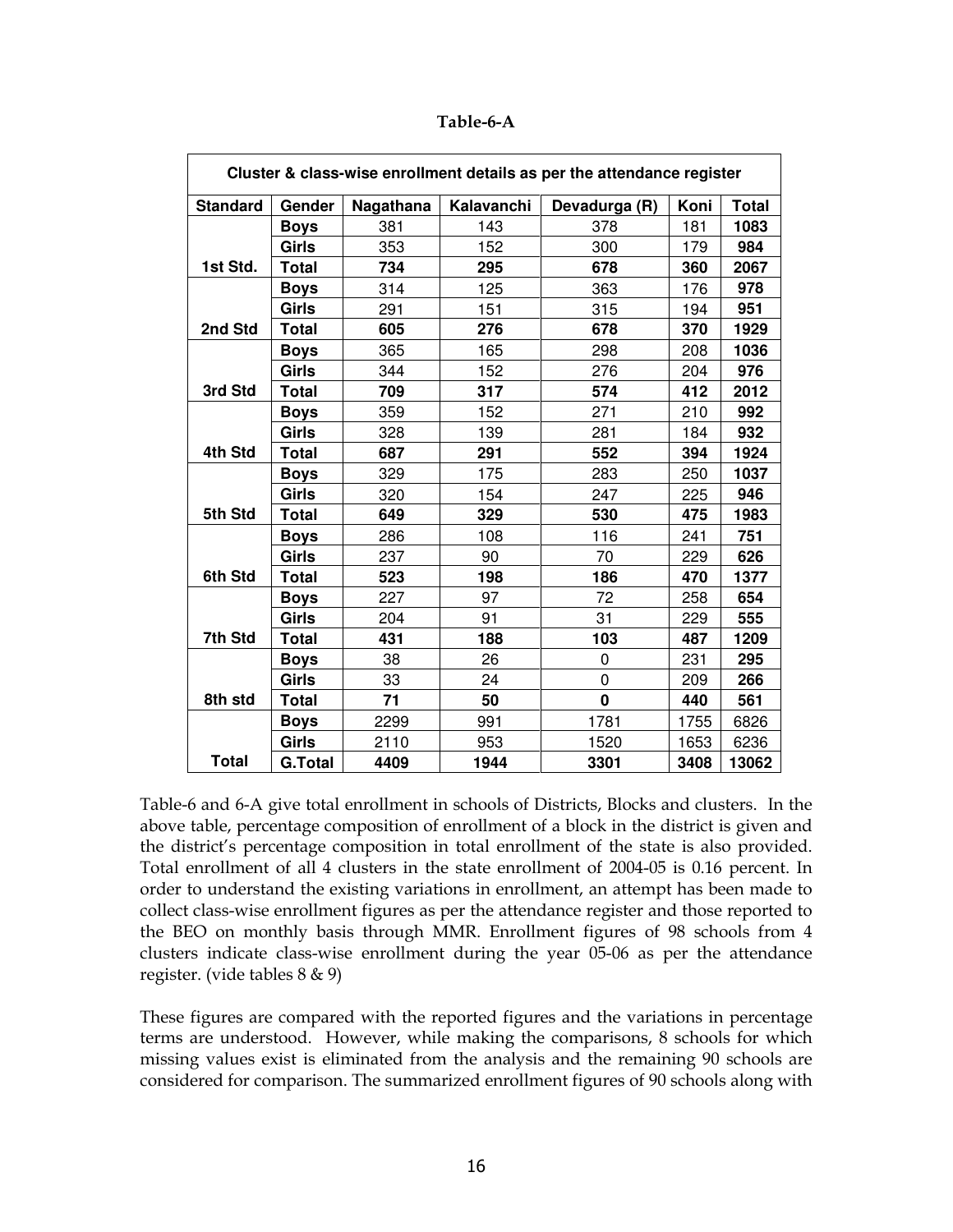percentage variations over the actual enrollment as per the attendance register during the year 2005-06 are presented in Table-7.

## Table-7

## Year-wise Enrollment as per the Attendance Register and the Reported enrollment, their variations for LPS & HPS of 4 selected clusters.

| Type of         |               | 2003-04       |               |               | 2004-05       |               | 2005-06       |        |               |  |
|-----------------|---------------|---------------|---------------|---------------|---------------|---------------|---------------|--------|---------------|--|
| school/<br>Year | <b>Actual</b> | <b>Report</b> | $%$ age<br>оf | <b>Actual</b> | <b>Report</b> | $%$ age<br>οi | <b>Actual</b> | Report | $%$ age<br>οf |  |
|                 |               | ed            | variati       |               | ed            | variati       |               | ed     | variati       |  |
|                 |               |               | on            |               |               | on            |               |        | on            |  |
| LPS             | 4221          | 4211          | $-0.24$       | 4159          | 4131          | $-0.67$       | 4058          | 4023   | $-0.86$       |  |
| <b>HPS</b>      | 8915          | 8929          | 0.16          | 8417          | 8410          | $-0.08$       | 7807          | 7858   | 0.65          |  |
| <b>Total</b>    | 13136         | 13140         | 0.03          | 12576         | 12541         | $-0.28$       | 11865         | 11881  | 0.13          |  |

It can be seen from the above table that there are no significant changes in the reported enrollment over the enrollment as reflected through the attendance register. Marginal variations are discernable for the year 2003-04 and 2005-06. During the year 2004-05, reported enrollment figures are negative (-0.28). Marginal variations during the year 2003-04 and 2005-06 are compensated by down side reported enrollment during the year 2004-05. This indicates that there are no significant variations between enrollment as per the attendance register and the reported figures of enrollment.

The reported figures of enrolment for the year 2004-2005 in the state are 79 lakhs for the whole state. However, the figures of actual enrollment during the year for all the clusters is reported to be less to the tune of -0.28 as shown in table -7.

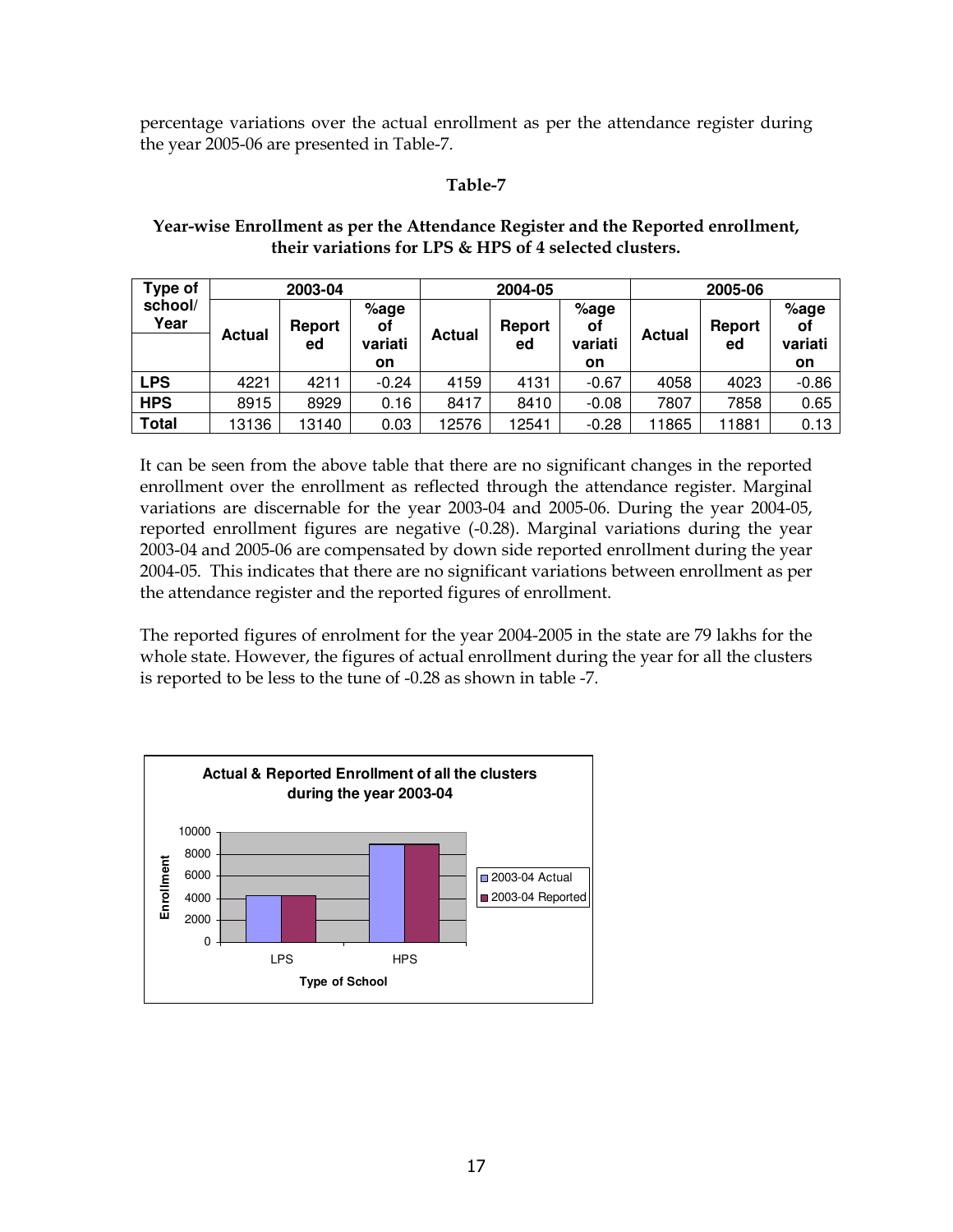

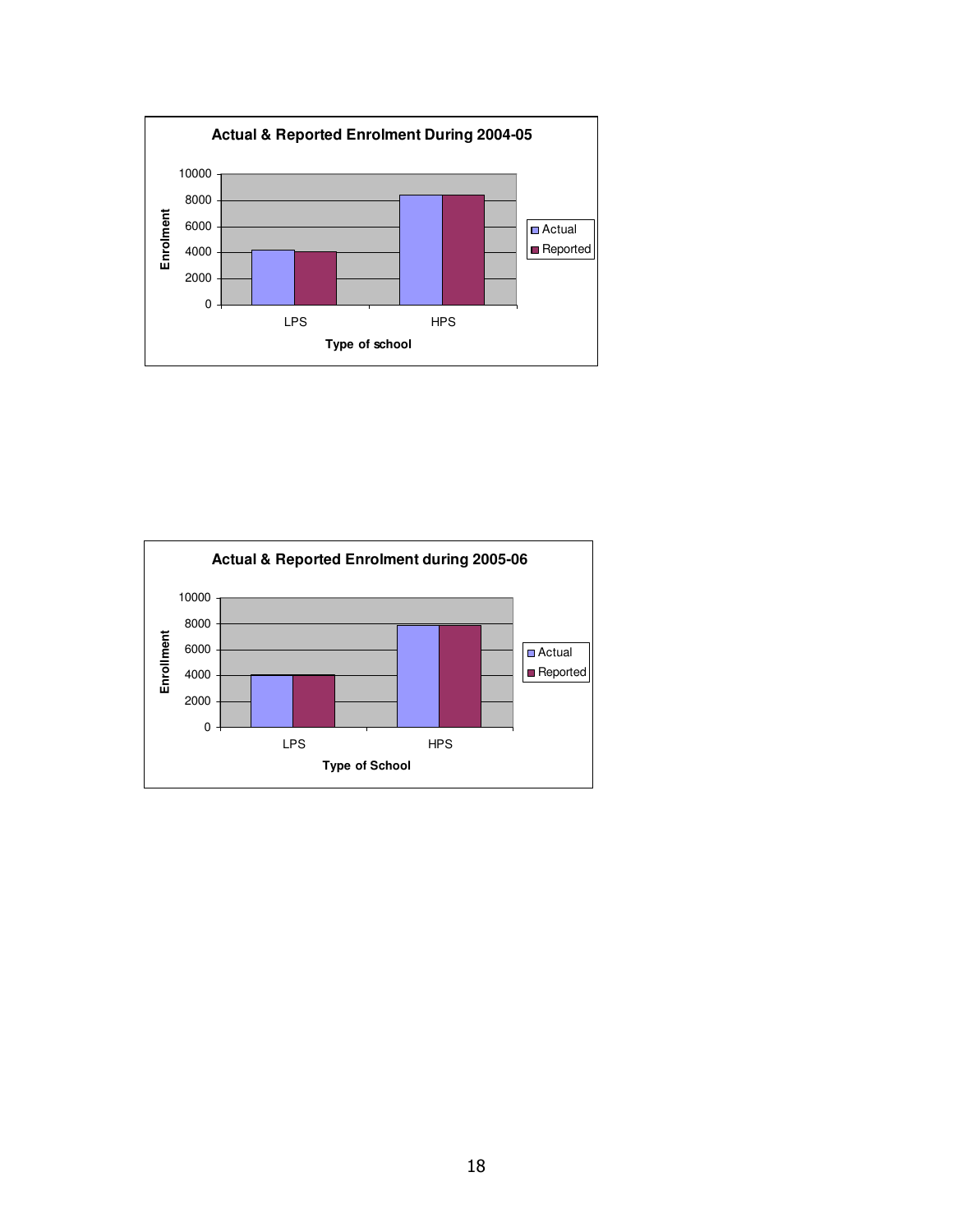|         | Table-8                                                                                                                                                                                                                                 |          |             |        |             |             |        |            |             |        |          |             |                                                |        |                        |
|---------|-----------------------------------------------------------------------------------------------------------------------------------------------------------------------------------------------------------------------------------------|----------|-------------|--------|-------------|-------------|--------|------------|-------------|--------|----------|-------------|------------------------------------------------|--------|------------------------|
|         | Enrollment as per the Attendance Register & the Reported Enrollment for the year 2003-04 for Lower Primary Schools (1 to 5th) - Both Boys & $ $<br>Girls. Data Adjusted of 52 L.P.Schools out of 90 filtered Schools for missing values |          |             |        |             |             |        |            |             |        |          |             |                                                |        |                        |
|         | <b>Clusters</b>                                                                                                                                                                                                                         |          |             |        |             |             |        |            |             |        |          |             |                                                |        |                        |
| Std.    |                                                                                                                                                                                                                                         | Nagthana |             |        | Kalavanchi  |             |        | Devadurga® |             | Koni   |          |             | Total Enrlt as per Reported Enrlt<br>Attndance | figure | Toal %age<br>variation |
|         | Actual                                                                                                                                                                                                                                  | Reported | % Variation | Actual | Reported    | % Variation | Actual | Reported   | % Variation | Actual | Reported | % Variation |                                                |        |                        |
| ll std  | 202                                                                                                                                                                                                                                     | 195      | $-3.47$     | 262    | 259         | $-1.15$     | 403    | 423        | 4.96        | 53     | 53       | 0.00        | 920                                            | 930    | 1.09                   |
| II std  | 183                                                                                                                                                                                                                                     | 177      | $-3.28$     | 240    | 239         | $-0.42$     | 426    | 424        | $-0.47$     | 39     | 39       | 0.00        | 888                                            | 879    | $-1.01$                |
| III Std | 160                                                                                                                                                                                                                                     | 150      | $-6.25$     | 271    | 271         | 0.00        | 449    | 459        | 2.23        | 32     | 32       | 0.00        | 912                                            | 912    | 0.00                   |
| IV std  | 139                                                                                                                                                                                                                                     | 131      | $-5.76$     | 191    | 191         | 0.00        | 401    | 408        | 1.75        | 35     | 35       | 0.00        | 766                                            | 765    | $-0.13$                |
| V Std   | 136                                                                                                                                                                                                                                     | 131      | $-3.68$     | 210    | 210         | 0.00        | 367    | 362        | $-1.36$     | 22     | 22       | 0.00        | 735                                            | 725    | $-1.36$                |
| Total   | 820                                                                                                                                                                                                                                     | 784      | $-4.39$     | 1174   | <b>1170</b> | $-0.34$     | 2046   | 2076       | 1.47        | 181    | 181      | 0.00        | 4221                                           | 4211   | $-0.24$                |

|                | Enrollment as per the Attendance Register & the Reported Enrollment for the year 2004-05 for Lower Primary Schools(1 to 5th)<br>Both Boys &    |                  |                        |        |                 |             |        |      |                                |                 |          |             |      |      |         |
|----------------|------------------------------------------------------------------------------------------------------------------------------------------------|------------------|------------------------|--------|-----------------|-------------|--------|------|--------------------------------|-----------------|----------|-------------|------|------|---------|
|                | Girls. Data Adjusted of 52 L.P.Schools out of 90 filtered Schools for missing values                                                           |                  |                        |        |                 |             |        |      |                                |                 |          |             |      |      |         |
|                | <b>Clusters</b>                                                                                                                                |                  |                        |        |                 |             |        |      |                                |                 |          |             |      |      |         |
| Std.           | <b>Reported Enrlt</b><br>Total %age<br>Total Enrlt as<br>Koni<br>Nagthana<br>Kalavanchi<br>Devadurga®<br>variation<br>per Attendance<br>figure |                  |                        |        |                 |             |        |      |                                |                 |          |             |      |      |         |
|                | Actual                                                                                                                                         |                  | Reported   % Variation | Actual | <b>Reported</b> | % Variation | Actual |      | Reported  % Variation   Actual |                 | Reported | % Variation |      |      |         |
|                |                                                                                                                                                |                  |                        |        |                 |             |        |      |                                |                 |          |             |      |      |         |
| I std          | 159                                                                                                                                            | 153 <sub>1</sub> | $-3.77$                | 242    | 243             | 0.41        | 454    | 474  | 4.41                           | 44              | 44       | 0.00        | 899  | 914  | 1.67    |
| II std         | 202                                                                                                                                            | 194              | $-3.96$                | 255    | 255             | 0.00        | 383    | 368  | $-3.92$                        | 49              | 49       | 0.00        | 889  | 866  | $-2.59$ |
| <b>III Std</b> | 170                                                                                                                                            | 165              | $-2.94$                | 238    | 238             | 0.00        | 406    | 396  | $-2.46$                        | 31              | 31       | 0.00        | 845  | 830  | $-1.78$ |
| <b>IV std</b>  | 152                                                                                                                                            | 1431             | $-5.92$                | 264    | 264             | 0.00        | 400    | 412  | 3.00                           | 32              | 32       | 0.00        | 848  | 851  | 0.35    |
| V Std          | 122                                                                                                                                            | 14               | $-6.56$                | 190    | 189             | $-0.53$     | 336    | 337  | 0.30                           | 30 <sup>°</sup> | 30       | 0.00        | 678  | 670  | $-1.18$ |
| <b>Total</b>   | 805                                                                                                                                            | 769              | $-4.47$                | 1189   | 1189            | 0.00        | 1979   | 1987 | 0.40                           | 186             | 186      | 0.00        | 4159 | 4131 | $-0.67$ |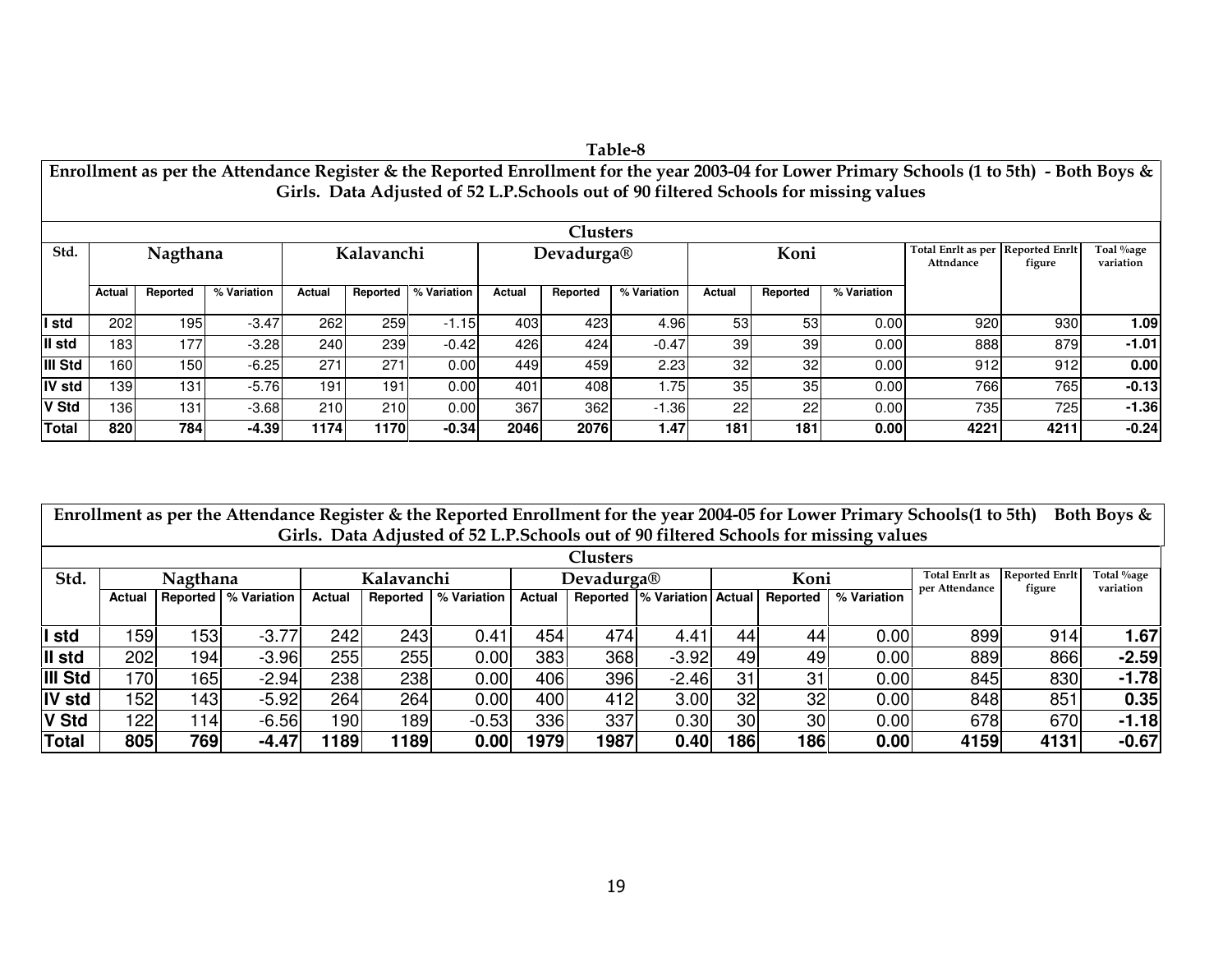|               | Enrollment as per the Attendance Register & the Reported Enrollment for the year 2005-06 for Lower Primary Schools (1 to 5th) - Both Boys & |          |             |        |          |             |        |          |                  |        |          |             |                   |                     |           |
|---------------|---------------------------------------------------------------------------------------------------------------------------------------------|----------|-------------|--------|----------|-------------|--------|----------|------------------|--------|----------|-------------|-------------------|---------------------|-----------|
|               | Girls. Data Adjusted of 52 L.P. Schools out to 90 filtered Schools for missing values                                                       |          |             |        |          |             |        |          |                  |        |          |             |                   |                     |           |
|               | <b>Clusters</b>                                                                                                                             |          |             |        |          |             |        |          |                  |        |          |             |                   |                     |           |
| Std.          | <b>Total Enrlt as</b><br>Koni<br>Kalavanchi<br>Nagthana<br>Devadurga®                                                                       |          |             |        |          |             |        |          |                  |        | Reported | Toal %age   |                   |                     |           |
|               | Actual                                                                                                                                      | Reported | % Variation | Actual | Reported | % Variation | Actual | Reported | % Variation      | Actual | Reported | % Variation | per<br>Attendance | <b>Enrlt</b> figure | variation |
|               |                                                                                                                                             |          |             |        |          |             |        |          |                  |        |          |             |                   |                     |           |
| I std         | 214                                                                                                                                         | 213      | $-0.47$     | 228    | 228      | 0.00        | 375    | 383      | 2.13             | 51     | 51       | 0.00        | 868               | 875                 | 0.81      |
| II std        | 161                                                                                                                                         | 155      | $-3.73$     | 224    | 223      | $-0.45$     | 401    | 405      | .00 <sub>l</sub> | 40     | 40       | 0.00        | 826               | 823                 | $-0.36$   |
| III Std       | 197                                                                                                                                         | 192      | $-2.54$     | 250    | 249      | $-0.40$     | 351    | 327      | $-6.84$          | 49     | 49       | 0.00        | 847               | 817                 | $-3.54$   |
| <b>IV std</b> | 153                                                                                                                                         | 149      | $-2.61$     | 229    | 220      | $-3.93$     | 353    | 334      | $-5.38$          | 33     | 33       | 0.00        | 768               | 7361                | $-4.17$   |
| <b>V Std</b>  | 124                                                                                                                                         | 115      | $-7.26$     | 254    | 255      | 0.39        | 343    | 374      | 9.04             | 28     | 28       | 0.00        | 749               | 772                 | 3.07      |
| Total         | 849                                                                                                                                         | 824      | $-2.94$     | 1185   | 1175     | $-0.84$     | 1823   | 1823     | 0.00             | 201    | 201      | 0.00        | 4058              | 4023                | $-0.86$   |

## HPS-Table-9

|                 | Enrollment as per the Attendance Register & the Reported Enrollment for the year 2003-04 for Higher Primary Schools (1 to 8th) Both Boys &<br>Girls. Data Adjusted to 38 H.P.Schools out of 90 filtered Schools for missing values |                 |             |            |          |             |                |          |             |        |          |             |                                            |                                 |                        |
|-----------------|------------------------------------------------------------------------------------------------------------------------------------------------------------------------------------------------------------------------------------|-----------------|-------------|------------|----------|-------------|----------------|----------|-------------|--------|----------|-------------|--------------------------------------------|---------------------------------|------------------------|
|                 | <b>Clusters</b>                                                                                                                                                                                                                    |                 |             |            |          |             |                |          |             |        |          |             |                                            |                                 |                        |
| Std,            | <b>Nagthana</b>                                                                                                                                                                                                                    |                 |             | Kalavanchi |          |             | Devadurga®     |          |             |        | Koni     |             | <b>Total Enrit</b><br>as per<br>Attendance | Reported<br><b>Enrit figure</b> | Toal %age<br>variation |
|                 | Actual                                                                                                                                                                                                                             | <b>Reported</b> | % Variation | Actual     | Reported | % Variation | Actual         | Reported | % Variation | Actual | Reported | % Variation |                                            |                                 |                        |
| I std           | 403                                                                                                                                                                                                                                | 403             | 0.00        | 73         | 73       | 0.00        | 329            | 314      | $-4.56$     | 375    | 375      | 0.00        | 1180                                       | 1165                            | $-1.27$                |
| II std          | 476                                                                                                                                                                                                                                | 475             | $-0.21$     | 68         | 68       | 0.00        | 338            | 333      | $-1.48$     | 348    | 356      | 2.30        | 1230                                       | 1232                            | 0.16                   |
| III Std         | 481                                                                                                                                                                                                                                | 481             | 0.00        | 74         | 74       | 0.00        | 310            | 303      | $-2.26$     | 437    | 439      | 0.46        | 1302                                       | 1297                            | $-0.38$                |
| IV std          | 432                                                                                                                                                                                                                                | 432             | 0.00        | 67         | 67       | 0.00        | 282            | 273      | $-3.19$     | 432    | 432      | 0.00        | 1213                                       | 1204                            | $-0.74$                |
| V Std           | 515                                                                                                                                                                                                                                | 525             | .94         | 67         | 67       | 0.00        | 182            | 179      | $-1.65$     | 464    | 469      | 0.08        | 1228                                       | 1240                            | 0.98                   |
| <b>VI Std</b>   | 500                                                                                                                                                                                                                                | 500             | 0.00        | 227        | 227      | 0.00        | 195            | 192      | $-1.54$     | 553    | 556      | 0.54        | 1475                                       | 1475                            | 0.00                   |
| <b>VII Std</b>  | 319                                                                                                                                                                                                                                | 319             | 0.00        | 176        | 76       | 0.00        | 12             | 107      | $-4.46$     | 494    | 530      | 7.29        | 1101                                       | 1132                            | 2.82                   |
| <b>VIII Std</b> | 52                                                                                                                                                                                                                                 | 52              | 0.00        | 42         | 42       | 0.00        | $\overline{0}$ |          | 0.00        | 92     | 90       | $-2.17$     | 186                                        | 184                             | $-1.08$                |
| <b>Total</b>    | 3178                                                                                                                                                                                                                               | 3187            | 0.28        | 794        | 794      | 0.00        | 1748           | 1701     | $-2.69$     | 3195   | 3247     | 1.63        | 8915                                       | 8929                            | 0.16                   |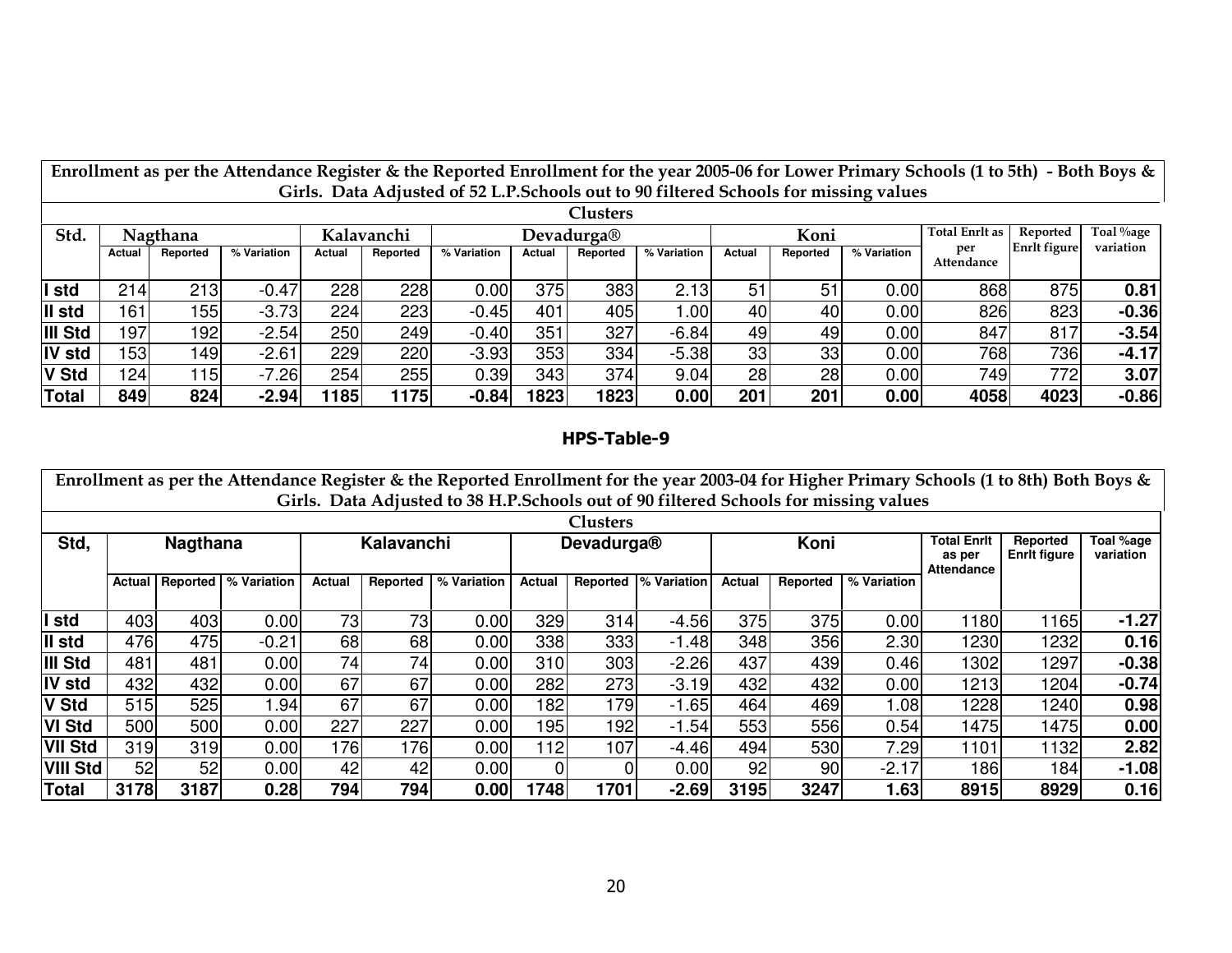|                          | Enrollment as per the Attendance Register & the Reported Enrollment for the year 2004-05 for Higher Primary Schools (1 to 8th) - Both Boys & |            |                        |               |            |              |                     |                  |                       |            |            |                                                                                                                                              |                              |                          |                                       |
|--------------------------|----------------------------------------------------------------------------------------------------------------------------------------------|------------|------------------------|---------------|------------|--------------|---------------------|------------------|-----------------------|------------|------------|----------------------------------------------------------------------------------------------------------------------------------------------|------------------------------|--------------------------|---------------------------------------|
|                          | Girls. Data Adjusted to 38 H.P.Schools out of 90 filtered Schools for missing values<br><b>Clusters</b>                                      |            |                        |               |            |              |                     |                  |                       |            |            |                                                                                                                                              |                              |                          |                                       |
| Std.                     |                                                                                                                                              | Nagthana   |                        |               | Kalavanchi |              |                     | Devadurga®       |                       |            | Koni       |                                                                                                                                              | <b>Total Enrlt</b>           | Reported                 | Toal %age                             |
|                          |                                                                                                                                              |            |                        |               |            |              |                     |                  |                       |            |            |                                                                                                                                              | as per                       | Enrlt figure             | variation                             |
|                          | <b>Actual</b>                                                                                                                                | Reported   | % Variation            | <b>Actual</b> | Reported   | % Variation  | Actual              | Reported         | % Variation           | Actual     | Reported   | % Variation                                                                                                                                  | Attndance                    |                          |                                       |
|                          |                                                                                                                                              |            |                        |               |            |              |                     |                  |                       |            |            |                                                                                                                                              |                              |                          |                                       |
| std                      | 317                                                                                                                                          | 317        | 0.00                   | 55            | 55         | 0.00         | 304                 | 298              | $-1.97$               | 340        | 340        | 0.00                                                                                                                                         | 1016                         | 1010                     | $-0.59$                               |
| II std                   | 419                                                                                                                                          | 405        | $-3.34$                | 69            | 69         | 0.00         | 287                 | 282              | $-1.74$               | 334        | 359        | 7.49                                                                                                                                         | 1109                         | 1115                     | 0.54                                  |
| III Std                  | 478                                                                                                                                          | 468        | $-2.09$                | 61            | 61         | 0.00         | 286                 | 270              | $-5.59$               | 355        | 355        | 0.00                                                                                                                                         | 1180                         | 1154                     | $-2.20$                               |
| IV std                   | 432                                                                                                                                          | 434        | 0.46                   | 70            | 70         | 0.00         | 237                 | 233              | $-1.69$               | 442        | 443        | 0.23                                                                                                                                         | 1181                         | 1180                     | $-0.08$                               |
| V Std                    | 440                                                                                                                                          | 441        | 0.23                   | 68            | 68         | 0.00         | 198                 | 197              | $-0.51$               | 418        | 441        | 5.50                                                                                                                                         | 1124                         | 1147                     | 2.05                                  |
| <b>VI Std</b>            | 434                                                                                                                                          | 433        | $-0.23$                | 211           | 211        | 0.00         | 191                 | 189              | $-1.05$               | 509        | 508        | $-0.20$                                                                                                                                      | 1345                         | 1341                     | $-0.30$                               |
| <b>VII Std</b>           | 429                                                                                                                                          | 429        | 0.00                   | 201           | 202        | 0.50         | 146                 | 143              | $-2.05$               | 518        | 520        | 0.39                                                                                                                                         | 1294                         | 1294                     | 0.00                                  |
| <b>VIII Std</b>          | 32                                                                                                                                           | 32         | 0.00                   | 40            | 41         | 2.50         | 0                   | 0                | 0.00                  | 96         | 96         | 0.00                                                                                                                                         | 168                          | 169                      | 0.60                                  |
| <b>Total</b>             | 2981                                                                                                                                         | 2959       | $-0.74$                | 775           | 777        | 0.26         | 1649                | 1612             | $-2.24$               | 3012       | 3062       | 1.66                                                                                                                                         | 8417                         | 8410                     | $-0.08$                               |
|                          |                                                                                                                                              |            |                        |               |            |              |                     |                  |                       |            |            | Enrollment as per the Attendance Register & the Reported Enrollment for the year 2005-06 for Higher Primary Schools (1 to 8th) - Both Boys & |                              |                          |                                       |
|                          |                                                                                                                                              |            |                        |               |            |              |                     |                  |                       |            |            | Girls. Data Adjusted to 38 H.P.Schools out of 90 filtered Schools for missing values                                                         |                              |                          |                                       |
| Std                      |                                                                                                                                              | Nagthana   |                        |               | Kalavanchi |              |                     | Devadurga®       |                       |            | Koni       |                                                                                                                                              | <b>Total Enrlt as</b><br>per | Reported<br>Enrlt figure | Total <sup>o</sup> /oage<br>variation |
|                          | Actual                                                                                                                                       |            | Reported   % Variation | <b>Actual</b> | Reported   | % Variation  | Actual              |                  | Reported  % Variation | Actual     | Reported   | % Variation                                                                                                                                  | Attendance                   |                          |                                       |
|                          |                                                                                                                                              |            |                        |               |            |              |                     |                  |                       |            |            |                                                                                                                                              |                              |                          |                                       |
|                          |                                                                                                                                              |            |                        |               |            |              |                     |                  |                       |            |            |                                                                                                                                              |                              |                          |                                       |
| I std                    | 392                                                                                                                                          | 391        | $-0.26$                | 67            | 67         | 0.00         | 262<br>277          | 259              | $-1.15$               | 309        | 312        | 0.97                                                                                                                                         | 1030                         | 1029                     | $-0.10$                               |
| II std                   | 335                                                                                                                                          | 337        | 0.60                   | 52            | 52         | 0.00         |                     | 271              | $-2.17$               | 330        | 329        | $-0.30$                                                                                                                                      | 994                          | 989                      | $-0.50$                               |
| III Std                  | 403                                                                                                                                          | 410        | 1.74                   | 67            | 67         | 0.00         | 223                 | 224              | 0.45                  | 363        | 364        | 0.28                                                                                                                                         | 1056                         | 1065                     | 0.85                                  |
| IV std                   | 432                                                                                                                                          | 432        | 0.00                   | 62            | 62         | 0.00         | 199                 | 191              | $-4.02$               | 361        | 362        | 0.28                                                                                                                                         | 1054                         | 1047                     | $-0.66$                               |
| V Std                    | 386                                                                                                                                          | 419        | 8.55                   | 75            | 74         | $-1.33$      | 187                 | 178              | $-4.81$               | 447        | 448        | 0.22                                                                                                                                         | 1095                         | 1119                     | 2.19                                  |
|                          |                                                                                                                                              |            |                        |               |            |              |                     |                  |                       |            |            |                                                                                                                                              |                              |                          |                                       |
| <b>VI Std</b>            | 415                                                                                                                                          | 427        | 2.89                   | 198           | 198        | 0.00         | 186                 | 183              | $-1.61$               | 470        | 471        | 0.21                                                                                                                                         | 1269                         | 1279                     | 0.79                                  |
| <b>VII Std</b>           | 350                                                                                                                                          | 359        | 2.57                   | 188           | 189        | 0.53         | 103                 | 113              | 9.71                  | 487        | 487        | 0.00                                                                                                                                         | 1128                         | 1148                     | 1.77                                  |
| <b>VIII Std</b><br>Total | 50<br>2763                                                                                                                                   | 50<br>2825 | 0.00<br>2.24           | 50<br>759     | 50<br>759  | 0.00<br>0.00 | $\mathbf 0$<br>1437 | $\Omega$<br>1419 | 0.00<br>$-1.25$       | 81<br>2848 | 81<br>2854 | 0.00<br>0.21                                                                                                                                 | 181<br>7807                  | 181<br>7857              | 0.00<br>0.64                          |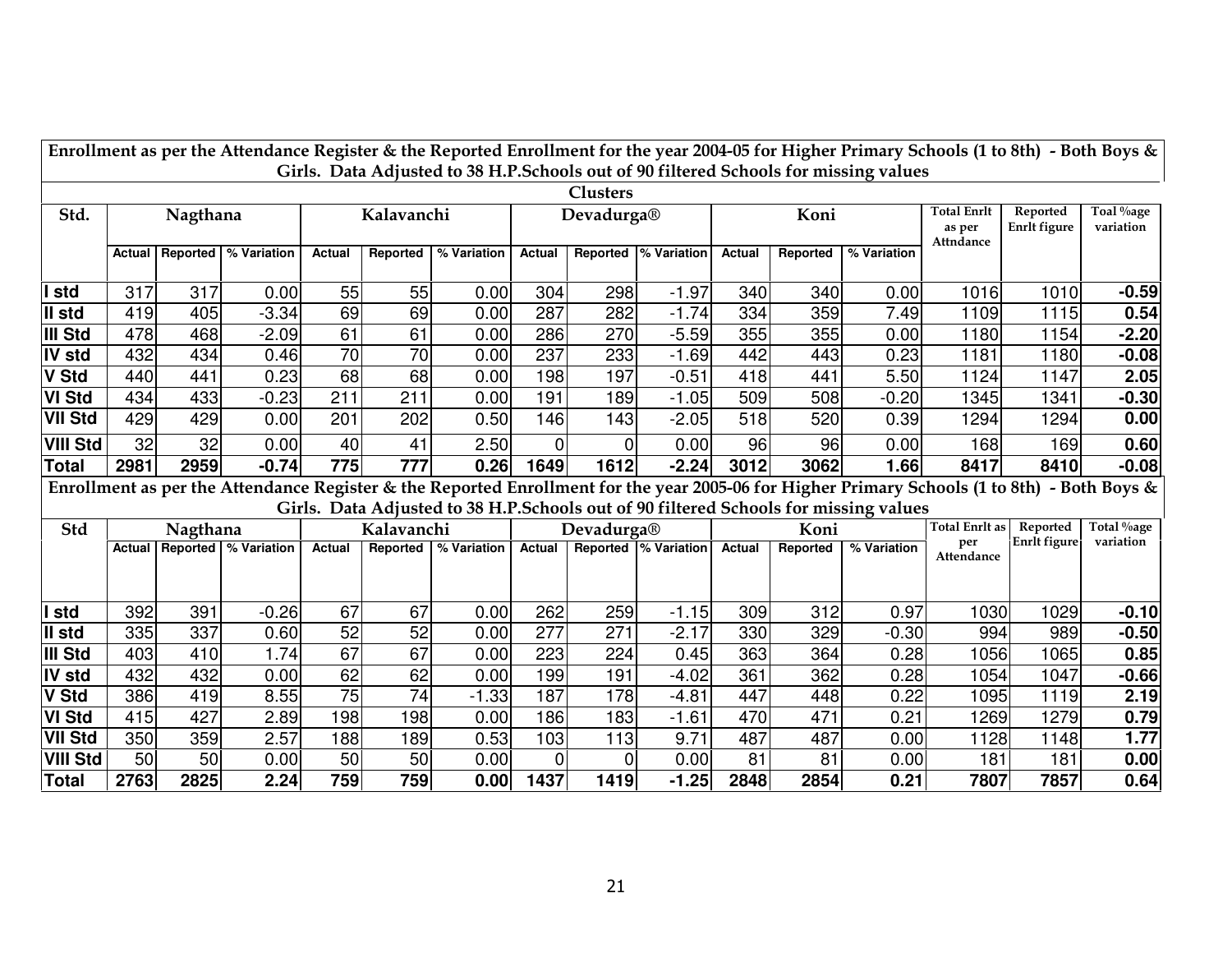#### Enrolment through Special Drives:

Data on enrollment can not be complete unless the enrollment through special enrollment drives is considered. Table 10 gives the details of enrollment during the year 2005-06 through special enrollment drives.

|                | C A |    |     | <b>SED</b> |    | <b>VTA</b><br>$MG - in$ |          | <b>Total</b> |     |    | <b>Migration Out</b> |    | Net school<br>enrollment |     |     |     |     |     |       |       |     |
|----------------|-----|----|-----|------------|----|-------------------------|----------|--------------|-----|----|----------------------|----|--------------------------|-----|-----|-----|-----|-----|-------|-------|-----|
| <b>Cluster</b> | B   | G  |     | B          | G  |                         | в        | G            |     | B  | G                    |    | B                        | G   |     | в   | G   |     | B     | G     |     |
| Nagathan       | 6   | 6  | 12  | 9          | 16 | 25                      | 30       | 20           | 50  | 5  |                      | 5  | 50                       | 42  | 92  | 111 | 16  | 227 | $-61$ | $-74$ | 135 |
| Kalavanchi     |     |    |     | 3          | 5  | 8                       | $\Omega$ | 0            |     |    |                      | C  |                          |     | 11  | 4   | ົ   | 6   | 0     | 5     |     |
| Devadurga      | 95  | 83 | 178 | 48         | 45 | 93                      | 88       | 78           | 166 |    |                      |    | 232                      | 206 | 438 | 18  |     | 29  | 214   | 195   | 409 |
| Koni           |     |    |     | 2          |    | 3                       | 21       | 12           | 33  | 37 | 36                   | 73 | 60                       | 49  | 109 | 15  | 15  | 30  | 45    | 34    | 79  |
| <b>TOTAL</b>   | 101 | 90 | 191 | 62         | 67 | 129                     | 139      | 110          | 249 | 44 | 37                   | 81 | 346                      | 304 | 650 | 148 | 144 | 292 | 198   | 160   | 358 |

## Table-10 Enrollment of children through Special Enrollment Drives

From all the four clusters 650 students have got enrolled through the following special enrollment drives:

- (i) Chinnara Angala….. …………………191 Students
- (ii) Special Enrolment Drives……………..129 Students
- (iii) Voluntary Admissions………………..249 Students
- (iv) Migrated-in Children…………………..81 Students Total…………………………….650 Students
- (v) Migrated- out Children………………..292 Students Net enrollment through Spl Drives… 358 Students

It can be seen from table 10 that out of 650 children enrolled through special drives, only 358 (45%) children remained in the school and 58 per cent of the children went along with the parents when the family migrated to other place. In Nagathana cluster of Bijapur district, out-flow of children is more than the in-flow. Where as, in Devadurga cluster, migration-in and migration-out has not significantly affected enrollment through special drives. Enrollment through special drives is 1.7 per cent in actual school enrollment of all the four clusters and the percentage of children migrated-out along with their parents is only 0.77 per cent. This is indicative of the fact that special enrollment drives could retain 45 percent of the children who are prone to migration along with the parents.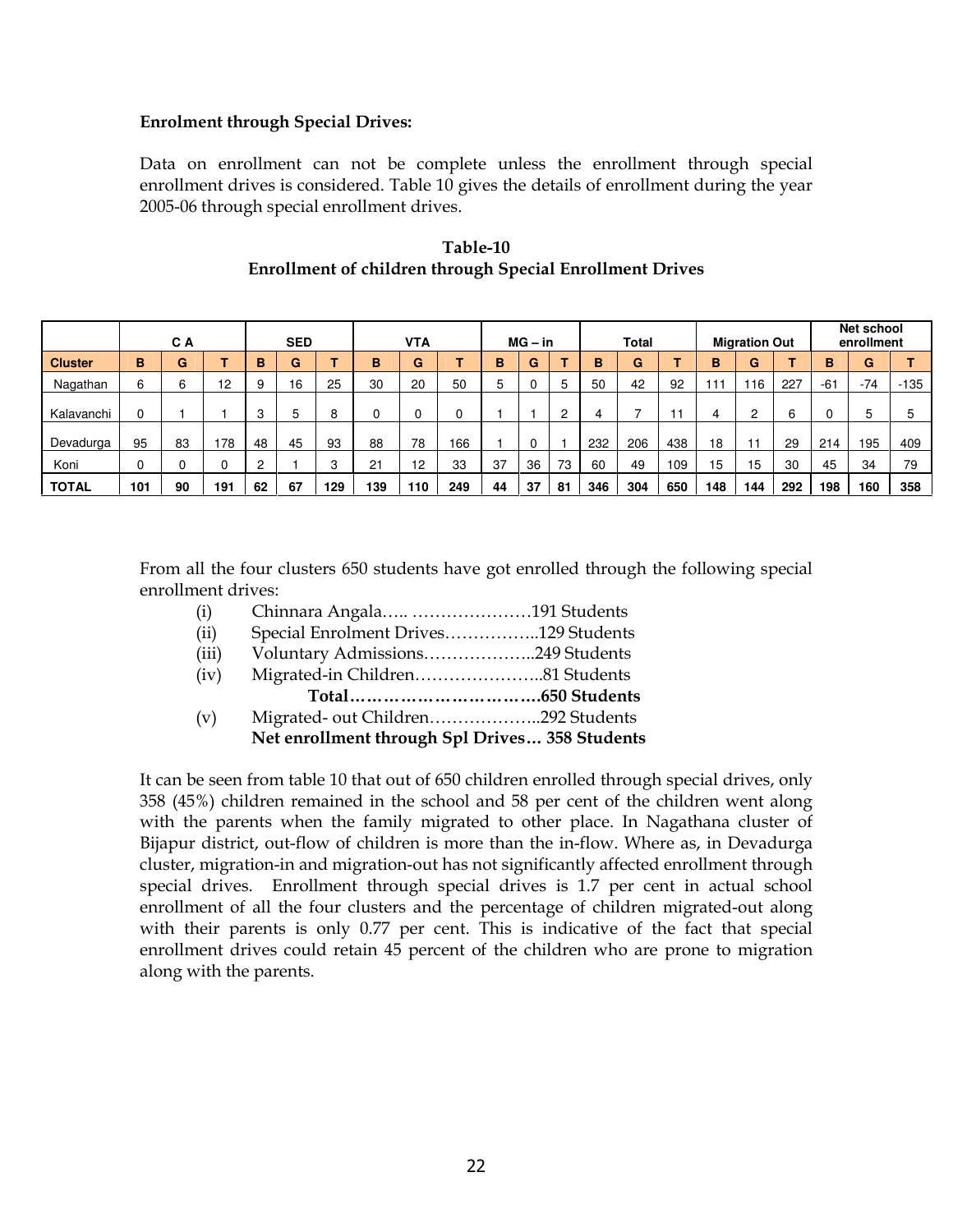#### Section.4

#### 4.1 Variations in reported dropout and actual dropout:

SSA conducted House to house survey during the year 2004-05 to asses the out of school children. As per this, 1.54 per cent of children (in total enrollment from 1 to 7 during 2004-05) were considered dropout. In absolute numbers, the figure was 1,02,055. The percentage composition of girls and the boys was 1.62 and 1.47 respectively. This indicates that among those dropped out from school, girls were more in number than the boys. The number of dropout children in total enrollment of 1 to 7 during the year 2004-05 was 14.46 percent. During the year 2001-02, the absolute figure of the dropout was about 10.5 lakhs. By the year 2005, the figure has come down to 1.05 lakhs. The reason for such a steep downfall is largely due to the interventions made by the state government to bring the out of school children into main stream learning. These programs were: (i) Education Gurantee Program Centers (ii) 6 months Residential Bridge Course programs (iii) 4 Months Seasonal Bridge Course programs (iv) Tent Schools (v) Provision of home- based education and (vi) Provision of transportation allowance to children. However, the reported figures of dropout were not constant and are susceptible to change. The reasons are largely the following:

- $\Leftrightarrow$  The teachers are apprehensive to report about the dropout, as it increases their liability to bring such children into mainstream learning during the summer through Chinnara Angala or the other bridge course program. This is largely one of the reasons to suppress the actual figures of dropout.
- $\Leftrightarrow$  Secondly the definition adopted for dropout and the consideration of branding children as dropouts is also one of the concerns to have variations in dropout. There are children who attend the school once in a while within 30 days and happen to be branded as those attending to school.
- $\Leftrightarrow$  Variations in data on dropout looks largely due to the fact that the collection of numbers is not often based on reality and are taken without verifying the school records for various reasons.

|                            |             | Enrolment (1 to $7th$ ) |        |             | Total dropout(1 to 7th) |              |
|----------------------------|-------------|-------------------------|--------|-------------|-------------------------|--------------|
| <b>Districts</b>           | <b>Boys</b> | Girls                   | Total  | <b>Boys</b> | Girls                   | <b>Total</b> |
| Bijapur                    | 19738       | 15463                   | 35201  | 4877        | 4215                    | 9092         |
| Kolar                      | 15291       | 13915                   | 29206  | 1915        | 1553                    | 3468         |
| Raichur                    | 12362       | 9133                    | 21495  | 3979        | 3383                    | 7362         |
| Udipi                      | 9226        | 8608                    | 17834  | 299         | 303                     | 602          |
| Total                      | 56617       | 47119                   | 103736 | 11070       | 9454                    | 20524        |
| <b>Bijapur<sup>®</sup></b> | 7603        | 5913                    | 13516  | 1843        | 1348                    | 3191         |
| B.pet/KGF                  | 1941        | 1583                    | 3524   | 176         | 123                     | 299          |
| D.Durga                    | 1672        | 1208                    | 2880   | 592         | 603                     | 1195         |
| K.Pur                      | 3234        | 2943                    | 6177   | 61          | 76                      | 137          |
| Total                      | 14450       | 11647                   | 26097  | 2672        | 2150                    | 4822         |
| <b>State</b>               | 371094      | 334352                  | 705446 | 54142.61    | 47912                   | 102055       |

Table-11 Dropout details as per the EMIS data for the year 2004-05.

Source: EMIS data for the year 2004-05 by SSA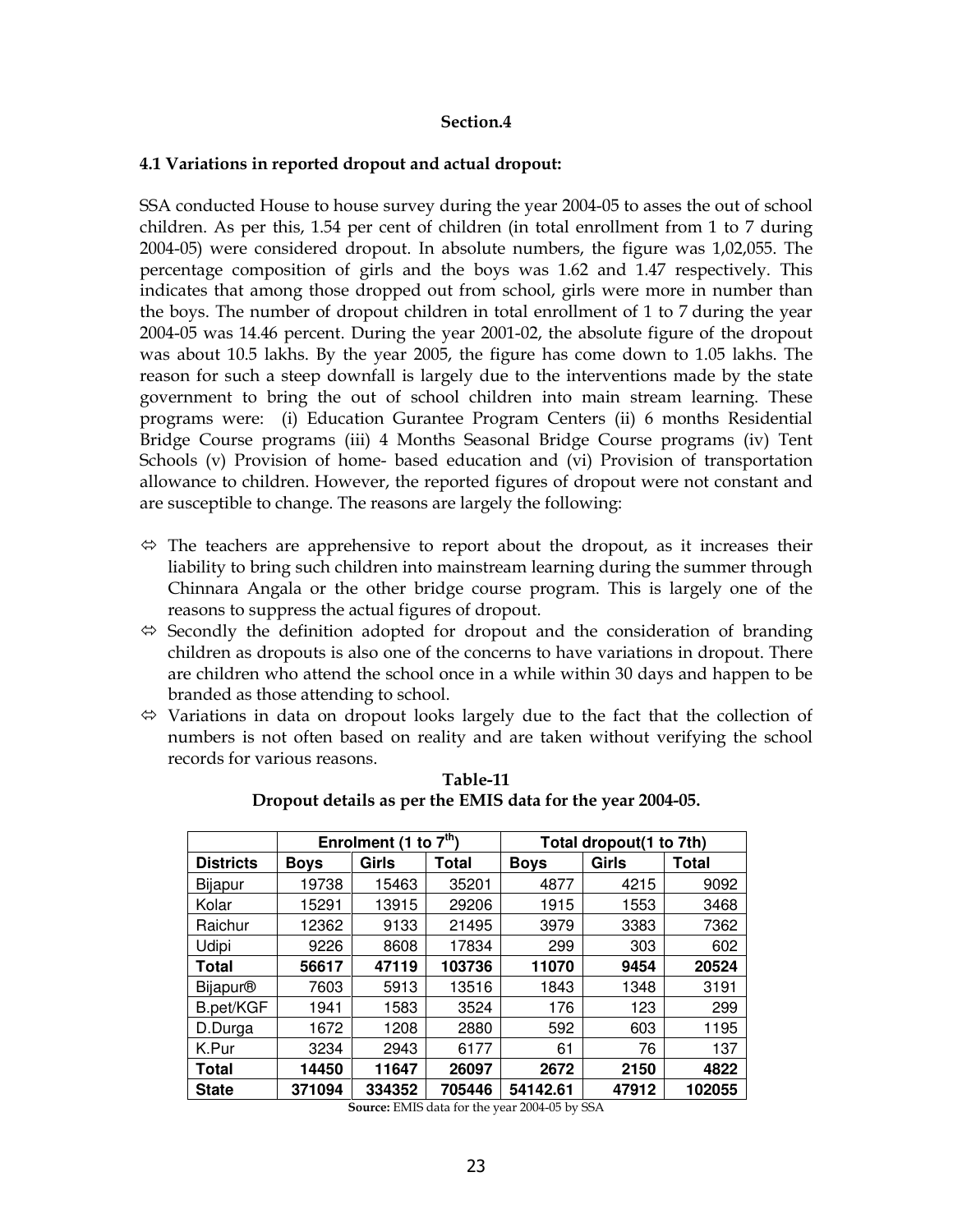Table -11 gives the details of children who are the dropout as per the Cohort Study conducted by SSA, the figures are furnished in EMIS report for the year 2004-05.

When the teachers are asked about number of dropout children (girls and boys), the numbers are relatively less than the actuals. Data collection to seek the information about the dropout took place at two levels. At one level, the school teachers were asked to give the details of dropout and at the other level, by verifying the school records cohort study was carried out to actually assess the number of dropout children. There is variation between what school teachers have reported about the dropout and what existed as per the school records. The following table gives the details of reported figures on dropout.

| No of            |              |       | Nagathana Kalavanchi Devadurga | Koni           | <b>Total</b>   |
|------------------|--------------|-------|--------------------------------|----------------|----------------|
| dropout/Clusters |              |       |                                |                |                |
| No dropout       | 15           | 18    | 6                              | 19             | 58             |
|                  | 15.3%        | 18.4% | 6.1%                           | 19.4%          | 59.2%          |
| <b>Below 5</b>   | 2            | 3     | 4                              | $\overline{2}$ | 11             |
|                  | 2.0%         | 3.1%  | 4.1%                           | 2.0%           | 11.2%          |
| 5 to 10          | 4            |       | 7                              | $\mathfrak{D}$ | 13             |
|                  | 4.1%         |       | 7.1%                           | 2.0%           | 13.3%          |
| 11 to 20         | 7            |       | 5                              |                | 12             |
|                  | 7.1%         |       | 5.1%                           |                | 12.2%          |
| 21 to 30         |              |       | $\mathcal{L}$                  |                | $\overline{2}$ |
|                  |              |       | 2.0%                           |                | 2.0%           |
| Above 30         | $\mathbf{1}$ |       | 1                              |                | $\mathcal{L}$  |
|                  | 1.0%         |       | 1.0%                           |                | 2.0%           |
| <b>Total</b>     | 29           | 21    | 25                             | 23             | 98             |
|                  | 29.6%        | 21.4% | 25.5%                          | 23.5%          | 100.0%         |

| Table-12                                                              |
|-----------------------------------------------------------------------|
| Distribution of schools according to the reported figures of dropout. |

\* Percentages in the total no. of schools

## 4.2 Actual reported figures of dropout

It can be seen from the table above that out of 98 schools selected from 4 clusters, 58 schools (59.2%) reported that there was no drop-out in any class. When the teachers are asked directly about the children who got dropped-out from the school, the response is normally negative saying that there was no dropout in their schools. In another 39.8 percent of schools, the reported dropout is 380. Among the schools which reported dropout, the average figure from all the schools is roughly 3-4 children per school. Table-13 gives the details of Cluster-wise reported drop-out.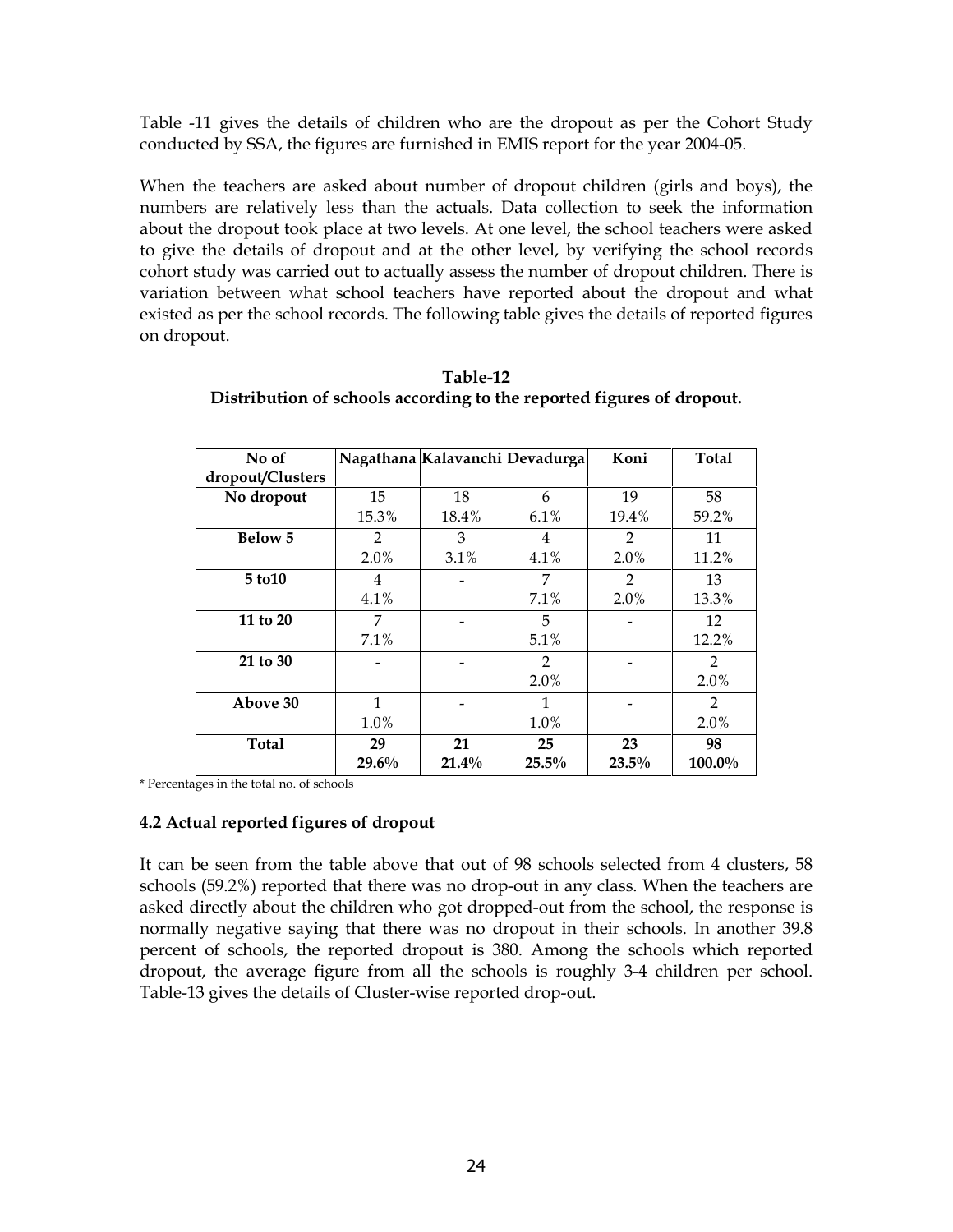Table-13 Cluster-wise distribution of reported dropout 2005-06

| <b>Clusters</b> | <b>Boys</b> | <b>Girls</b> | <b>Total</b> |
|-----------------|-------------|--------------|--------------|
| Nagthana        | 86          | 68           | 154          |
|                 | (22.63)     | (17.89)      | (40.53)      |
| Kalavanchi      | U           | 3            | 3            |
|                 | (0.0)       | (0.79)       | (0.79)       |
| Devadurga       | 90          | 115          | 205          |
|                 | (23.68)     | (30.26)      | (53.95)      |
| Koni            | 12          | 6            | 18           |
|                 | (3.16)      | (1.58)       | (4.74)       |
| <b>Total</b>    | 188         | 192          | 380          |
|                 | (49.47)     | (50.53)      | (100.0)      |

\* Percentages in the total no. of dropout.

It can be observed from Table-13 that out of 380 children reported to be the drop-out from 98 schools, 94.5% of the children are from two clusters namely Nagatana cluster of Bijapur district and Devadurga ® cluster of Raichur district. The remaining 5.5% of the children are from Koni cluster of Udupi district and Kalavanchi cluster of Kolar district. The absolute figures clearly indicate that dropout is more in the clusters of Bijapur and Raichur districts.

However, it is interesting to understand the variations in terms of standard deviations of attendance from June to November 2005. Table-14 gives the details of cluster-wise standard deviations from average attendance.

| Clusters   | Average attendance | <b>Standard deviation</b> |
|------------|--------------------|---------------------------|
| Nagathana  | 5521.47            | 352.46                    |
| Kalavanchi | 1881 17            | 28.23                     |
| Devadurga  | 1987.47            | 153 12                    |
| Koni       | 3131 18            | 160 24                    |

Table-14 Cluster-wise standard deviations from average attendance

In Nagatana cluster of Bijapur district both the average attendance and the standard deviations are high, followed by Koni cluster in Udupi district. High standard deviation in attendance indicates irregular attendance of students to the school. Further the reported dropout of all 98 schools is 380. However, the verified total dropout from all the schools is 418. (Vide Table-16). Thus, there is -9.09 percent under- reporting of actual dropout from all the schools.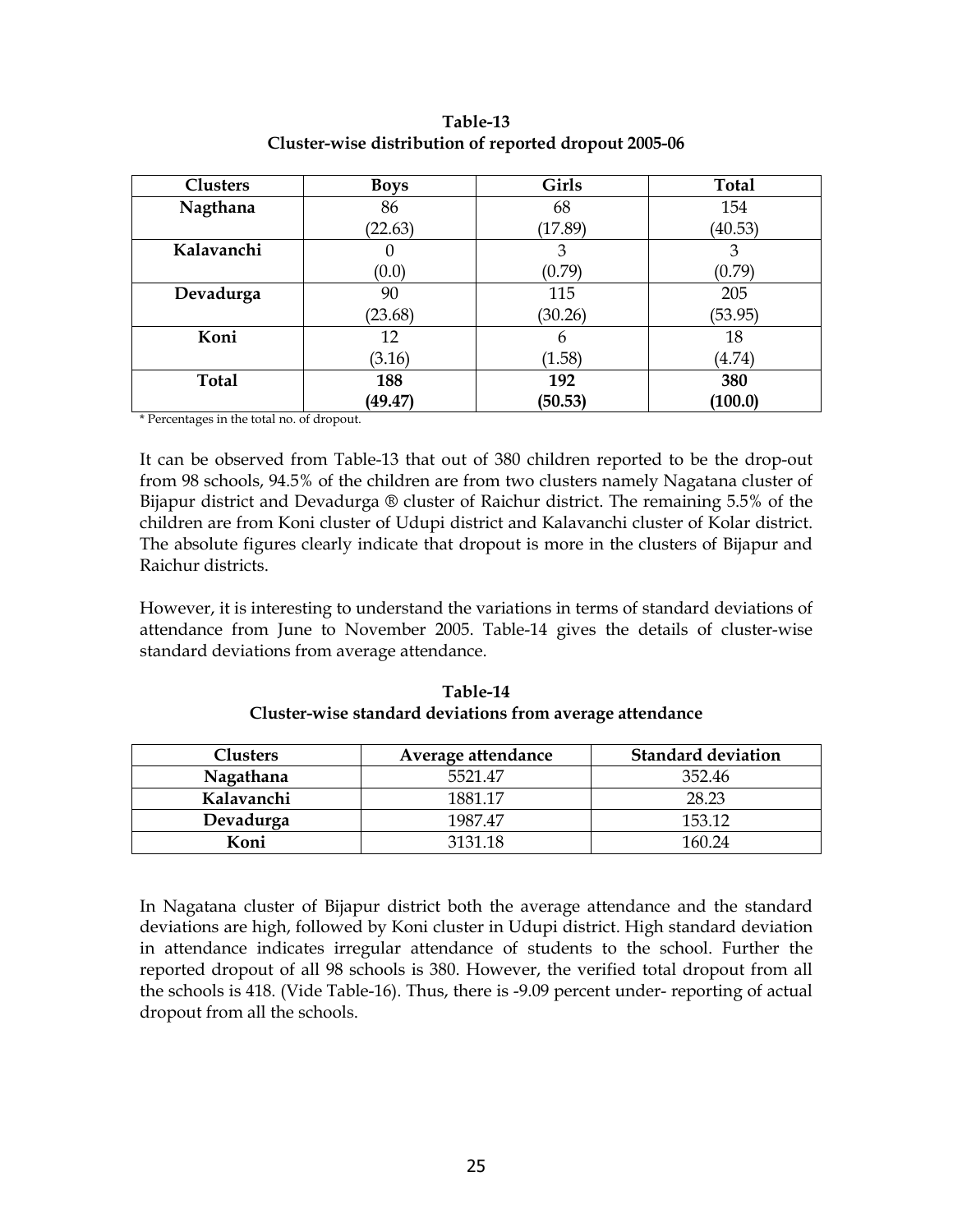#### 4.3 Cohort Analysis:

In the light of the above information an attempt is made to capture the reality by selecting at least one year for entry enrollment (En.t1) and the data was separated keeping in view the above factors as stated earlier. Out of 98 schools selected for the sample, 8 schools are eliminated for the reasons of having missing values. The remaining 90 schools are considered for analysis. The distribution of 90 schools and the year selected for entry enrolment according to the type of school are provided in Table-15.

#### Table-15

| <b>S1.</b> | Year         | Class                   |            | Type of school & frequency | <b>Total</b> |
|------------|--------------|-------------------------|------------|----------------------------|--------------|
| No.        |              |                         | <b>LPS</b> | <b>HPS</b>                 |              |
|            | 2001-02      | 5 <sup>th</sup>         | 53         | U                          | 53           |
| っ          | 1999-00      | 7 <sub>th</sub>         |            | 28                         | 28           |
| 3          | 1998-99      | <b>8th</b>              |            | ┍                          |              |
| 4          | 2004-05      | <b>8th</b>              |            |                            |              |
|            | <b>Total</b> |                         | 53         | 37                         | 90           |
|            |              | Not Applicable          | З          | 5                          |              |
|            |              | Total schools in sample | 56         |                            | 98           |

#### Distribution of schools according to the type of school and the year selected for entry enrolment and the class.

It can be seen from table-15 that there are two schools which have been upgraded and separated as HPS during the year 2004-05. The entry enrollment of these schools belongs to the year 2004-05 and hence is not considered for analysis, because they are not suitable to make cross comparisons. The remaining schools (88 schools) are considered for analysis.

## Table-16

|                |         | Details of admission Retention and Dropout according to level of school. |          |            |            |           |           |         |  |  |  |  |  |  |  |
|----------------|---------|--------------------------------------------------------------------------|----------|------------|------------|-----------|-----------|---------|--|--|--|--|--|--|--|
|                | Total   | Retention                                                                | Failures | TCs        | Admission  | Change of | Migration | Net     |  |  |  |  |  |  |  |
| <b>Type of</b> | Admissi |                                                                          |          | issued     | Repetition | Residence |           | Dropout |  |  |  |  |  |  |  |
| <b>School</b>  | ons     |                                                                          |          |            |            |           |           |         |  |  |  |  |  |  |  |
|                |         | 731                                                                      | 83       | 78         | 11         | 40        | 25        | 70      |  |  |  |  |  |  |  |
| LPS            | 1038    | (70.42)                                                                  | (12.84)  | (7.51)     | (1.06)     | (3.85)    | (2.41)    | (6.74)  |  |  |  |  |  |  |  |
|                |         | 755                                                                      | 181      | 202        | 30         | 108       | 30        | 104     |  |  |  |  |  |  |  |
| <b>HPS</b>     | 1410    | (53.55)                                                                  | (8.00)   | (14.33)    | (2.13)     | (7.66)    | (2.13)    | (7.38)  |  |  |  |  |  |  |  |
|                |         | 1486                                                                     | 264      | 280        | 41         | 148       | 55        | 174     |  |  |  |  |  |  |  |
| Total          | 2448    | (60.70)                                                                  | (10.78)  | .44)<br>11 | (1.67)     | (6.05)    | (2.25)    | (7.11)  |  |  |  |  |  |  |  |

From table-16, it can be seen that out of 2,448 entry level enrollment, children retained is 60.7 percent ( both for LPS & HPS). Where as, at the primary level the retention levels are to the tune of 70.4 and at the higher primary level it is 53.5 percent. This indicates that retention at HPS level is relatively less than that of the LPS. Through the study (cohort) the retention levels are analyzed and have been placed as per the notions stated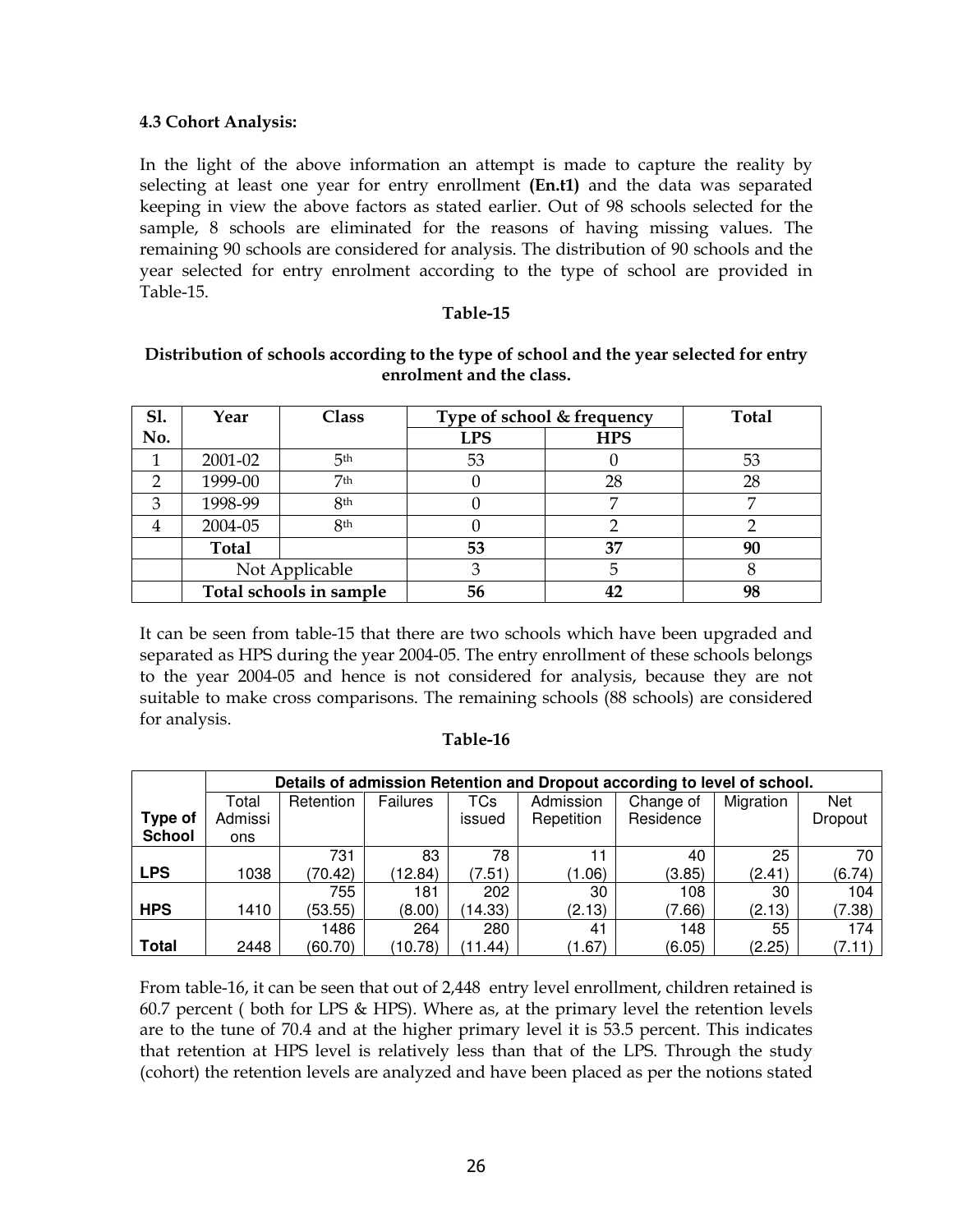earlier. Analysis was carried out separately for LPS &HPS. Cluster-wise details of dropout are presented in table-17

#### Tabale-17

| <b>Clusters</b> | Total      | Retention | Failures | TCs    | Admission  | Change of | Migration | Net     |
|-----------------|------------|-----------|----------|--------|------------|-----------|-----------|---------|
|                 | Admissions |           |          | issued | Repetition | Residence |           | Dropout |
| Nagathana       | 866        | 510       | 98       | 95     | 5          | 38        | 8         | 102     |
| Kalavanchi      | 362        | 265       | 16       | 54     | ∩<br>ے     | 22        |           |         |
| Devadurga ®     | 694        | 361       | 95       | 27     | ۱4         | 83        | 47        | 67      |
| Koni            | 526        | 350       | 55       | 104    | 10         | 5         |           |         |
| <b>Total</b>    | 2448       | 1486      | 264      | 280    | 41         | 148       | 55        | 174     |

#### Details of admission Retention and Dropout according to selected Clusters.

Entry-enrollment for the year 2001-02 was considered when it is a Primary school up to 5 standards. If it is an HPS up to 7 standards, the entry level enrollment of 1999-2000 was considered. If the HPS has classes up to 8th standard, the year 1998-99 was considered for entry level enrollment. Based on the entry level enrollment, the details of the dropout are analyzed. The percentage of total dropout of all the clusters in entry level enrollment is 17.0 percent; where as the net dropout is 7.10 percent. Based on the identified factors, as stated earlier, analysis was carried out. These factors are considered as the reasons by the teachers for non-retention (gross dropout) in a school:

#### 4.4 Reasons for non-retention:

The reasons for non retention according to the teachers include:

(i) Failures (ii) TCs issued (iii) Admission Repetition (iv) Change of residence (v) Migration .

Making an allowance for the above, total, manageable and net dropouts are computed. Using the notions provided earlier, analysis of dropout is carried out separately both for the LPS and HPS. The details of retention (also for non retention), for the LPS are provided below:

#### 4.5 Detailed analysis of dropout for 53 L.P. Schools based on the reasons:

 $\Sigma$  En.t1 = En.t5+ Nr

Where

- En.t1 = Entry level enrollment for class 1 during the year 2001-02 for LPS is 1038
- $En.t5 = Retention during the year 2005-06 in 53 LPS is 731$
- $Nr = Non-retention which includes  $Nr1$ , which is failures (F1), is suance of TC$ and the dropout is 307.
- $Nr1 =$  Includes failures  $(F1)$  and issuance of TC is 161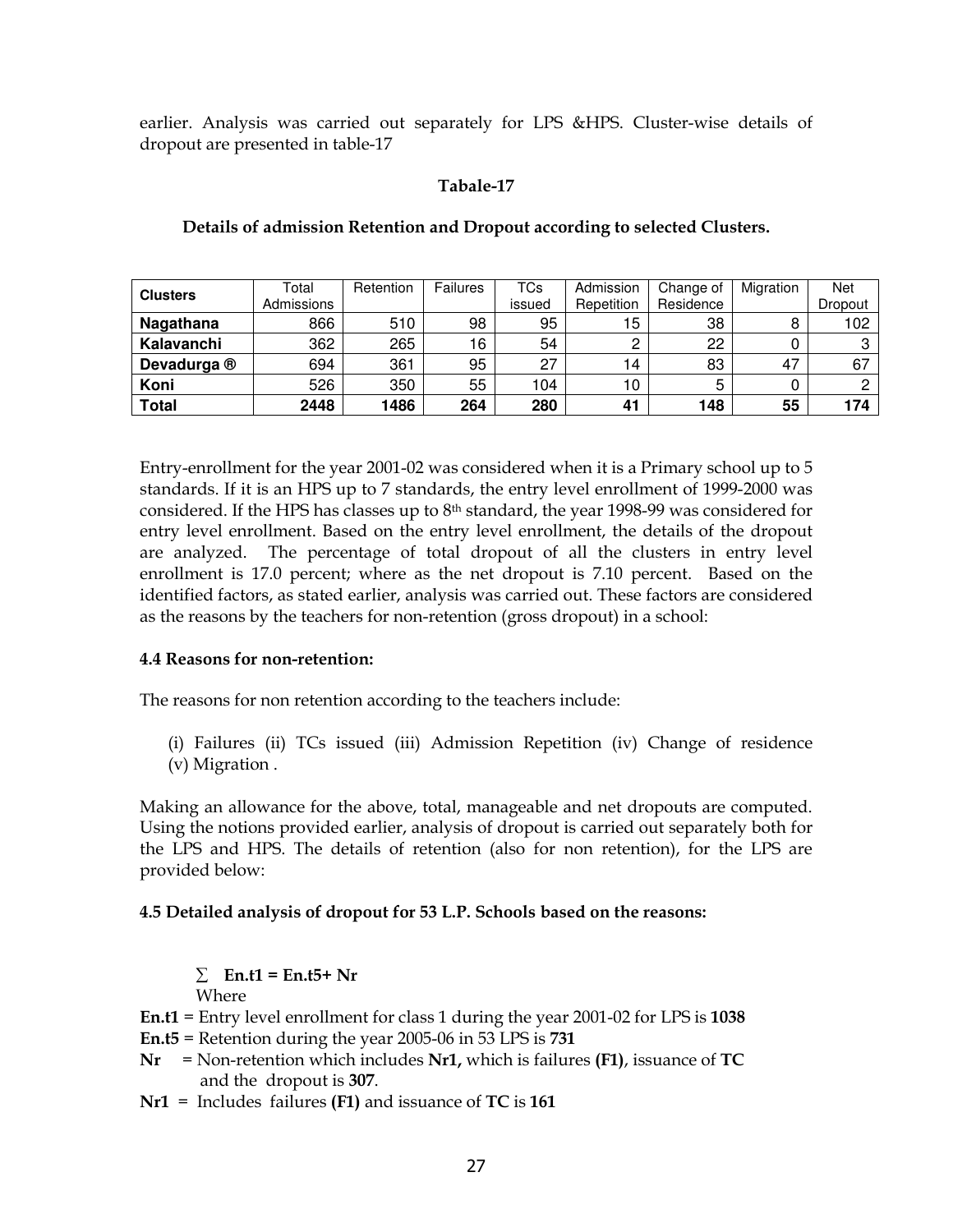Substituting the values arrived in the above equation for 53 LP Schools, we have the following figures.

En.t1 (1038) = Nr1 (307) +En.t5 (731) …….................For 53 L.P. Schools

Since Nr1 includes failures (F1) and issuance of Tc, it can be identified as,

 $Nr1$  (161) = F1(83)+T $c(78)$  ………, When substituted the figures for 53 LPSchools

 $Dt = Dt1 + Dt2$ , Since  $Dt1 = Mtn + Cr+Ar$ , we can write the equation and substitute the values for 53 LPSchools.

#### Dt (146) = Dt1 (Mtn (25)+Cr (40) +Ar (11)+Dt2 (70)

Total dropout for LPS is 146. Manageable Dropout is 76 (Dt1) and Net dropout (Dt2) is 70 which is voluntary and needs to be addressed.

#### 4.6 Detailed analysis of dropout for 35 H.P. Schools based on the reasons: (Class 7th & 8th are clubbed together)

 $\Sigma$  En.t1 = En.t7+ Nr

Where,

**En.t1** = Entry level enrollment for class 1 during the years 1999-00 (7th -28 Schools) & 1998-99 (8th - 7 Schools), 2 HP schools opened in 2004-05 are ignored. The total figures thus for 35 HPS is 1410

**En.t7 &8** = Retention during the year 2005-06 in 35 HPS is  $755$ 

- $Nr = Non-retention which includes, Nr1 i.e., failures (F1), is the same of TC and the$ Dropout is 655.
- $Nr1 =$  Includes failures  $(F1)$  and issuance of TC is 383.

Substituting the values arrived in the above equation for 35 HP Schools, we have the following figures.

En.t1 (1410) = Nr (655) +En.t7 &8 (755)…….................For 35 H.P. Schools

Since Nr includes failures (F1) and issuance of Tc, it can be identified as Nr1

 $Nr1$  (383) = F1(181) +Tc (202) ........., Substituting the figures for 35 H.P. Schools

 $Dt = Dt1 + Dt2$ , Since  $Dt1 = Mtn + Cr + Ar$ , we can write the equation Dt (272) =Dt1 ((Mtn (30) +Cr (108) +Ar(30))+Dt2 (104).. when the values are substituted for 35 HPS schools.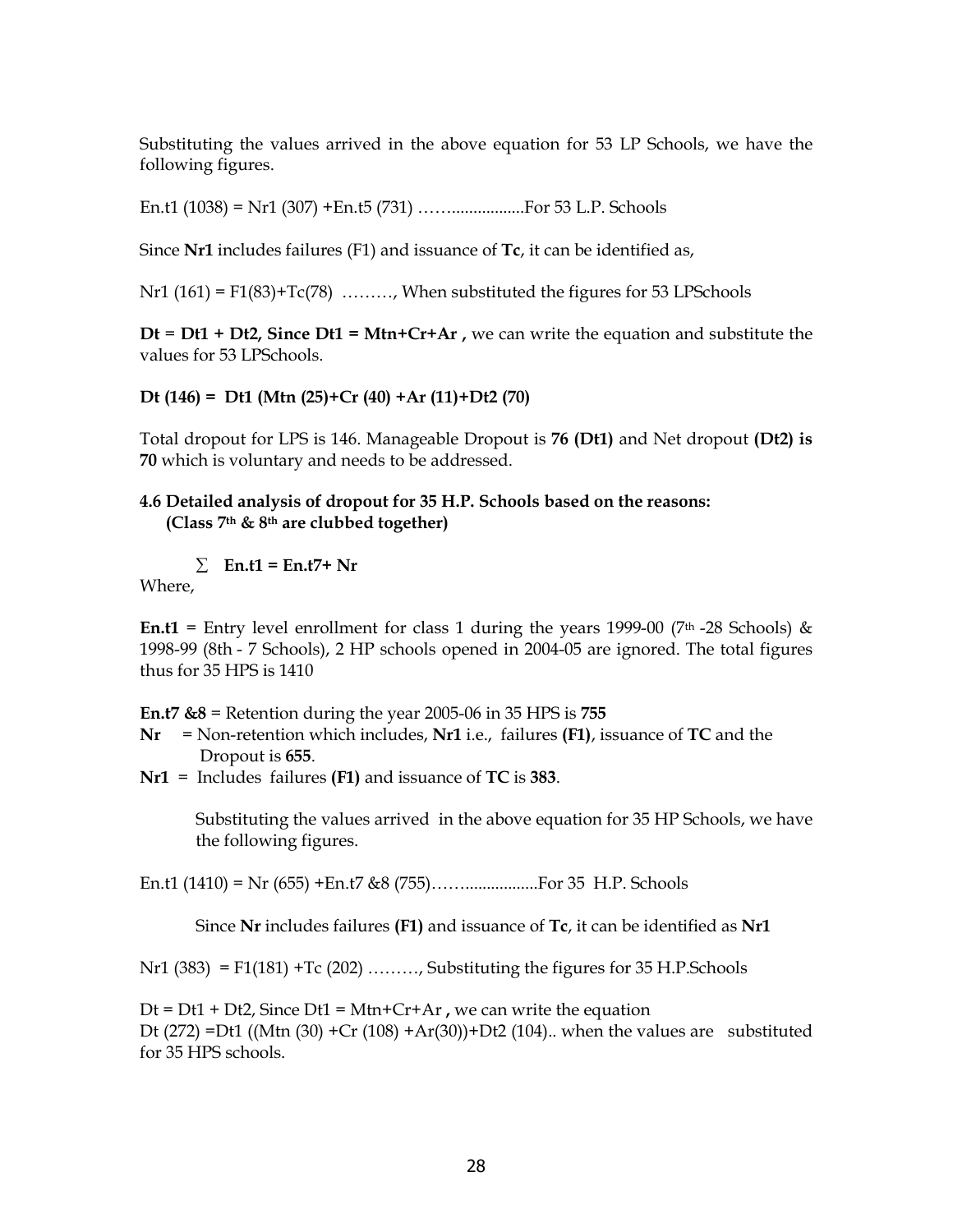Manageable Dropout is 168 (Dt1) and Net dropout (Dt2) is 104 which is voluntary and needs to be addressed. Total Dropout for HPS is 272.

On the whole, the actual total dropout from both LPS and HPS is 418 ( 146 for LPS and 272 for HPS). The dropout in absolute numbers is more in Higher Primary Schools than in the Lower Primary schools.

Dt  $(418) = Dt1(244) + Dt2(174)$ ………...For all 4 clusters and for both LPS & HPS.

## 4.7 Variations in dropout:

Thus, from 4 clusters 418 children were found actually dropped-out from schools. Among them, 244 children can be classified under manageable dropout who can be managed by special interventions and the net dropout is 174. These children require to be brought under mainstream learning immediately. Another significant learning from this analysis is that there is -9.09 percent of under reporting on dropout by the teachers.

Class-wise enrolment and the average attendance for each class from 1 to 8 are collected from 98 schools. Table-18 gives the details of class-wise average enrolment and attendance of children in all the schools from 4 clusters. These percentages are worked out in entry level enrollment of the schools.

|                 | Average Enrolment & Attendance (all clusters) |         |         |        |          | from June to Nov-2005 |               |
|-----------------|-----------------------------------------------|---------|---------|--------|----------|-----------------------|---------------|
| <b>Standard</b> |                                               | June-05 | July-05 | Aug-o5 | $Sep-05$ | <b>Oct-05</b>         | <b>Nov-05</b> |
|                 | Avg. Enrl                                     | 678.50  | 735.00  | 790.00 | 706.50   | 623.50                | 698.75        |
| 1st std.        | Avg.Attn                                      | 445.01  | 548.15  | 540.77 | 560.18   | 482.79                | 514.26        |
|                 | Avg. Enrl                                     | 653.50  | 646.25  | 651.75 | 623.00   | 549.25                | 609.00        |
| 2nd std         | Avg. Attn                                     | 475.77  | 497.86  | 492.13 | 495.01   | 436.25                | 472.02        |
|                 | Avg. Enrl                                     | 694.75  | 695.25  | 687.75 | 663.00   | 576.50                | 633.25        |
| 3rd std         | Avg. Attn                                     | 487.67  | 524.05  | 518.06 | 508.74   | 469.24                | 494.82        |
|                 | Avg. Enrl                                     | 672.00  | 675.59  | 666.50 | 647.25   | 564.50                | 622.50        |
| 4th std         | Avg.Attn                                      | 463.56  | 511.21  | 476.11 | 492.28   | 432.51                | 462.55        |
|                 | Avg. Enrl                                     | 654.75  | 676.85  | 670.50 | 674.75   | 577.00                | 632.25        |
| 5th std         | Avg.Attn                                      | 492.52  | 522.08  | 512.15 | 520.49   | 471.54                | 512.58        |
|                 | Avg. Enrl                                     | 416.00  | 402.25  | 428.25 | 415.00   | 380.00                | 393.00        |
| 6th std         | Avg.Attn                                      | 265.60  | 284.40  | 306.70 | 302.58   | 270.82                | 289.67        |
|                 | Avg. Enrl                                     | 323.75  | 311.00  | 308.00 | 308.00   | 300.50                | 300.25        |
| 7th std         | Avg.Attn                                      | 262.39  | 266.08  | 256.27 | 266.24   | 243.60                | 248.60        |
|                 | Avg. Enrl                                     | 142.75  | 142.25  | 140.50 | 140.25   | 140.25                | 140.25        |
| 8th std         | Avg.Attn                                      | 121.86  | 132.39  | 141.68 | 139.10   | 128.34                | 135.83        |

#### Table-18

Avg. Enrl = Average Enrolment of all the 4 clusters. \* Avg. Attn = Average Attendance of all the 4 clusters.

From Table-18 it can be observed that enrolment during June to November 2005 is skewed and it varies significantly within 6 months period. In the month of November-05 both average enrollment and attendance are high. From August to October-05, the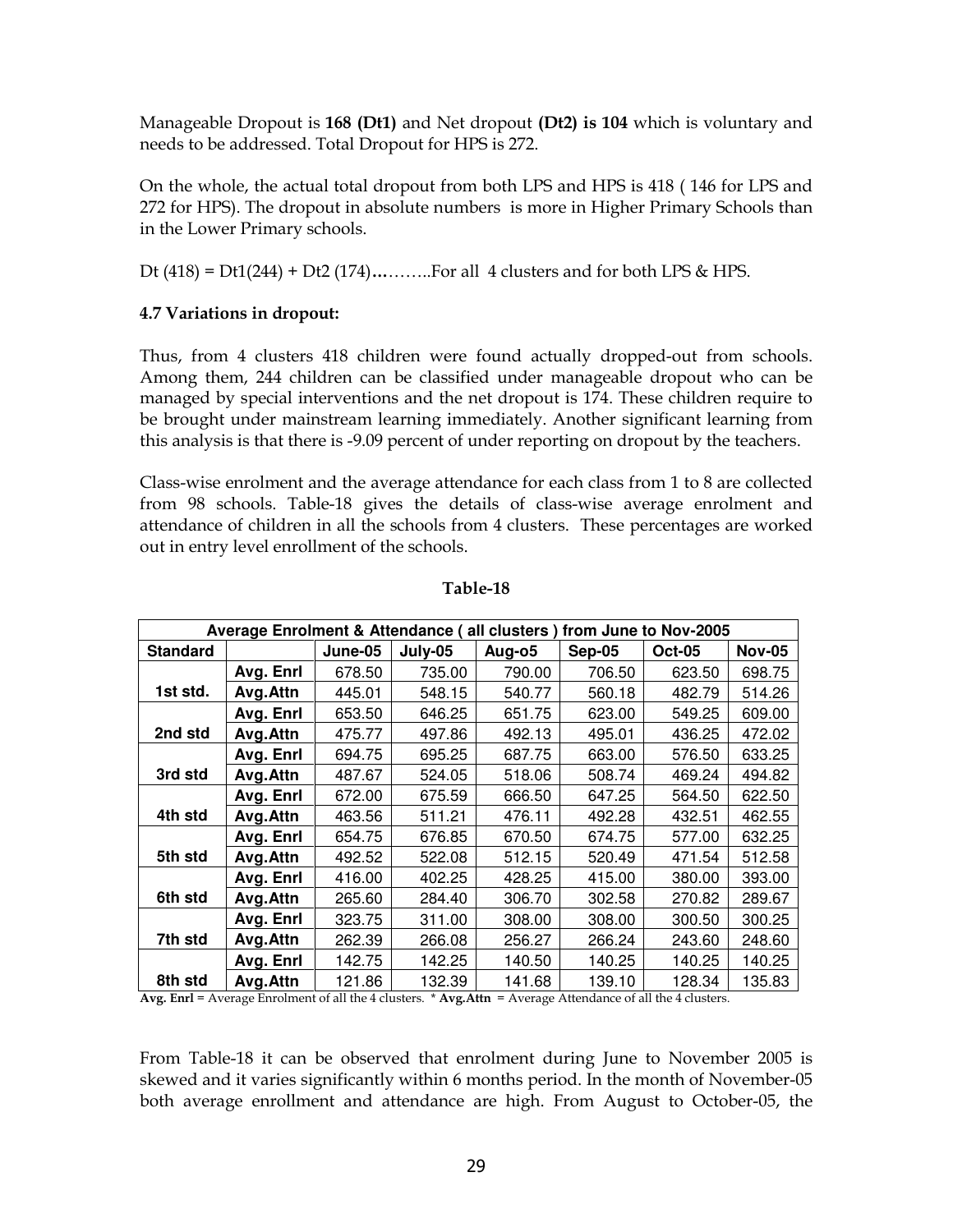attendance levels are relatively lower than those of November 2005. Attendance of children picked up from November 2005 onwards. Usually, the period from August to October is the monsoon period and the agricultural operations will be at their peak. Children during this period generally support their families in agricultural operations and will be absent to school. Table-20 provides cluster-wise details of average attendance and enrolment. The trend seems to be the same in all the selected clusters of four districts.

## 4.8 Variations between attendance marked by teachers and the actual attendance by head count:

Significant variations are observed between the actual attendance of children, by head count on the day of visit and the attendance marked by the teachers. In all the clusters the percentage of variation is 16 percent which is excess of the actual physical presence of children in the classes. This means that the average marked attendance by the teachers increased by 16 percent. In Devadurga ® cluster of Raichur district the marked attendance by the teachers crossed 50 percent. This is required to be checked immediately. The reasons stated by the teachers generally included those that they were forced to do so as the attendance should match with the number of children ordered for mid-day meals. Even then, the mid-day-meals ordered do not match with the actual physical verification of children in the school. A graph depicting the total variations in 4 clusters is provided below.



T.Enl.A = Total enrolment as per Attendance.

A.M.Trs= Attendance marked by the teachers.

A.by H.C= Actual Attendance as per head count on the day of Visit.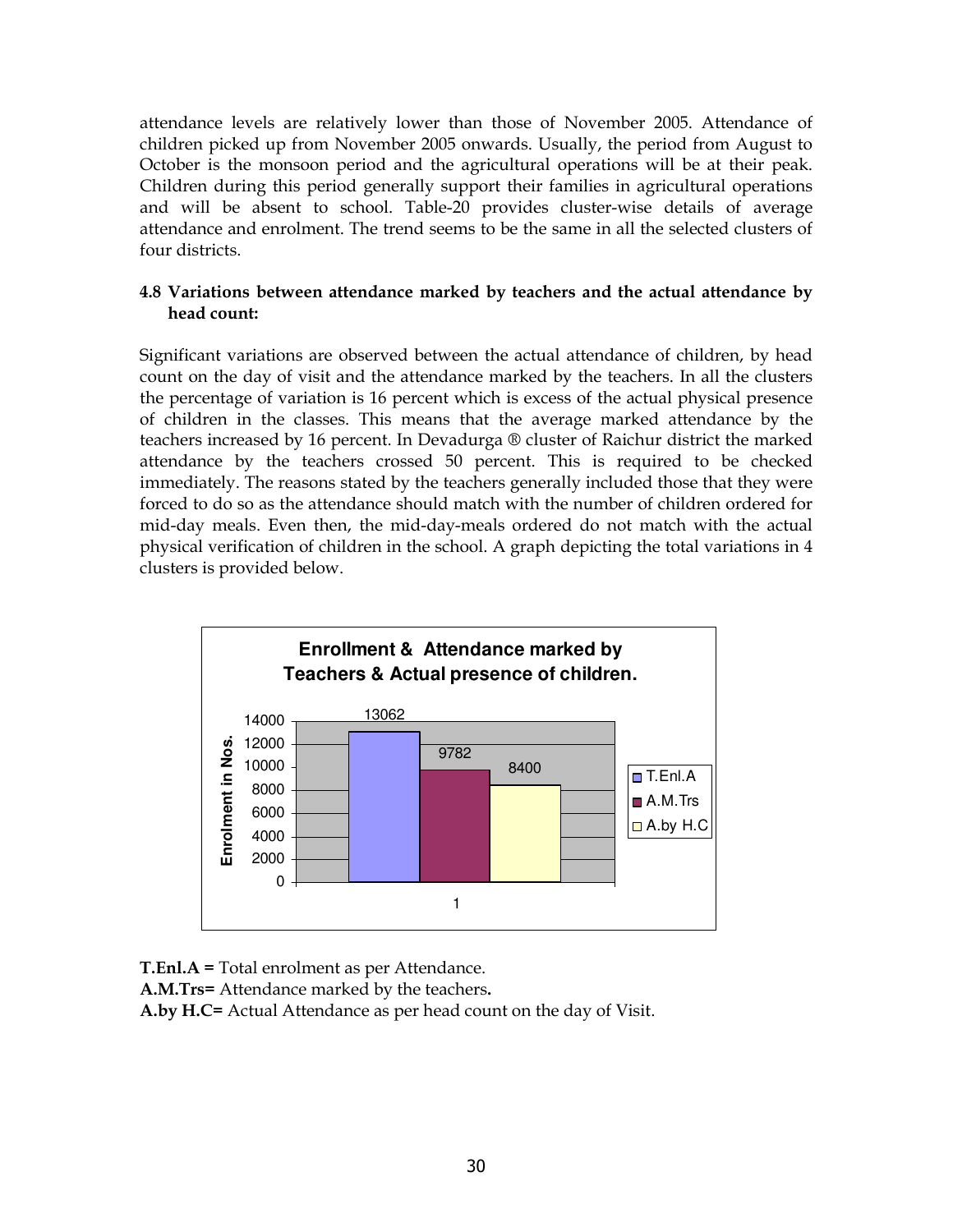Among the selected clusters, Devadurga® cluster has the highest variation, followed by 16.8 percent in Nagthana cluster of Bijapur district. In all the 4 clusters average excess attendance marked is 2,100 which is however lower than the average attendance (3130, vide table 18) of all the clusters during November 2005. This is indicative of the fact that fake attendance marked by the teachers is significant.

#### Table-19

## Attendance marked by the teachers and the actual number of children by Head count.

| Gender/Clusters | Nagathana |       | Kalavanchi |       | Devadurga |       | Koni   |       |
|-----------------|-----------|-------|------------|-------|-----------|-------|--------|-------|
|                 | Atten.    | Head  | Atten.     | Head  | Atten.    | Head  | Atten. | Head  |
|                 | By trs    | count | By trs     | count | By trs    | count | By trs | count |
| <b>Boys</b>     | 1455      | 1256  | 884        | 878   | 1176      | 772   | 1654   | 1526  |
| Girls           | 1339      | 1136  | 842        | 818   | 850       | 550   | 1582   | 1464  |
| Total           | 2794      | 2392  | 1726       | 1696  | 2026      | 1322  | 3236   | 2990  |

#### 4.9 Community Mobilization and sensitization on the issue of dropout.

Community participation and its sensitization on the issue of dropout is yet another issue by itself. If the community, especially the SDMCs are sensitized it is expected that the problem of dropout can be addressed effectively. Out of 98 schools 79 (80.6%) schools initiated discussions with SDMC members on the issue of dropout and the remaining schools did not consult the SDMC members, nor did they hold the meetings to sensitize and initiate community participation. Out of the selected schools, 70 schools responded saying that they held the SDMC meetings regularly and discussed the issue of dropout.

## Table-20

#### Cluster-wise distribution of schools according to discussions with the SDMC members on the issue of Dropout.

|              | Nagathana | Kalavanchi | Devadurga | Koni   | <b>Total</b> |
|--------------|-----------|------------|-----------|--------|--------------|
| Yes          | 25        |            | 23        |        | 78           |
|              | (25.5)    | (21.4)     | (23.5)    | (9.2)  | (79.6)       |
| No           | 4         |            |           | 14     | 19           |
|              | (4.1)     |            | (2.0)     | (14.3) | (19.4)       |
| <b>Total</b> | 29        | 21         | 25        | 23     | 98           |
|              | (29.6)    | (21.4)     | (25.5)    | (23.5) | (100.0)      |

As part of community sensitization on the problem of dropout, the teachers were asked whether they visited the households of the dropout children. Out of 98 schools, 74.5% of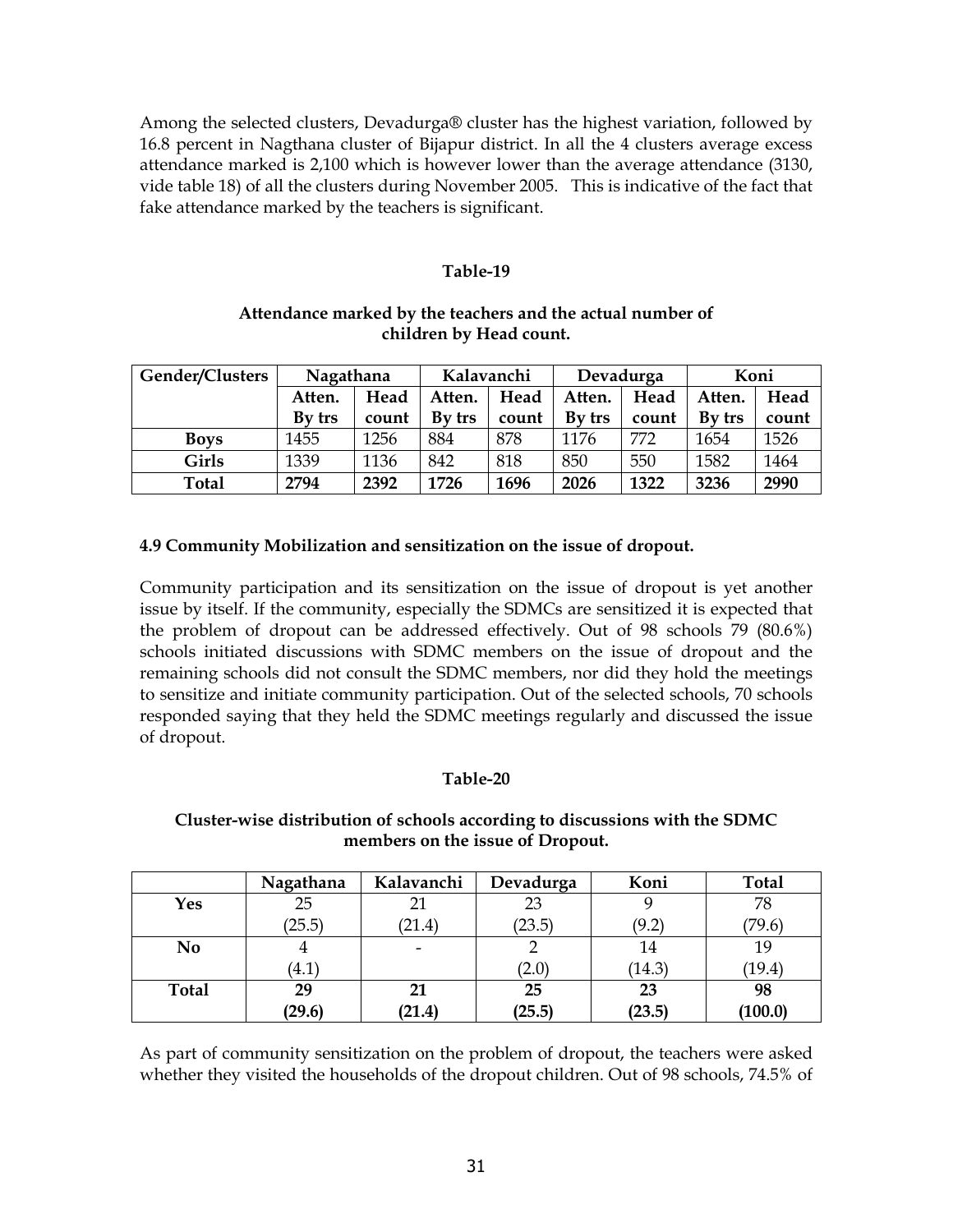the school teachers visited the houses of dropout children and sensitized the parents and 25.5% of the school teachers could not visit the parents.

The teachers were asked whether they took the help of the Community or the members Grampanchayat in addressing the issue of dropout. 49 percent of the school teachers responded saying that they took the help of SDMC members in addressing the issue of dropout, 9.2% of the teachers took the help of Grampanchayat members and 8.2% of them took support from the NGOs to address the issue of dropout. Since some of the SDMC members are also the members of Grampanchayat (GP), 24.5% of the teachers took help both from the GP and the SDMC members. The local NGOs working with the issue of education have helped the school teachers, GP members and the SDMCs. All most all the schools could not present the list of dropout children to the Grampanchayat.

## 4.10 Meetings with Parents

Co-operation and participation by the parents in addressing the issue of dropout goes a long way to ensure regularity of child attendance to school. Teachers were asked whether they have conducted the parents meetings on the issue of dropout. 80.6% of the schools responded that they organized parents meeting and another 19.3% could not organize the meetings. A large number of schools (21 schools) have organized 10 parent meetings or below. There are 8 schools (8.2%) which conducted meetings above 100. On an average, 25to 35 parent meetings have been organized by all the schools on the issue of dropout.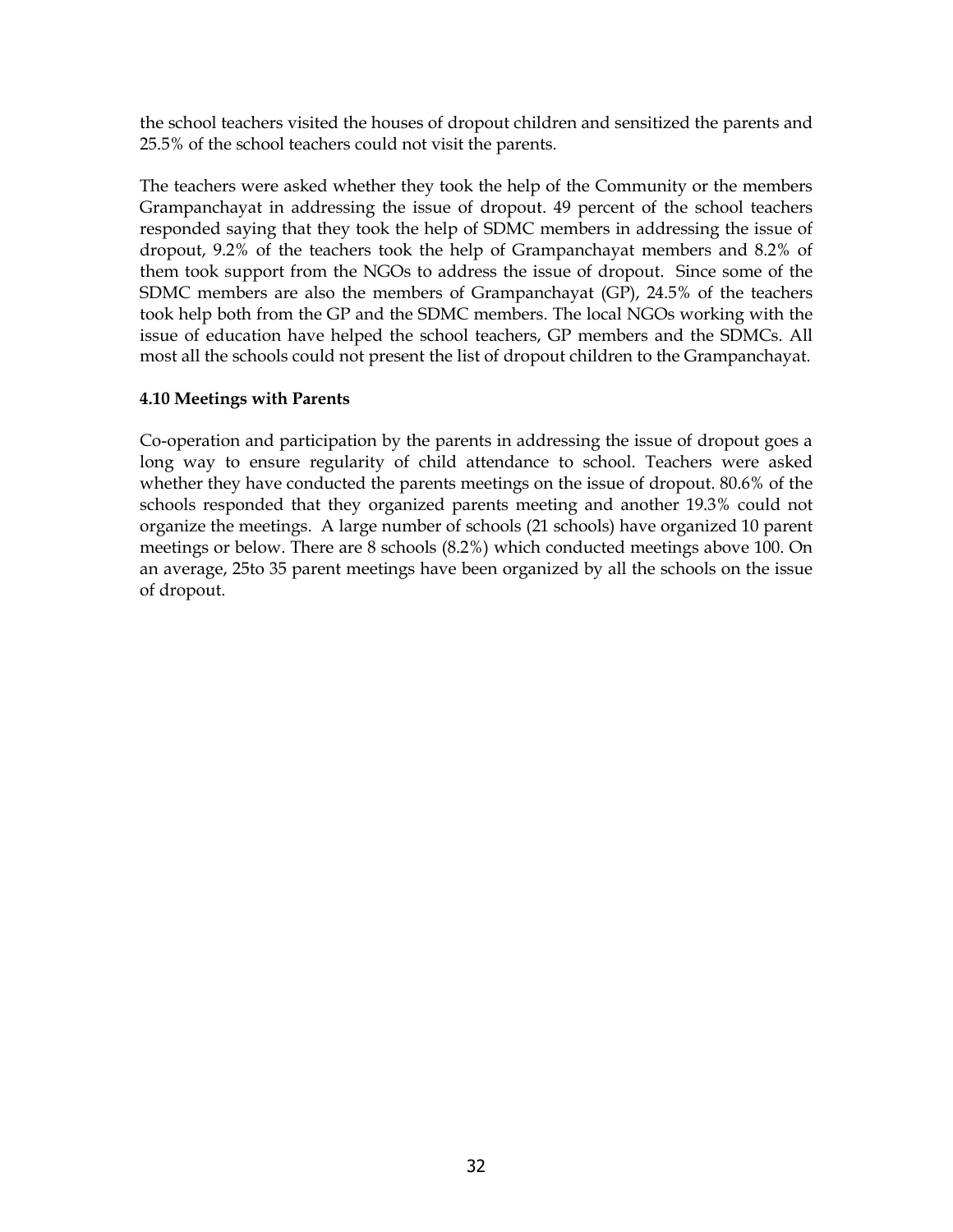|--|

|                 | Cluster-wise distribution according to enrollment and average attendance from June to Nov.2005 |               |       |               |       |          |       |          |       |               |       |               |  |
|-----------------|------------------------------------------------------------------------------------------------|---------------|-------|---------------|-------|----------|-------|----------|-------|---------------|-------|---------------|--|
|                 |                                                                                                | <b>Jun-05</b> |       | <b>Jul-05</b> |       | Aug-05   |       | Sep-05   |       | <b>Oct-05</b> |       | <b>Nov-05</b> |  |
| <b>Clusters</b> | Enrl.                                                                                          | Avg Att.      | Enrl. | Avg Att.      | Enrl. | Avg Att. | Enrl. | Avg Att. | Enrl. | Avg Att.      | Enrl. | Avg Att.      |  |
| Nagatana        | 8273                                                                                           | 4920.83       | 8337  | 5723.88       | 8655  | 5702.36  | 8064  | 5838.38  | 6675  | 5215.93       | 7861  | 5521.47       |  |
| Kalavanchi      | 1989                                                                                           | 1921.8        | 1954  | 1921.67       | 1947  | 1889.8   | 1943  | 1877.56  | 1935  | 1848.3        | 1953  | 1881.17       |  |
| Devadurga (R)   | 3224                                                                                           | 2083.5        | 3373  | 2284.36       | 3378  | 2131.81  | 3293  | 2216.5   | 2819  | 1863.55       | 2892  | 1987.47       |  |
| Koni            | 3458                                                                                           | 3131.312      | 3474  | 3214.92       | 3393  | 3251.46  | 3411  | 3206.03  | 3417  | 2812.47       | 3411  | 3131.18       |  |
| <b>Total</b>    | 16944                                                                                          | 12057.44      | 17138 | 13144.83      | 17373 | 12975.43 | 16711 | 13138.47 | 14846 | 11740.25      | 16117 | 12521.29      |  |
| Average         | 4236                                                                                           | 3014.361      | 4284  | 3286.208      | 4343  | 3243.858 | 4178  | 3284.618 | 3712  | 2935.063      | 4029  | 3130.323      |  |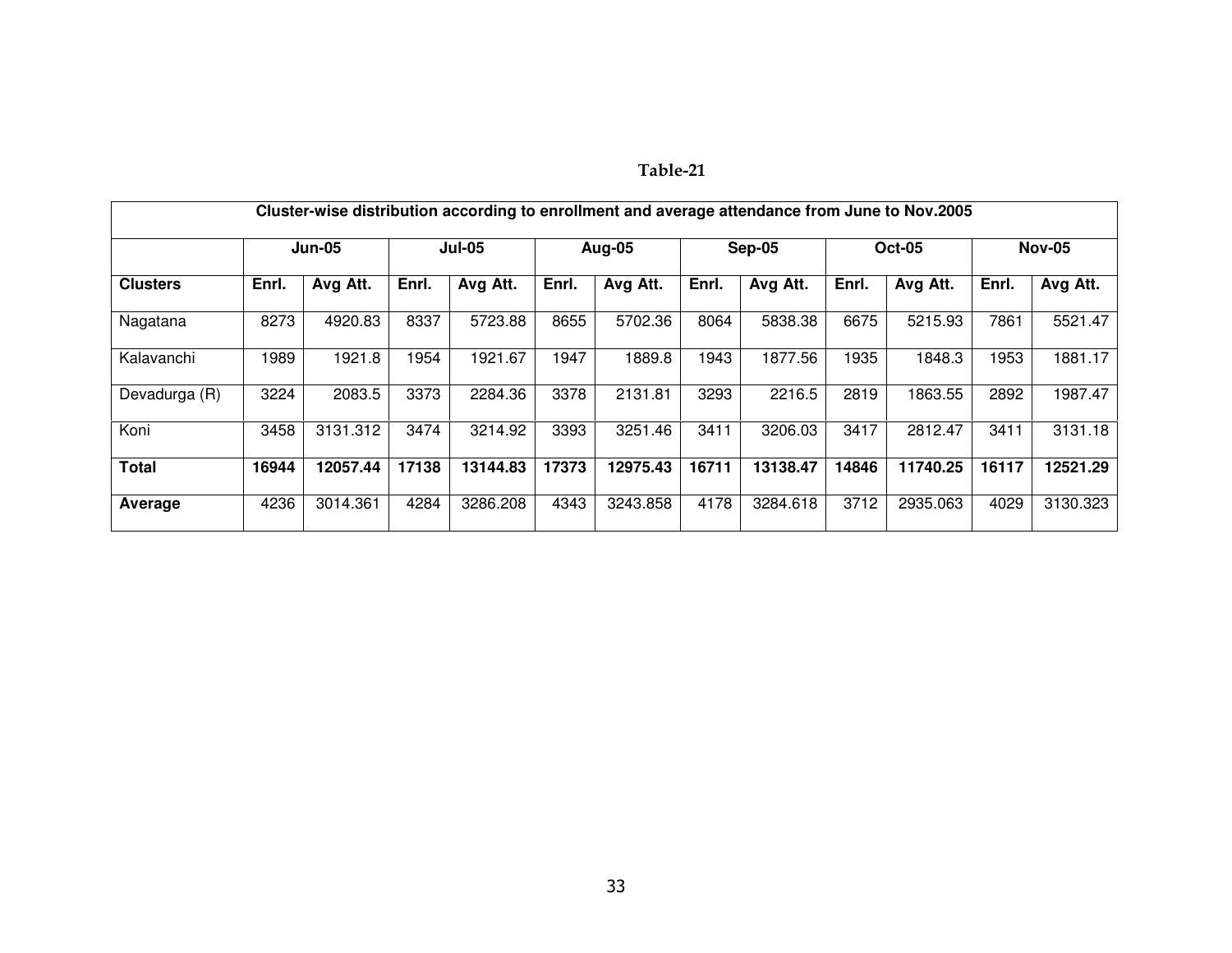| Details of Cluster- wise enrolment, attendance marked by teachers & Head count on the day of visit(12th to 14th<br>Dec 05) |                                              |       |       |                                       |       |              |                              |         |         |
|----------------------------------------------------------------------------------------------------------------------------|----------------------------------------------|-------|-------|---------------------------------------|-------|--------------|------------------------------|---------|---------|
| <b>Cluster</b>                                                                                                             | <b>Enrolment As per</b><br><b>Attendance</b> |       |       | <b>Attendance Marked by Teachers.</b> |       |              | Attendance As per head count |         |         |
|                                                                                                                            | <b>Boys</b>                                  | Girls | Total | <b>Boys</b>                           | Girls | <b>Total</b> | <b>Boys</b>                  | Girls   | Total   |
|                                                                                                                            |                                              |       |       |                                       |       |              | 1256                         | 1136    | 2392    |
| Nagathana                                                                                                                  | 2299                                         | 2110  | 4409  | 1455                                  | 1339  | 2794         | (15.84)                      | (17.87) | (16.81) |
|                                                                                                                            |                                              |       |       |                                       |       |              | 878                          | 818     | 1696    |
| Kalavanchi                                                                                                                 | 991                                          | 953   | 1944  | 884                                   | 842   | 1726         | (0.68)                       | (2.93)  | (1.77)  |
|                                                                                                                            |                                              |       |       |                                       |       |              | 772                          | 550     | 1322    |
| Devadurga®                                                                                                                 | 1781                                         | 1520  | 3301  | 1176                                  | 850   | 2026         | (52.33)                      | (54.55) | (53.25) |
|                                                                                                                            |                                              |       |       |                                       |       |              | 1526                         | 1464    | 2990    |
| Koni                                                                                                                       | 1755                                         | 1653  | 3408  | 1654                                  | 1582  | 3236         | (8.32)                       | (8.06)  | (8.22)  |
|                                                                                                                            |                                              |       |       |                                       |       |              | 4432                         | 3968    | 8400    |
| <b>Total</b>                                                                                                               | 6826                                         | 6236  | 13062 | 5169                                  | 4613  | 9782         | (16.62)                      | (16.26) | (16.45) |

## Table-22

## Table-23

|                 | Details of Enrolment, Attendance marked by the teachers and class-wise Head Count on the day of visit<br>(From $12^{th}$ to $14^{th}$ Dec-2005) |                                                               |              |                                      |                               |      |             |                               |         |  |  |
|-----------------|-------------------------------------------------------------------------------------------------------------------------------------------------|---------------------------------------------------------------|--------------|--------------------------------------|-------------------------------|------|-------------|-------------------------------|---------|--|--|
|                 |                                                                                                                                                 |                                                               |              |                                      |                               |      |             | <b>Attendance As per head</b> |         |  |  |
| Standards.      |                                                                                                                                                 | <b>Enrolment As per attendance</b>                            |              |                                      | Attendance marked by teachers |      |             | Count                         |         |  |  |
|                 | <b>Boys</b>                                                                                                                                     | Girls                                                         | <b>Total</b> | Girls<br><b>Total</b><br><b>Boys</b> |                               |      | <b>Boys</b> | <b>Girls</b>                  | Total   |  |  |
|                 |                                                                                                                                                 |                                                               |              |                                      |                               |      | 676         | 603                           | 1279    |  |  |
| 1 <sup>st</sup> | 1083                                                                                                                                            | 984                                                           | 2062         | 778                                  | 713                           | 1491 | (15.0)      | (18.24)                       | (16.57) |  |  |
|                 |                                                                                                                                                 |                                                               |              |                                      |                               |      | 554         | 569                           | 1123    |  |  |
| $2^{nd}$        | 978                                                                                                                                             | 951                                                           | 1929         | 687                                  | 656                           | 1343 | (24.0)      | (15.2)                        | (19.6)  |  |  |
|                 |                                                                                                                                                 |                                                               |              |                                      |                               |      | 609         | 550                           | 1159    |  |  |
| 3 <sup>rd</sup> | 1036                                                                                                                                            | 976                                                           | 2012         | 736                                  | 672                           | 1408 | (20.85)     | (22.18)                       | (21.48) |  |  |
|                 |                                                                                                                                                 |                                                               |              |                                      |                               |      | 626         | 539                           | 1165    |  |  |
| 4th             | 992                                                                                                                                             | 932                                                           | 1924         | 771                                  | 681                           | 1452 | (23.16)     | (26.34)                       | (24.63) |  |  |
|                 |                                                                                                                                                 |                                                               |              |                                      |                               |      | 638         | 585                           | 1223    |  |  |
| 5th             | 1037                                                                                                                                            | 946                                                           | 1983         | 772                                  | 673                           | 1445 | (21.0)      | (15.0)                        | (18.15) |  |  |
|                 |                                                                                                                                                 |                                                               |              |                                      |                               |      | 535         | 448                           | 983     |  |  |
| 6th             | 751                                                                                                                                             | 626                                                           | 1377         | 592                                  | 482                           | 1074 | (10.65)     | (7.58)                        | (9.25)  |  |  |
|                 |                                                                                                                                                 |                                                               |              |                                      |                               |      | 489         | 401                           | 890     |  |  |
| 7 <sup>th</sup> | 654                                                                                                                                             | 555                                                           | 1209         | 524                                  | 458                           | 982  | $(-6.3)$    | (14.21)                       | (10.33) |  |  |
|                 |                                                                                                                                                 |                                                               |              |                                      |                               |      | 305         | 273                           | 578     |  |  |
| $8^{\text{th}}$ | 295                                                                                                                                             | 266                                                           | 561          | 309                                  | 278                           | 587  | (1.31)      | (1.83)                        | (1.55)  |  |  |
|                 | 6826                                                                                                                                            | 13062<br>6236<br>5169<br>4613<br>9782<br>3968<br>8400<br>4432 |              |                                      |                               |      |             |                               |         |  |  |
| <b>Total</b>    |                                                                                                                                                 |                                                               |              |                                      |                               |      | (16.62)     | (16.25)                       | (16.45) |  |  |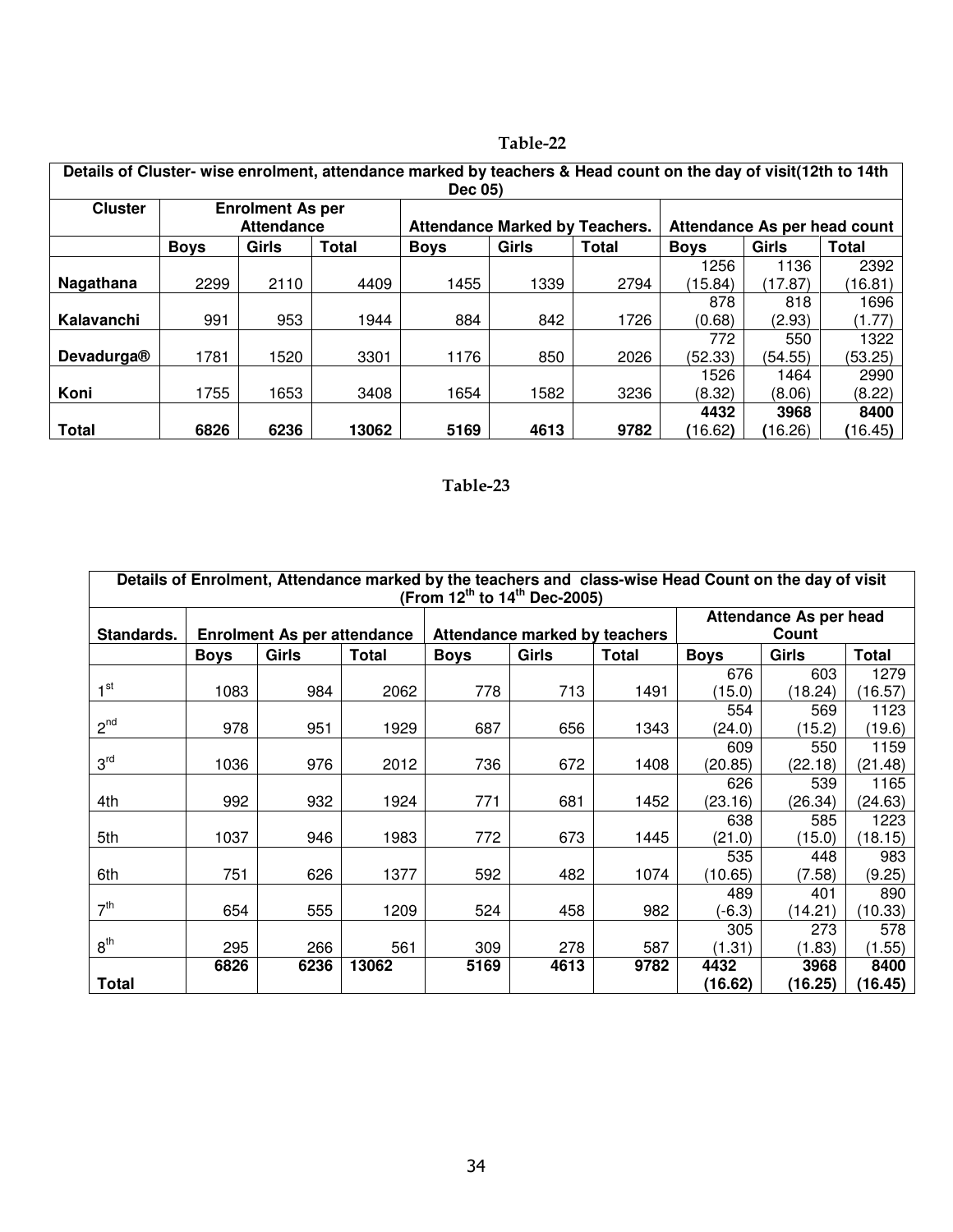It can be seen from Table-23 that the attendance marked by the teachers is more for  $4<sup>th</sup>$ standard students followed by those in 3<sup>rd</sup> and 2<sup>nd</sup> standards in the sequence. Teachers marked 75 percent attendance for 60 percent of actual student attendance. It can be noticed that fake attendance marked by teachers is discernable more in Lower Primary level. However, it can be recalled that the dropout is more pronounced at higher primary levels both in absolute as well in real numbers. It is more in Nagthana block of Bijapur district, followed by Devadurga ® of Raichur district. Average enrollment and attendance are compared to understand the variations across the clusters and classes from 1 to 8. Table-24 gives the details.

| <b>Standard</b>     | Average enrollment |           | Average Attendance |           |  |
|---------------------|--------------------|-----------|--------------------|-----------|--|
|                     | Mean               | Standard  | Mean               | Standard  |  |
|                     |                    | Deviation |                    | Deviation |  |
| 1st Std             | 705.37             | 55.69     | 515.19             | 44.13     |  |
| 2nd Std             | 622.12             | 39.81     | 478.17             | 23.09     |  |
| 3rd Std             | 658.41             | 46.69     | 500.43             | 20.51     |  |
| 4 <sup>th</sup> Std | 641.38             | 42.52     | 473.03             | 27.12     |  |
| 5th Std             | 647.68             | 38.43     | 505.22             | 19.57     |  |
| 6th Std             | 405.75             | 17.51     | 286.62             | 16.51     |  |
| 7th Std             | 308.58             | 8.61      | 257.19             | 9.45      |  |
| 8th Std             | 141.04             | 1.14      | 133.19             | 7.30      |  |

#### Table-24 Class-wise average enrollment and attendance from June to November 2005.

From the above table it can be seen that the standard deviations both in average enrollment and attendance are high up to 5<sup>th</sup> standard and hence they are volatile in growth. The average attendance of the students more are less gets stabilized after 5<sup>th</sup> standard. This would have reflected in fewer dropouts at the higher primary level. But the dropout at higher primary level in the selected cluster is relatively more than that of the lower primary level. Cluster-wise deviations in enrollment and average attendance are presented in table-25.

## Table-25

#### Enrollment and average attendance in all the selected clusters from June to November 2005 – Cluster-wise.

| Cluster    |         | Average enrollment | <b>Average Attendance</b> |                 |  |
|------------|---------|--------------------|---------------------------|-----------------|--|
|            | Mean    | <b>Standard</b>    | Mean                      | <b>Standard</b> |  |
|            |         | Deviation          |                           | Deviation       |  |
| Nagathana  | 7977.50 | 691.82             | 5487.14                   | 352.46          |  |
| Kalavanchi | 1953.50 | 18.73              | 1890.05                   | 28.23           |  |
| Devadurga  | 3163.12 | 246.01             | 2094.53                   | 153.12          |  |
| Koni       | 3427.33 | 31.42              | 3124.56                   | 160.24          |  |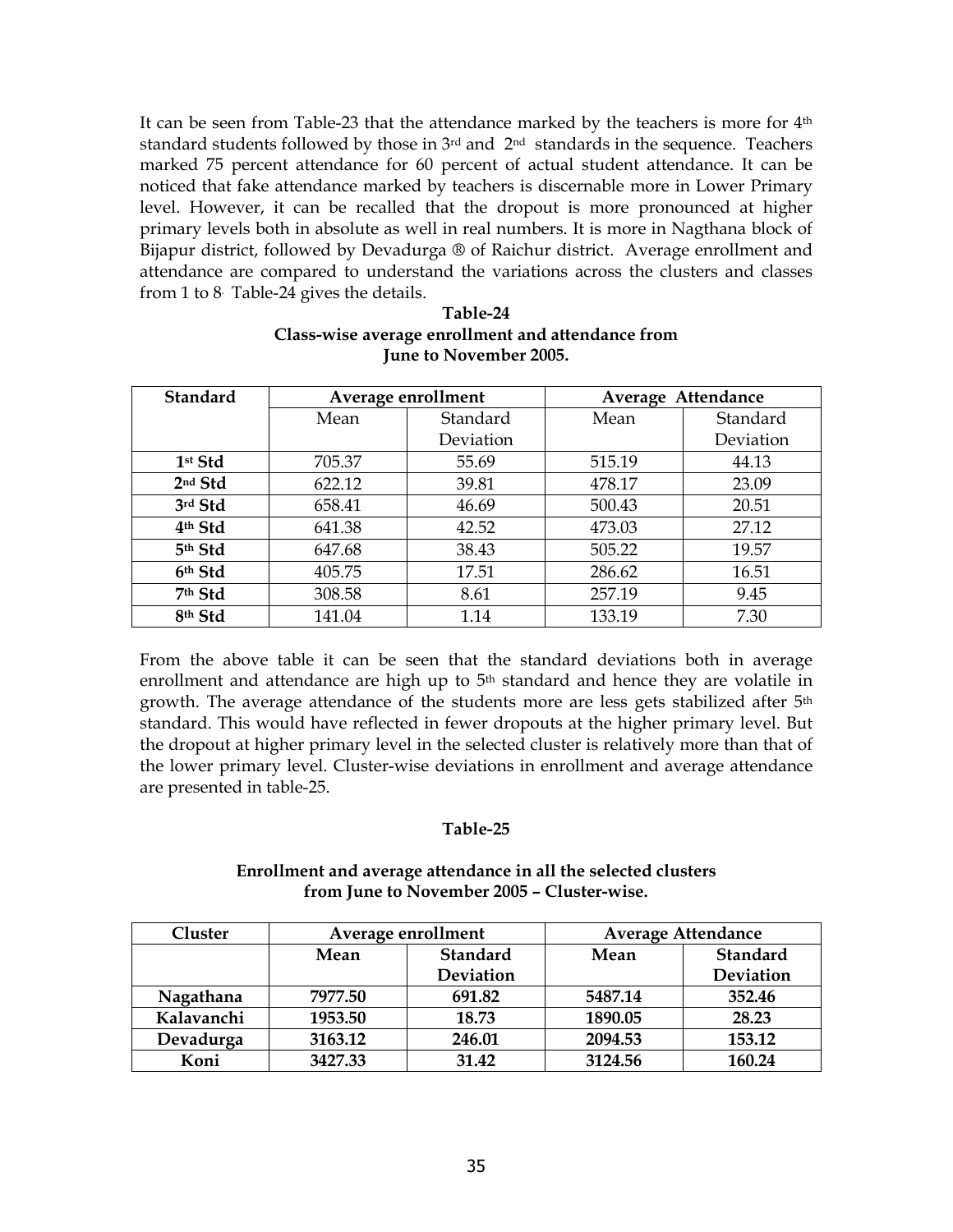Deviations both in enrollment and attendance are less in Kalavanchi cluster, Kolar district. They are very high in Nagathana cluster. High standard deviation in Nagthana, Bijapur district followed by Koni in Udupi district indicate that the attendance of students is not regular to school. However, it can be recalled that Koni has a very few dropout at the lower primary level.

#### Sction-5

#### 5.1 Enrollment as a basis for certain programs:

Enrollment of children in a school is the basis for certain incentive programs like Midday-meals, free supply of textbooks and uniforms to children. The school records meant for these programs were verified and the teachers were asked about certain important aspects of these programs. Information collected is juxtaposed with the enrollment of children. Certain areas of concerns are discernable.

#### 5.2 Free supply of text books and enrollment:

Text books are distributed free to all the children from standard I to VII, in Government schools, irrespective of caste and gender by the Department of Education, Government of Karnataka. In standard VIII, only girl children and the SC/ST boys in government schools are supplied with free textbooks. In Government schools girls of IX and X standards are supplied with free textbooks. No children from aided or unaided private institutions are supplied with the free textbooks. During the year 2005-06, supply of textbooks was well within time and efforts were made by the Department to ensure that all the eligible children are supplied with free textbooks. Each standard has one or more titles to be supplied. The details of number of titles for each standard are given below.

| Standard      | Number    | Details of titles                                          |
|---------------|-----------|------------------------------------------------------------|
|               | of titles |                                                            |
| I Std         | 3         | 1. Language 1. EVS 1. Maths (1+1+1=3)                      |
| II Std        | 3         | 1. Language 1. EVS 1. Maths (1+1+1=3)                      |
| III Std       | 3         | 1. Language 1. EVS 1. Maths (1+1+1=3)                      |
| <b>IV Std</b> | 3         | 1. Language 1. EVS 1. Maths (1+1+1=3)                      |
| V Std         | 6         | 2. Textbooks for 3 Trimesters $(2+2+2=6)$                  |
| VI Std        | 6         | 1. Kan. 2. Hindi. 3. Eng. 4. Maths 5. Science 6. S Studies |
| VII Std       | 6         | 1. Kan. 2. Hindi. 3. Eng. 4. Maths 5. Science 6. S Studies |
| VIII Std      | 7         | 3 Languages 2. Sciences (1Biology) 1.S.Studies 1.Maths     |

Table-26 Title-wise distribution of free supply of textbooks to different Standards in Karnataka

With the above background, the teachers were asked to furnish the information on the indent made for textbooks, their supply, distribution and the balance of textbooks available with the schools. Information as collected after interacting with the school teachers is furnished in table-27.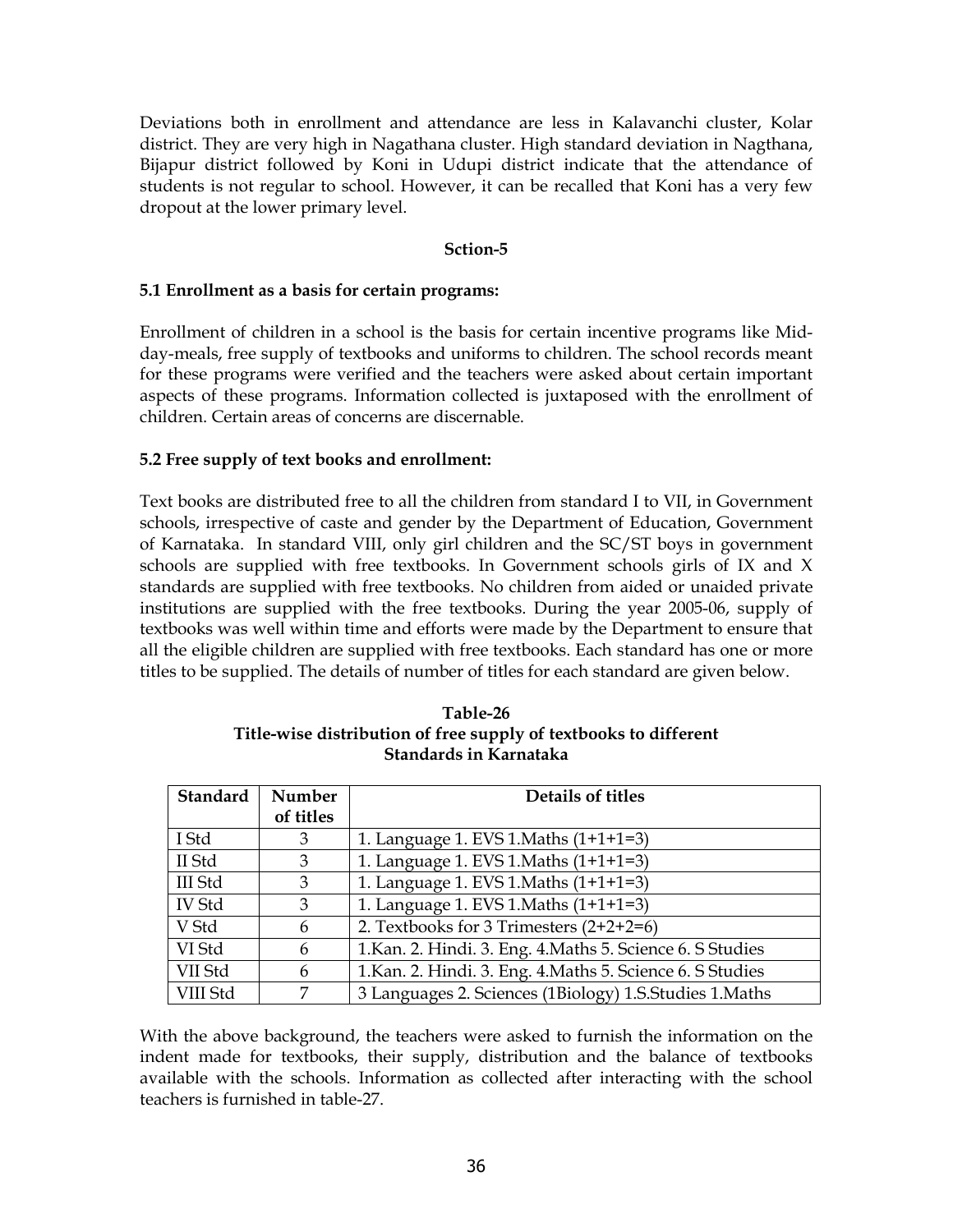#### **Table-27**

## **Cluster and class-wise enrollment (As per attendance in 05-06), text-book indent, supply, distribution and the balance for the year 2005-06.**

|                |                                                             |               | I. Std.       |                |                |  |  |  |
|----------------|-------------------------------------------------------------|---------------|---------------|----------------|----------------|--|--|--|
| <b>Cluster</b> | Enrl. as per<br><b>Attendance in</b><br>govt schools        | <b>INDENT</b> | <b>SUPPLY</b> | <b>DISTBN.</b> | <b>BALANCE</b> |  |  |  |
| Nagatana       | 704                                                         | 1119          | 1084          | 973            | 111            |  |  |  |
| Kalavanci      | 295                                                         | 811           | 766           | 686            | 80             |  |  |  |
| Devadurga      | 678                                                         | 850           | 846           | 807            | 39             |  |  |  |
| Koni           | 219                                                         | 380           | 401           | 397            | 4              |  |  |  |
| <b>Total</b>   | 1896                                                        | 3160          | 3097          | 2863           | 234            |  |  |  |
|                |                                                             |               | II. Std.      |                |                |  |  |  |
| <b>Cluster</b> | Enrl. as per<br><b>Attendance</b>                           | <b>INDENT</b> | <b>SUPPLY</b> | <b>DISTBN.</b> | <b>BALANCE</b> |  |  |  |
| Nagatana       | 605                                                         | 895           | 1056          | 894            | 162            |  |  |  |
| Kalavanci      | 276                                                         | 744           | 764           | 672            | 92             |  |  |  |
| Devadurga      | 678                                                         | 856           | 857           | 838            | 19             |  |  |  |
| Koni           | 258                                                         | 447           | 473           | 453            | 20             |  |  |  |
| Total          | 1817                                                        | 2942          | 3150          | 2857           | 293            |  |  |  |
|                | III. Std.                                                   |               |               |                |                |  |  |  |
| <b>Cluster</b> | Enrl. as per<br><b>Attendance</b>                           | <b>INDENT</b> | <b>SUPPLY</b> | <b>DISTBN.</b> | <b>BALANCE</b> |  |  |  |
| Nagatana       | 709                                                         | 1069          | 1184          | 1010           | 174            |  |  |  |
| Kalavanci      | 317                                                         | 813           | 806           | 601            | 205            |  |  |  |
| Devadurga      | 574                                                         | 726           | 727           | 701            | 26             |  |  |  |
| Koni           | 264                                                         | 463           | 484           | 479            | 5              |  |  |  |
| <b>Total</b>   | 1864                                                        | 3071          | 3201          | 2791           | 410            |  |  |  |
|                |                                                             |               | IV. Std.      |                |                |  |  |  |
| <b>Cluster</b> | Enrl. as per<br><b>Attendance In</b><br><b>Govt schools</b> | <b>INDENT</b> | <b>SUPPLY</b> | <b>DISTBN.</b> | <b>BALANCE</b> |  |  |  |
| Nagatana       | 687                                                         | 1117          | 1259          | 1050           | 209            |  |  |  |
| Kalavanci      | 291                                                         | 775           | 789           | 644            | 145            |  |  |  |
| Devadurga      | 552                                                         | 749           | 747           | 699            | 48             |  |  |  |
| Koni           | 274                                                         | 488           | 522           | 515            | 7              |  |  |  |
| <b>Total</b>   | 1804                                                        | 3129          | 3317          | 2908           | 409            |  |  |  |
|                |                                                             |               | V. Std.       |                |                |  |  |  |
| <b>Cluster</b> | Enrl. as per<br><b>Attendance</b>                           | <b>INDENT</b> | <b>SUPPLY</b> | <b>DISTBN.</b> | <b>BALANCE</b> |  |  |  |
| Nagatana       | 649                                                         | 1322          | 1274          | 1205           | 69             |  |  |  |
| Kalavanci      | 329                                                         | 1405          | 1407          | 1059           | 348            |  |  |  |
| Devadurga      | 530                                                         | 819           | 822           | 728            | 94             |  |  |  |
| Koni           | 332                                                         | 891           | 875           | 940            | $-65$          |  |  |  |
| <b>Total</b>   | 1840                                                        | 4437          | 4378          | 3932           | 446            |  |  |  |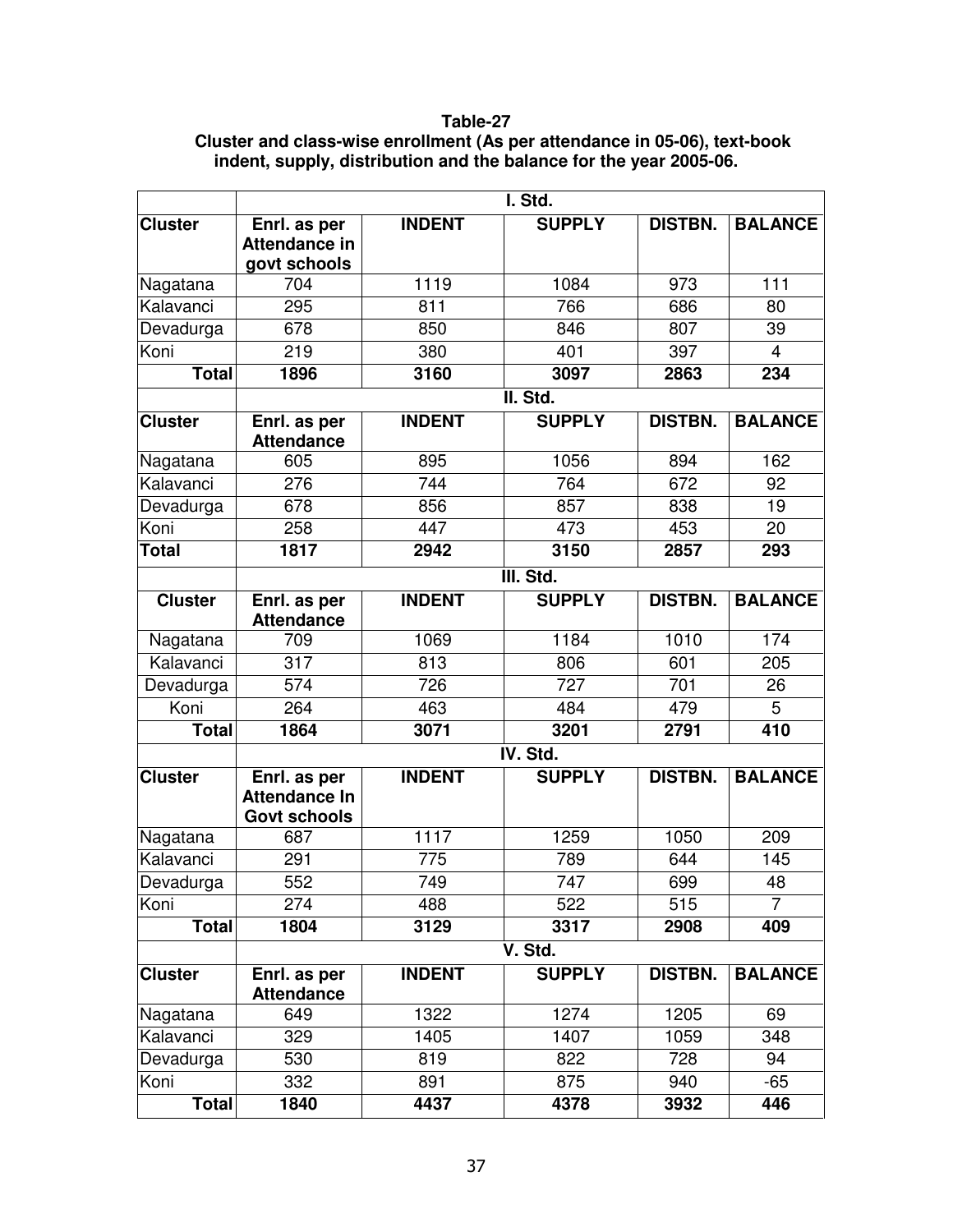|                | VI. Std.                          |               |               |                |                |  |  |
|----------------|-----------------------------------|---------------|---------------|----------------|----------------|--|--|
| <b>Cluster</b> | Enrl. as per<br><b>Attendance</b> | <b>INDENT</b> | <b>SUPPLY</b> | <b>DISTBN.</b> | <b>BALANCE</b> |  |  |
| Nagatana       | 523                               | 1772          | 1663          | 1434           | 229            |  |  |
| Kalavanci      | 198                               | 1188          | 1194          | 1062           | 132            |  |  |
| Devadurga      | 186                               | 232           | 241           | 183            | 58             |  |  |
| Koni           | 329                               | 1101          | 1464          | 1158           | 306            |  |  |
| Total          | 1236                              | 4293          | 4562          | 3837           | 725            |  |  |
|                |                                   |               | VII. Std.     |                |                |  |  |
| <b>Cluster</b> | Enrl. as per<br><b>Attendance</b> | <b>INDENT</b> | <b>SUPPLY</b> | <b>DISTBN.</b> | <b>BALANCE</b> |  |  |
| Nagatana       | 431                               | 1542          | 1607          | 1129           | 478            |  |  |
| Kalavanci      | 188                               | 1128          | 1170          | 1056           | 114            |  |  |
| Devadurga      | 103                               | 133           | 133           | 129            | 4              |  |  |
| Koni           | 363                               | 1259          | 1320          | 1134           | 186            |  |  |
| <b>Total</b>   | 1085                              | 4062          | 4230          | 3448           | 782            |  |  |
|                |                                   |               | VIII. Std.    |                |                |  |  |
| <b>Cluster</b> | Enrl. as per<br><b>Attendance</b> | <b>INDENT</b> | <b>SUPPLY</b> | <b>DISTBN.</b> | <b>BALANCE</b> |  |  |
| Nagatana       | 71                                | 118           | 33            | 33             | $\mathbf{0}$   |  |  |
| Kalavanci      | 50                                | 213           | 233           | 140            | 93             |  |  |
| Devadurga      | 0                                 | 0             | 0             | $\Omega$       | $\Omega$       |  |  |
| Koni           | 319                               | 379           | 403           | 380            | 23             |  |  |
| <b>Total</b>   | 440                               | 710           | 669           | 553            | 116            |  |  |

It can be seen from table-27 that the demand for textbooks is not matching with the enrollment figures as collected from the attendance register. Textbook demand for 1 standard is made based on the previous year's enrollment and the demand for textbooks for the subsequent standards ideally should be based on the actual enrollment figures. Neither the textbook demand nor the enrollment figures are matching with each other. The emerged situation is that there are fewer indents in relation to the existing enrollment from class II to VIII. This mismatch between enrollment and the indent given by the schools for textbooks invariably indicates that the surplus textbooks during the previous year are being used for distribution during 2005-06. For standard III, during the year 2005 and 2006, the indent given is 3071 for an actual enrollment of 1864. Since there are 3 titles for 3rd standard, the indent given is insufficient to distribute among 1864 children. This means that for 2521children were distributed by taking books from surplus stocks of the previous year.

## 5.3 Incompatibility in enrollment as a basis:

But in every cluster, there is a balance in textbook availability during the year 2005-06. However, in Koni cluster of Udupi district there is a shortage of 65 books for standard V. Thus, all this indicates that the textbooks are in surplus and are being distributed in the subsequent years. The enrollment figures as provided by the BEOs for textbook distribution need to be verified in relation to the actual enrollment at the school level.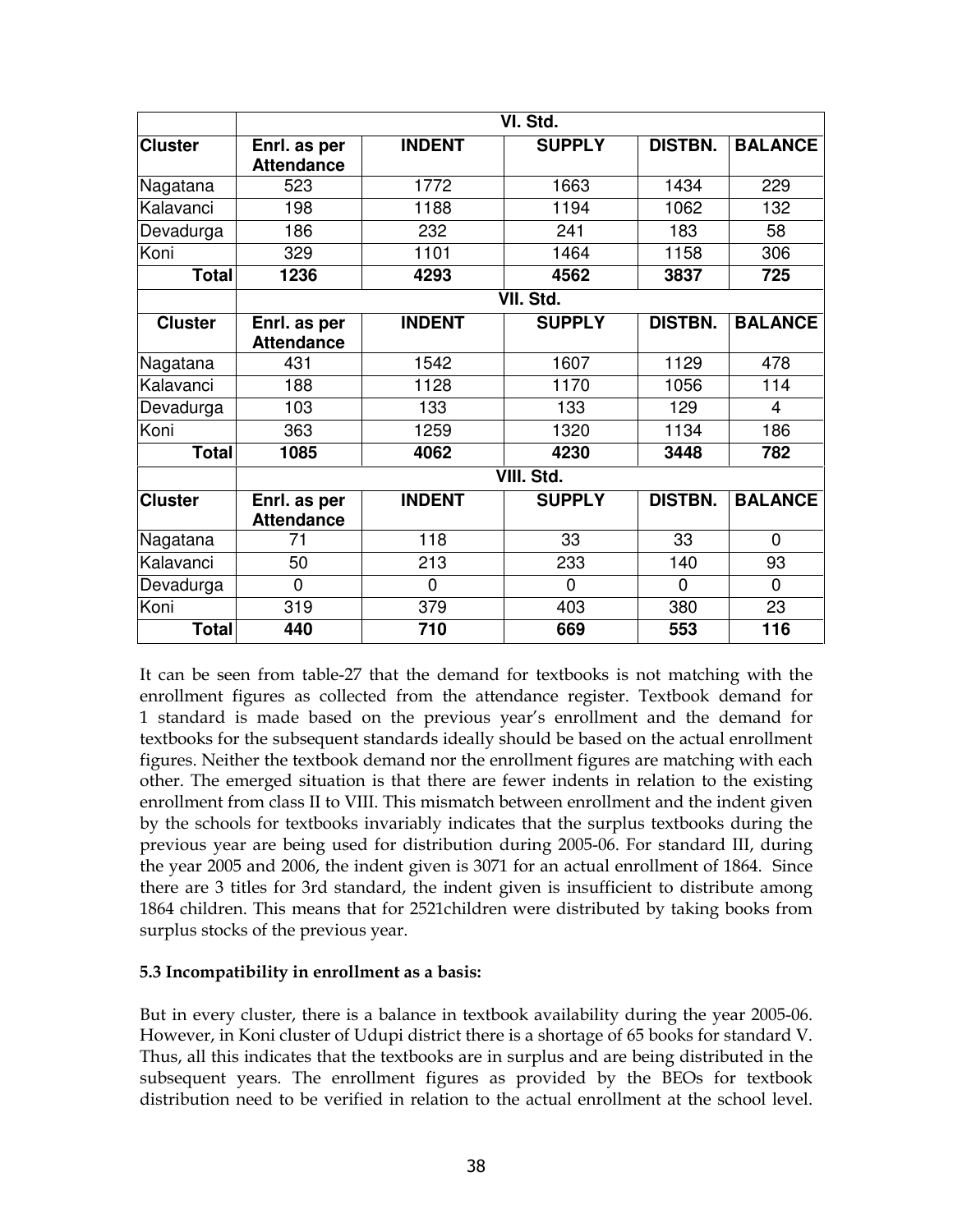Generally, the BEOs are reported to have hiked 5% enrollment for textbook indent. This would have resulted in excess supply of textbooks than the actual demand. During the year 2005-06, it looks as though these stocks are being used for distribution. Blind hike of 5% in the indent of the previous year by the BEOs should be stopped and there should be a reasonable basis for requirement. The basis should be arrived after verifying the school records in every block. In the light of the above, the Department of Education issued instructions to all the DDPIs/BEOs to make use of the available EMIS figures of enrollment as the basis for making the textbook indent in the subsequent years.

#### 5.4 Mid-day-meals Program & Enrollment:

As part of the assessment program, information from the school records and through interactions with the teachers, data with regard to the Mid-day-meals program was collected. This included verification of Mid-day-meals register, number of meals ordered on the day of visit and the number of children who do not usually consume the meal. This information is juxtaposed with the number of children physically available in the school on the day of visit. (Head count of children)

There is incompatibility between the number of meals ordered on the day of visit and the actual number of children available in the school. Table 28 gives cluster and classwise details of actual number of children physically available in the school on the day of visit.

| Cluster and class-wise distribution of actual attendance of children by Head |                |           |            |               |      |              |  |  |  |  |  |
|------------------------------------------------------------------------------|----------------|-----------|------------|---------------|------|--------------|--|--|--|--|--|
| count.                                                                       |                |           |            |               |      |              |  |  |  |  |  |
| <b>Standard</b>                                                              | Gender         | Nagathana | Kalavanchi | Devadurga (R) | Koni | <b>Total</b> |  |  |  |  |  |
|                                                                              | <b>Boys</b>    | 219       | 134        | 171           | 152  | 676          |  |  |  |  |  |
| 1st Std.                                                                     | Girls          | 183       | 132        | 135           | 153  | 603          |  |  |  |  |  |
|                                                                              | <b>Boys</b>    | 151       | 109        | 149           | 145  | 554          |  |  |  |  |  |
| 2nd Std                                                                      | Girls          | 147       | 131        | 118           | 173  | 569          |  |  |  |  |  |
|                                                                              | <b>Boys</b>    | 169       | 138        | 118           | 184  | 609          |  |  |  |  |  |
| 3rd Std                                                                      | Girls          | 159       | 120        | 103           | 168  | 550          |  |  |  |  |  |
|                                                                              | <b>Boys</b>    | 173       | 145        | 128           | 180  | 626          |  |  |  |  |  |
| 4th Std                                                                      | Girls          | 146       | 127        | 100           | 166  | 539          |  |  |  |  |  |
|                                                                              | Boys           | 163       | 157        | 109           | 209  | 638          |  |  |  |  |  |
| 5th Std                                                                      | Girls          | 173       | 140        | 67            | 205  | 585          |  |  |  |  |  |
|                                                                              | Boys           | 170       | 94         | 53            | 218  | 535          |  |  |  |  |  |
| 6th Std                                                                      | Girls          | 144       | 82         | 17            | 205  | 448          |  |  |  |  |  |
|                                                                              | <b>Boys</b>    | 141       | 77         | 44            | 227  | 489          |  |  |  |  |  |
| 7th Std                                                                      | Girls          | 116       | 68         | 10            | 207  | 401          |  |  |  |  |  |
|                                                                              | Boys           | 70        | 24         | 0             | 211  | 305          |  |  |  |  |  |
| 8th std                                                                      | Girls          | 68        | 18         | 0             | 187  | 273          |  |  |  |  |  |
|                                                                              | Boys           | 1256      | 878        | 772           | 1526 | 4432         |  |  |  |  |  |
| <b>Total</b>                                                                 | Girls          | 1136      | 818        | 550           | 1464 | 3968         |  |  |  |  |  |
|                                                                              | <b>G.Total</b> | 2392      | 1696       | 1322          | 2990 | 8400         |  |  |  |  |  |

#### Table-28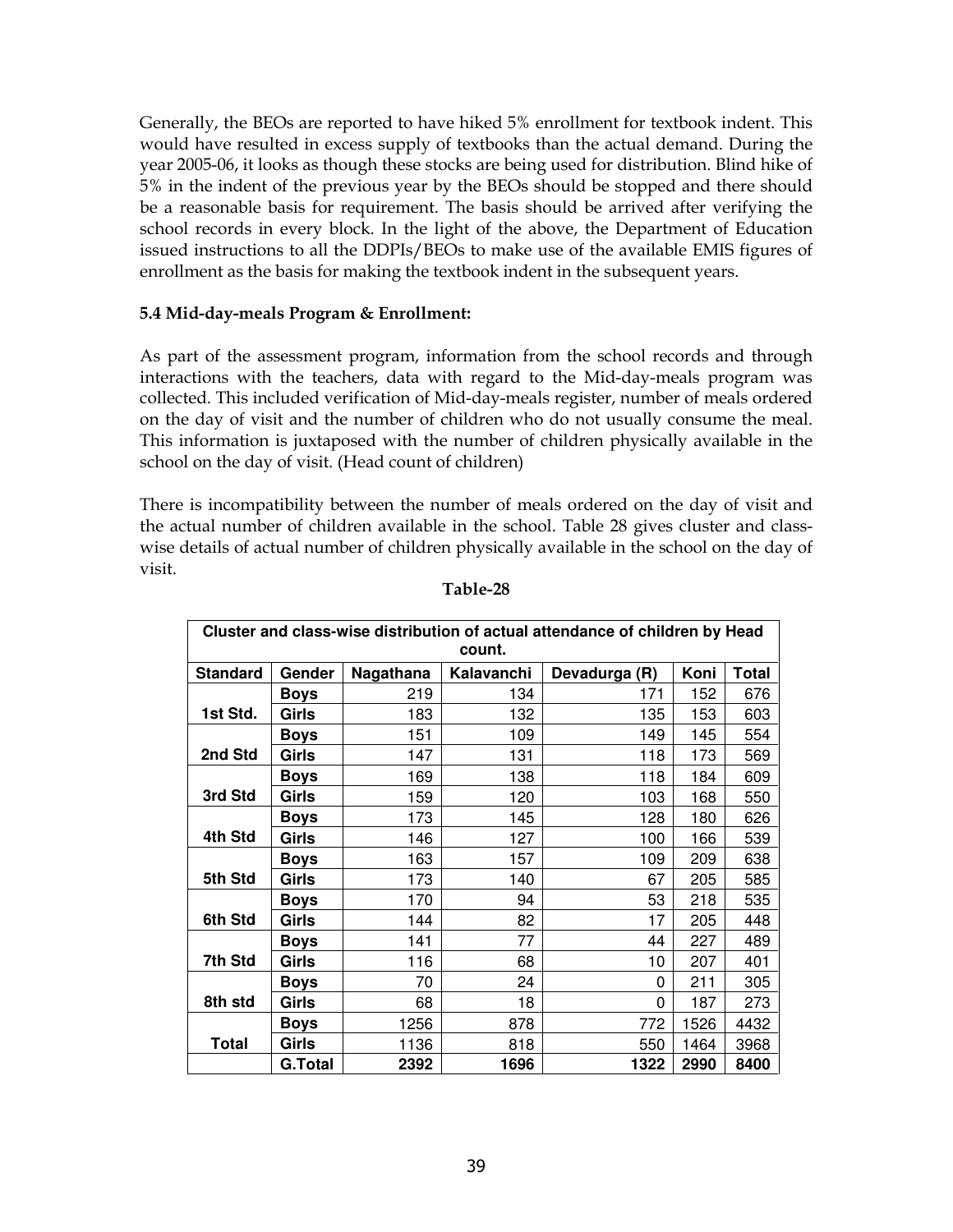| <b>Clusters</b> | Nagatana |       | Kalavanchi                       |      | Devadurga        |      | Koni    |       |
|-----------------|----------|-------|----------------------------------|------|------------------|------|---------|-------|
|                 | Atten.   | Head  | Atten. Headc Atten. Headc Atten. |      |                  |      |         | Head  |
|                 | by trs.  | count | by trs. $\vert$                  |      | ount $ $ by trs. | ount | by trs. | count |
| <b>Boys</b>     | 1455     | 1256  | 884                              | 878  | 1176             | 772  | 1654    | 1526  |
| Girls           | 1339     | 1136  | 842                              | 818  | 850              | 550  | 1582    | 1464  |
| <b>Total</b>    | 2794     | 2392  | 1726                             | 1696 | 2026             | 1322 | 3236    | 2990  |

#### Table-29 Attendance marked by the teachers and the actual number of children by Headcount

It can be seen from the Table-29 that attendance marked by the teachers is on the higher side than the actual physical attendance of children in the school. The percentage variation of attendance marked by the teachers over headcount is 16. On the other hand, the meal ordered for the children is not matching with the number of available children in the school. Table 30 indicates that there are variations between meals ordered and the actual meals consumed by the children.

| Details of Mid-day-Meals ordered and consumed by the students<br>on the day of visit |                                                          |          |                        |     |  |  |  |  |  |  |
|--------------------------------------------------------------------------------------|----------------------------------------------------------|----------|------------------------|-----|--|--|--|--|--|--|
| <b>Clusters</b>                                                                      | Children not Extra Meals<br><b>Meals</b><br><b>Meals</b> |          |                        |     |  |  |  |  |  |  |
|                                                                                      | ordered                                                  | consumed | taking meals   ordered |     |  |  |  |  |  |  |
| Nagatana                                                                             | 1007                                                     | 1002     | 97                     | 5   |  |  |  |  |  |  |
| Kalavanchi                                                                           | 1701                                                     | 1701     |                        |     |  |  |  |  |  |  |
| Devadurga                                                                            | 1538                                                     | 1239     | 109                    | 299 |  |  |  |  |  |  |
| Koni                                                                                 | 2439                                                     | 2414     | 73                     | 25  |  |  |  |  |  |  |
| <b>Total</b>                                                                         | 6685                                                     | 6356     | 279                    | 329 |  |  |  |  |  |  |

## Table-30

Total number of children actually attended the school on the day of visit in all the four clusters is 8400. Table 31 gives the details of actual attendance by headcount and the type of school.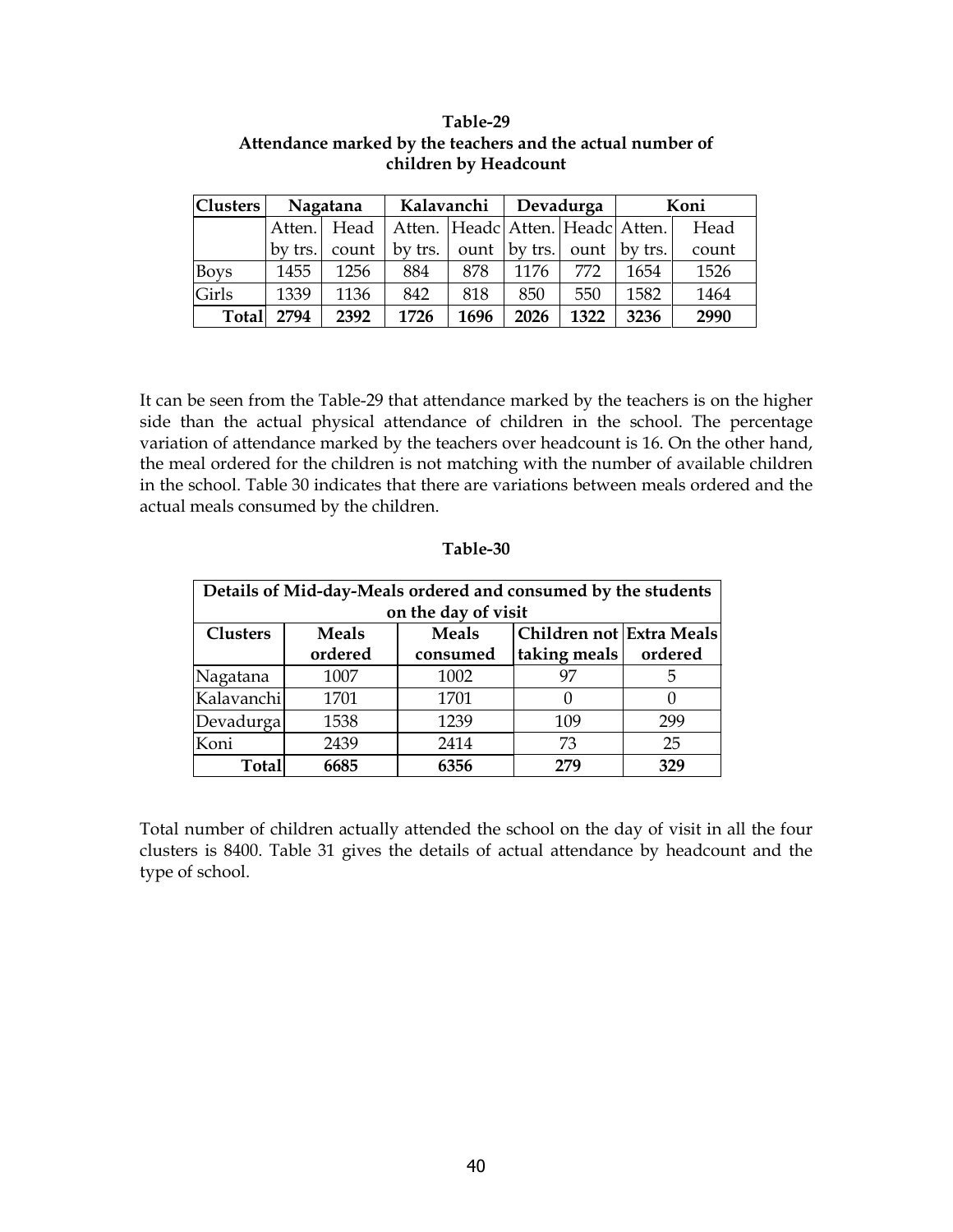| Actual attendance on the day of visit by Headcount |                      |      |             |              |             |          |  |  |
|----------------------------------------------------|----------------------|------|-------------|--------------|-------------|----------|--|--|
|                                                    | Government           |      |             | Aided        |             | Un-Aided |  |  |
| <b>Standard</b>                                    | Girls<br><b>Boys</b> |      | <b>Boys</b> | <b>Girls</b> | <b>Boys</b> | Girls    |  |  |
| I                                                  | 599                  | 539  | 47          | 34           | 30          | 30       |  |  |
| $\overline{\rm II}$                                | 514                  | 510  | 33          | 48           | 7           | 11       |  |  |
| Ш                                                  | 537                  | 489  | 58          | 50           | 14          | 11       |  |  |
| IV                                                 | 569                  | 486  | 46          | 45           | 11          | 8        |  |  |
| V                                                  | 574                  | 526  | 59          | 55           | 5           | 4        |  |  |
| VI                                                 | 456                  | 395  | 79          | 53           | $\theta$    | $\Omega$ |  |  |
| <b>VII</b>                                         | 424                  | 352  | 65          | 49           | 0           | $\Omega$ |  |  |
| <b>VIII</b>                                        | 236                  | 233  | 69          | 40           | $\Omega$    | $\Omega$ |  |  |
| <b>Totals</b>                                      | 3909                 | 3530 | 456         | 374          | 67          | 64       |  |  |
|                                                    | 7439                 |      | 830         |              | 131         |          |  |  |
|                                                    | 8400                 |      |             |              |             |          |  |  |

Enrollment details of the children from government, aided and un-aided schools are provided in table-32. Mid-day meal is provided only in government schools. As such it would be convenient to compare and separate the enrollment of government schools from that of the aided and unaided schools.

#### Table-32

## Enrollment as per attendance by type of school and standard During 2005-06

|                      | <b>Government</b> |       |             | <b>Aided</b> |             | <b>Un-Aided</b> |  |
|----------------------|-------------------|-------|-------------|--------------|-------------|-----------------|--|
| <b>Standard</b>      | <b>Boys</b>       | Girls | <b>Boys</b> | Girls        | <b>Boys</b> | Girls           |  |
|                      | 991               | 905   | 60          | 48           | 32          | 31              |  |
| Ш                    | 927               | 890   | 43          | 50           | 8           | 11              |  |
| Ш                    | 960               | 904   | 62          | 61           | 14          | 11              |  |
| IV                   | 930               | 874   | 51          | 50           | 11          | 8               |  |
| ٧                    | 956               | 884   | 76          | 58           | 5           | 4               |  |
| VI                   | 672               | 564   | 79          | 62           | 0           | $\mathbf 0$     |  |
| VII                  | 586               | 499   | 68          | 56           | 0           | $\mathbf 0$     |  |
| VIII                 | 219               | 221   | 76          | 45           | 0           | 0               |  |
| <b>Total</b>         | 6241              | 5741  | 515         | 430          | 70          | 65              |  |
| <b>Grand Total</b>   | 11982             |       | 945         |              | 135         |                 |  |
| <b>Total Enroll.</b> | 13052             |       |             |              |             |                 |  |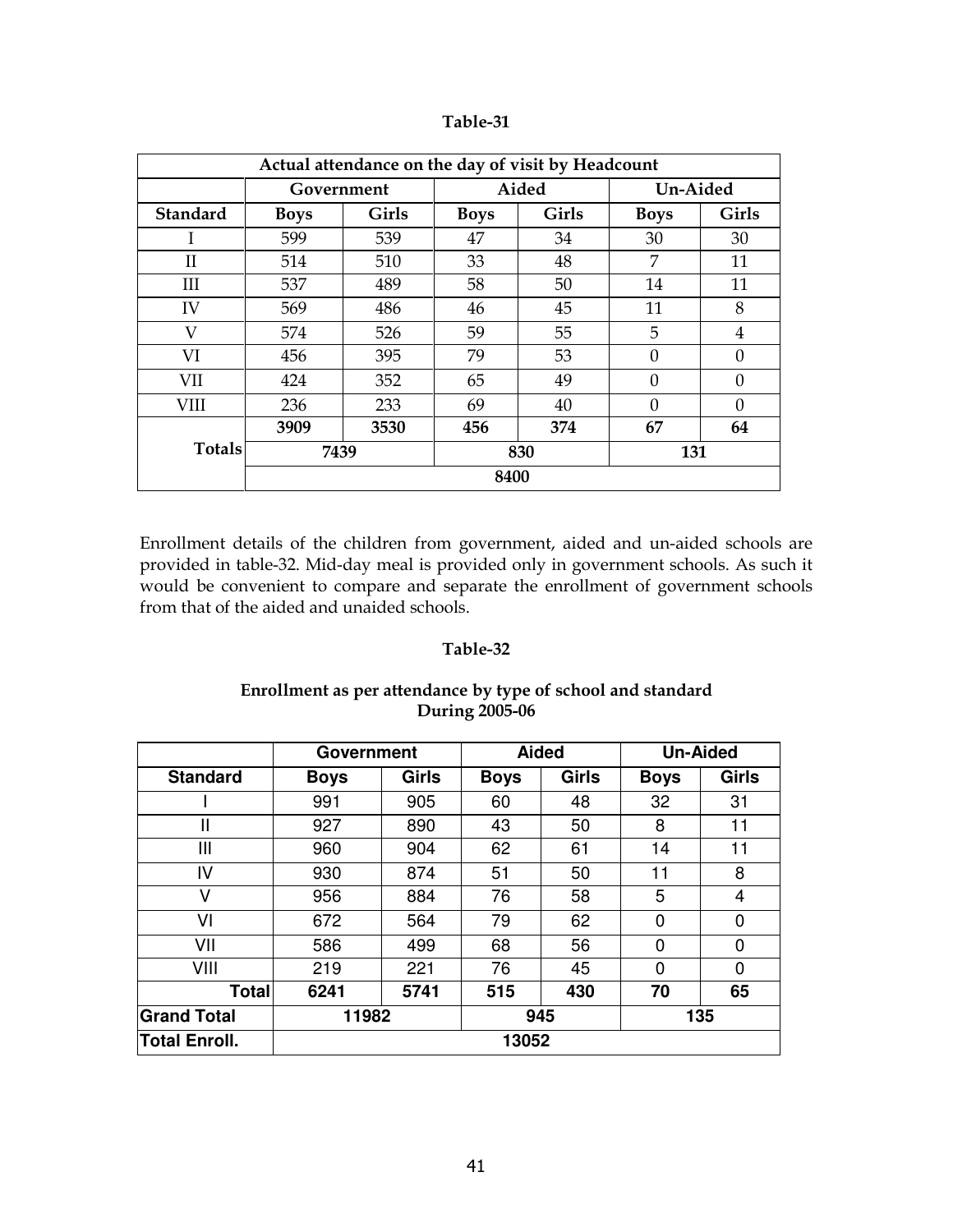Out of the actual attendance, children by head count from Government school are 7439 (62%) as against the total enrollment of 11,982. Similarly, the enrollment of children from Aided and Unaided schools is 945 and 135 respectively. As against this, the actual attendance in these schools is 830 (87.8%) and 131 (97%). But the actual meal ordered in government schools on the day of visit was 6,685 as against the actual presence of 7.439 children. The reasons for such a variation of excluding 754 children are not known. In fact it can be understood that meal is not ordered for at least 10% of children who actually present in the schools. Another 279 children are reported to be not consuming the mid-day- meals from Government schools. Variation between meal ordered on the day of visit and the actual meals consumed is 5.1 percent. This indicates that all the children to whom meal is ordered are not consuming. The reasons for such variations are to be investigated further.

| Cluster & Class-wise enrollment as per attendance in Government Schools- |                |           |            |               |      |              |  |  |  |  |
|--------------------------------------------------------------------------|----------------|-----------|------------|---------------|------|--------------|--|--|--|--|
| <b>All Clusters</b>                                                      |                |           |            |               |      |              |  |  |  |  |
| <b>Standard</b>                                                          | Gender         | Nagathana | Kalavanchi | Devadurga (R) | Koni | <b>Total</b> |  |  |  |  |
|                                                                          | <b>Boys</b>    | 363       | 143        | 378           | 107  | 991          |  |  |  |  |
| 1st Std.                                                                 | Girls          | 341       | 152        | 300           | 112  | 905          |  |  |  |  |
|                                                                          | <b>Boys</b>    | 314       | 125        | 363           | 125  | 927          |  |  |  |  |
| 2nd Std                                                                  | Girls          | 291       | 151        | 315           | 133  | 890          |  |  |  |  |
|                                                                          | <b>Boys</b>    | 365       | 165        | 298           | 132  | 960          |  |  |  |  |
| 3rd Std                                                                  | Girls          | 344       | 152        | 276           | 132  | 904          |  |  |  |  |
|                                                                          | <b>Boys</b>    | 359       | 152        | 271           | 148  | 930          |  |  |  |  |
| 4th Std                                                                  | Girls          | 328       | 139        | 281           | 126  | 874          |  |  |  |  |
|                                                                          | Boys           | 329       | 175        | 283           | 169  | 956          |  |  |  |  |
| 5th Std                                                                  | Girls          | 320       | 154        | 247           | 163  | 884          |  |  |  |  |
|                                                                          | <b>Boys</b>    | 286       | 108        | 116           | 162  | 672          |  |  |  |  |
| 6th Std                                                                  | <b>Girls</b>   | 237       | 90         | 70            | 167  | 564          |  |  |  |  |
|                                                                          | <b>Boys</b>    | 227       | 97         | 72            | 190  | 586          |  |  |  |  |
| 7th Std                                                                  | <b>Girls</b>   | 204       | 91         | 31            | 173  | 499          |  |  |  |  |
|                                                                          | <b>Boys</b>    | 38        | 26         | 0             | 155  | 219          |  |  |  |  |
| 8th std                                                                  | Girls          | 33        | 24         | 0             | 164  | 221          |  |  |  |  |
|                                                                          | <b>Boys</b>    | 2281      | 991        | 1781          | 1188 | 6241         |  |  |  |  |
| <b>Total</b>                                                             | Girls          | 2098      | 953        | 1520          | 1170 | 5741         |  |  |  |  |
|                                                                          | <b>G.Total</b> | 4379      | 1944       | 3301          | 2358 | 11982        |  |  |  |  |

#### Table-33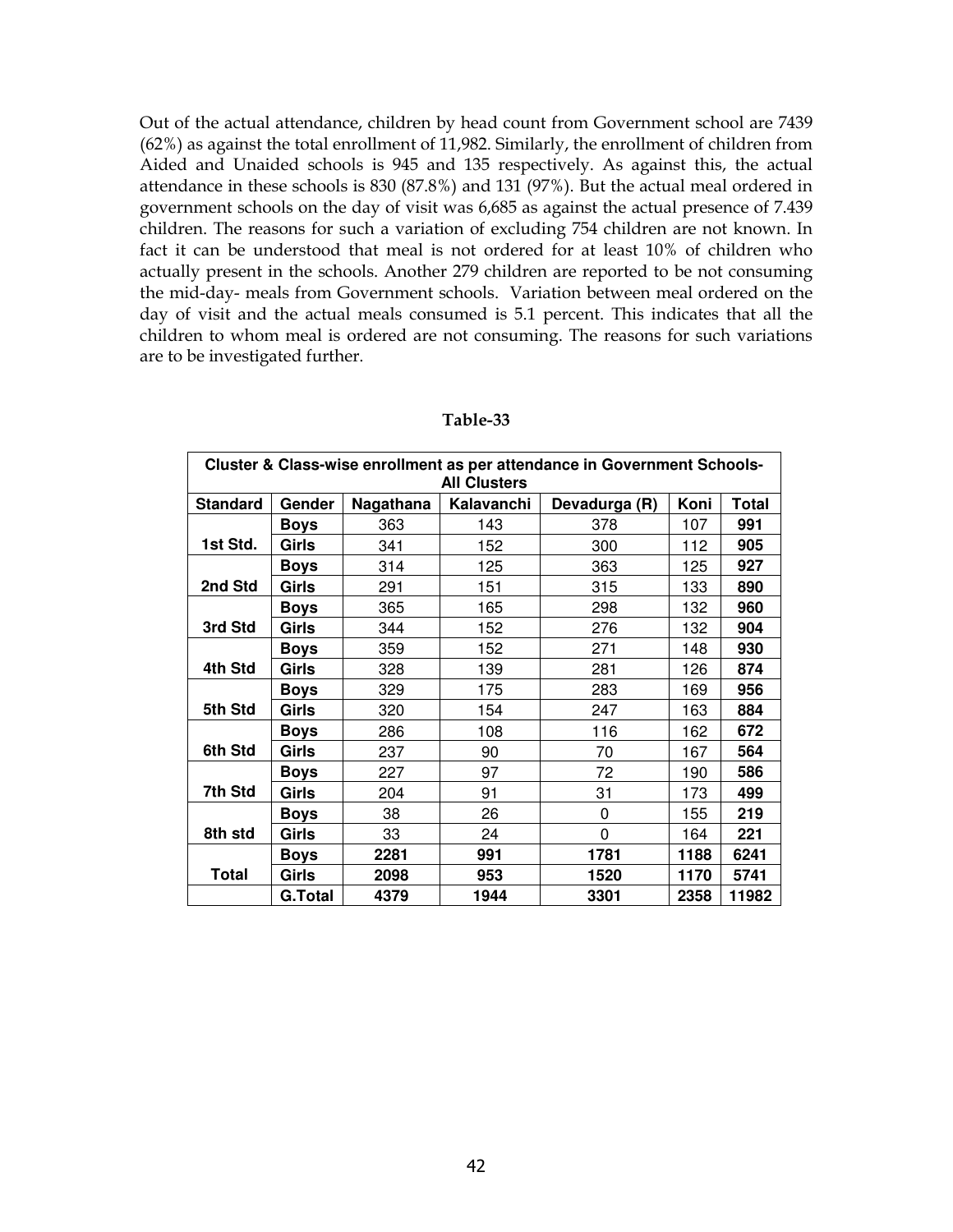#### Section-6

#### Conclusions & Recommendations:

On the whole, the assessment study provided certain important insights into the issue of variations in Enrollment, Retention and Dropout. The hypothesis that there are no significant variations is partly true between the reported and the actual enrollment, but it does not hold good with the variations in dropout. The following are the inferences drawn from the assessment study:

- $\Leftrightarrow$  Enrollment during the year 2005-06, for 90 schools is 11,865 and a decreasing trend in enrollment from 2003-04 to 2005-06 is observed. This is largely attributed to the decline in child birth rate. Percentage of variation in enrollment during 2005-06 over the previous year's enrollment is -5.2%. This is indicative of the fact that the enrollment in schools is decreasing.
- $\Leftrightarrow$  The study also tried to capture the variations in the actual enrollment as per the attendance register and the reported enrollment figures through MMR. The percentage of variations during the year 2003-04 is 0.03% over the actual enrollment. During the year 2004-05 it is negative to the tune of -0.28% and during the year 2005-06 the variation it is 0.13%. This is suggestive of the fact that the variations in enrollment are marginal or negligible. Marginal variations during the year 2003-04 are compensated by downside reported enrollment during the year 2004-05.
- $\Leftrightarrow$  The reported figure of enrollment for the whole state during the year 2004-05 is 79, 00,000. The reported enrollment varies during the same year to the tune of -0.28. To this extent, the aggregate enrollment at the state level may be understood.

## Variations in enrollment from LPS:

- $\Leftrightarrow$  Class-wise variations across 4 clusters are understood separately for Lower primary (LPS) and Upper primary schools (HPS). In lower primary schools of Nagatana cluster, Bijapur district the reported figures of enrollment for standard I to V are all most negative. On the other hand in Koni cluster of Udupi district, reported variations in enrollment of Lower primary schools from I to V are nil. In Kalavanchi cluster, Kolar district there are no big variations between the actual enrollment as per attendance and the reported enrollment through MMR.
- $\Leftrightarrow$  However, in some of the Lower primary schools of Kalavanchi Cluster, Kolar district and the percentage of variations between actual and reported figures of enrollment are negative, but they are either marginal or negligible. In Devadurga rural cluster of Raichur district, the percentage of variations between the actual and the reported figures of enrollment are positive and also negative.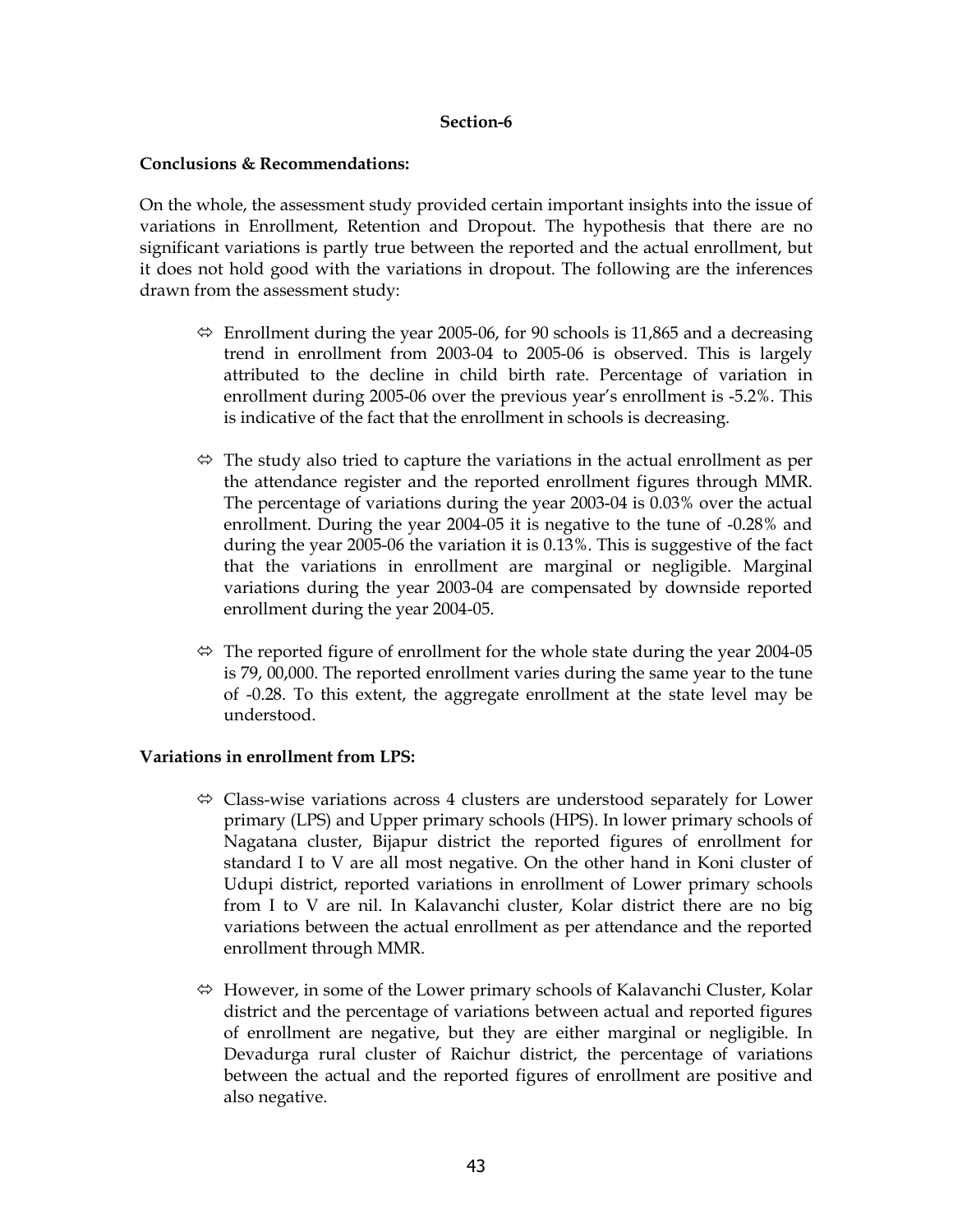- $\Leftrightarrow$  During the year 2003-04 for all the classes from 1 to V standards the percentage of variations between the actual and reported figures is 1.47. However, it has come down to 0.40% during the year 2004-05. But during the year 2005-06 there are no variations in Devadurgs ® cluster.
- $\Leftrightarrow$  Thus, for all the Lower primary schools it can be inferred that the variations in enrollment from Nagatana cluster are reported to be lower in relation to actual attendance. Whereas in Kalavanchi cluster there were no variations between actual and reported enrollment during the year 2004-05, but during year 2003-04 and 2005-06, marginal negative variations are discernable. Outstandingly, in Koni cluster of Udupi district there are no variations between the actual and reported figures of enrollment from 2003-04 to 2005- 06.

#### Variations in enrollment from HPS:

- $\Leftrightarrow$  As far as the variations between the actual and the reported figures of enrollment in Higher primary schools (HPS) are concerned, Nagatana cluster of Bijapur district reported less variations in enrollment than Devadurga which is -2.69% during the year 2003-04. It can also be understood that in Koni cluster of Udupi district enrollment is reported to be on higher side to the tune of 1.63% during the year 2003-04.
- $\Leftrightarrow$  Incidentally, during the year 2004-05 Nagatana cluster of Bijapur district and Devadurga ® cluster of Raichur district reported lower enrollment from HPS. Whereas the variations in enrollment from Koni cluster of Udupi district are significant to the tune of 1.66% which is higher than the reported enrollment of 0.26% from Kalavanchi cluster during the same year. During the year 2005-06, excepting Kalavanchi cluster of Kolar district, the other three clusters reported relatively high figures of enrollment : Nagatana cluster to the tune of 2.24%, Koni to the tune of 0.21% and Devadurga reported a lower figure to the tune of -1.25%.
- $\Leftrightarrow$  On the whole it can be stated that the reported enrollment figures both from HPS and LPS are marginally either under or over reported. This drives us to draw an inference that there are variations towards negative side also which implies that the actual attendance figures of schools are not being properly reported by the teachers.

## Enrollment through special drives:

 $\Leftrightarrow$  Enrollment through special drives brought 650 students from four clusters. However, the number of students retained by the schools during the year 2005-06 is 358 students which is 45% of the enrollment brought through special drives. It is interesting to note that 58% of children brought through special enrollment drives went along with their parents when the family migrated to the another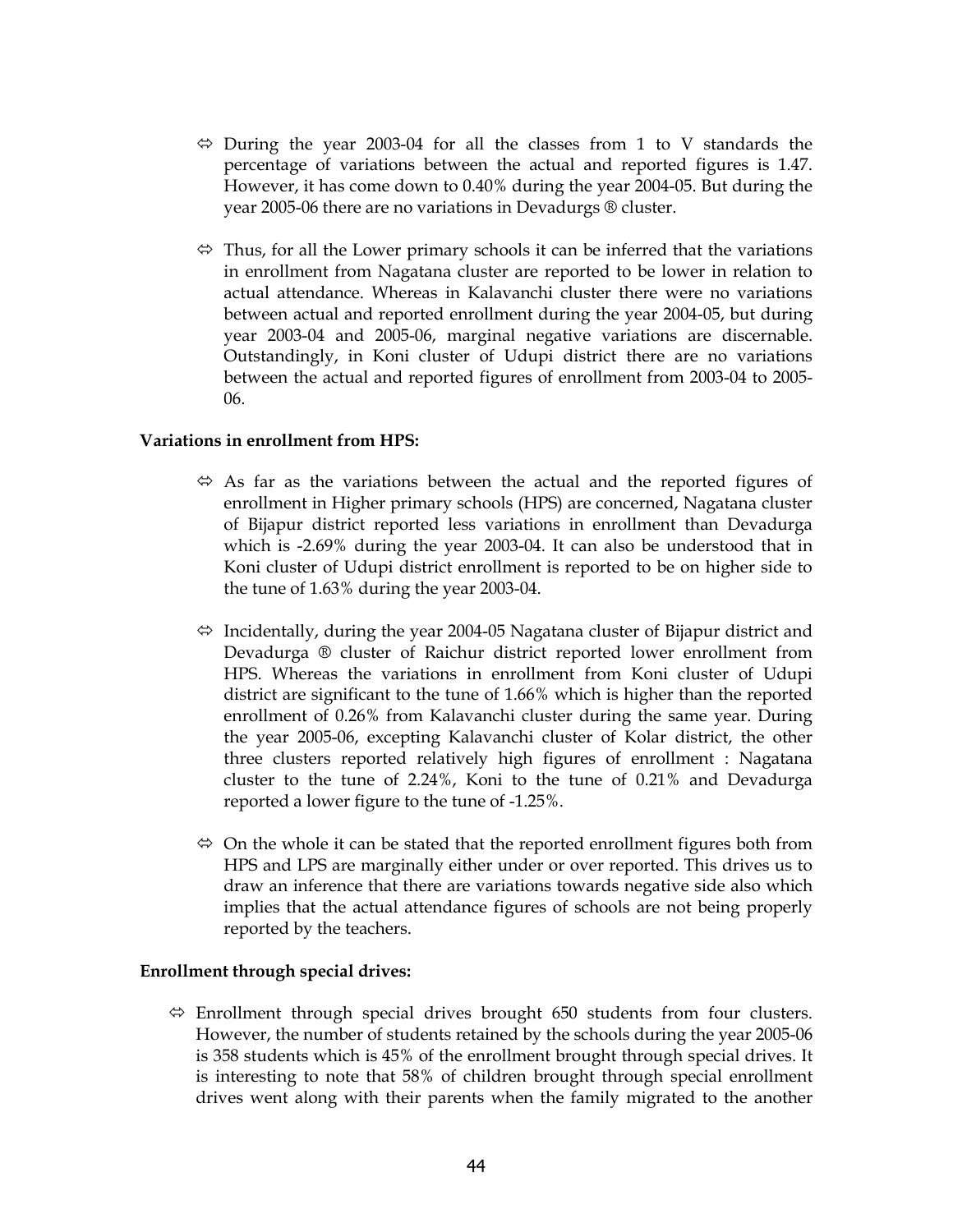place in search of employment. *Migration-in* is more in Koni cluster of Udupi district and *Migration-out* is more in Nagatana cluster of Bijapur district, followed by Devadurga® cluster of Raichur district.

#### Reasons for Variation in Dropout

Variations between the actual figures of dropout and those reported are examined by the study. While collecting the information on dropout two ways were adopted- i) by verifying the school registers and obtaining the actual figures of dropout. ii) By interacting with the teachers and noting the figure of dropout as reported by them. In general, it was found that the teachers were apprehensive to report about the actual figures of dropout largely due to the following reasons.

- $\Rightarrow$  Fear of reporting a larger figure of dropout entails their liability to bring the dropout children into the main stream learning either through Chinnarangala or the Bridge course programs.
- $\Rightarrow$  The teachers also feel it burdensome to keep constant touch with the families, prone to migration along with children. These children are generally susceptible to irregular attendance. The teachers are expected to track down these children properly and ensure that they are well within the system. This warrants having constant interactions with the parents through organizing Parent and SDMC meetings on the issue of dropout. Teachers feel that this is an additional burden and report either less or no dropout.
- $\Rightarrow$  Variations in the reported data are largely due to the fact that collection of information is not often based on verifying the school records or checking the realities at the school level for various reasons.

## Variations in Dropout

- $\Leftrightarrow$  Analysis is carried out keeping the above reasons in view and separating the influence of certain systemic factors for non-retention. The reported number of dropout from 98 schools (4 clusters) is 380. However, after verifying the school records and analyzing the information, the actual total dropout is found to be 418 from 98 schools. Thus, the actual dropout is under-reported to the tune of -9.09%. This implies that the reported figures of dropout are to be used keeping the above variations and considering the above percentage as correction factor.
- $\Leftrightarrow$  Standard deviations from average attendance are more in Nagatana cluster of Bijapur district followed by Koni cluster of Udupi district. Kalavanchi cluster of Kolar district has less standard deviation. Higher standard deviations invariably indicate that regularity of child attendance to school is not consistent for the whole academic year.
- $\Leftrightarrow$  Community mobilization and sensitization to address the issue of dropout is understood by the teachers and a majority of them have reported the problem of dropout to the SDMC and GP members. Local NGOs have also been consulted and approached by the teachers to address the issue of dropout. Meetings with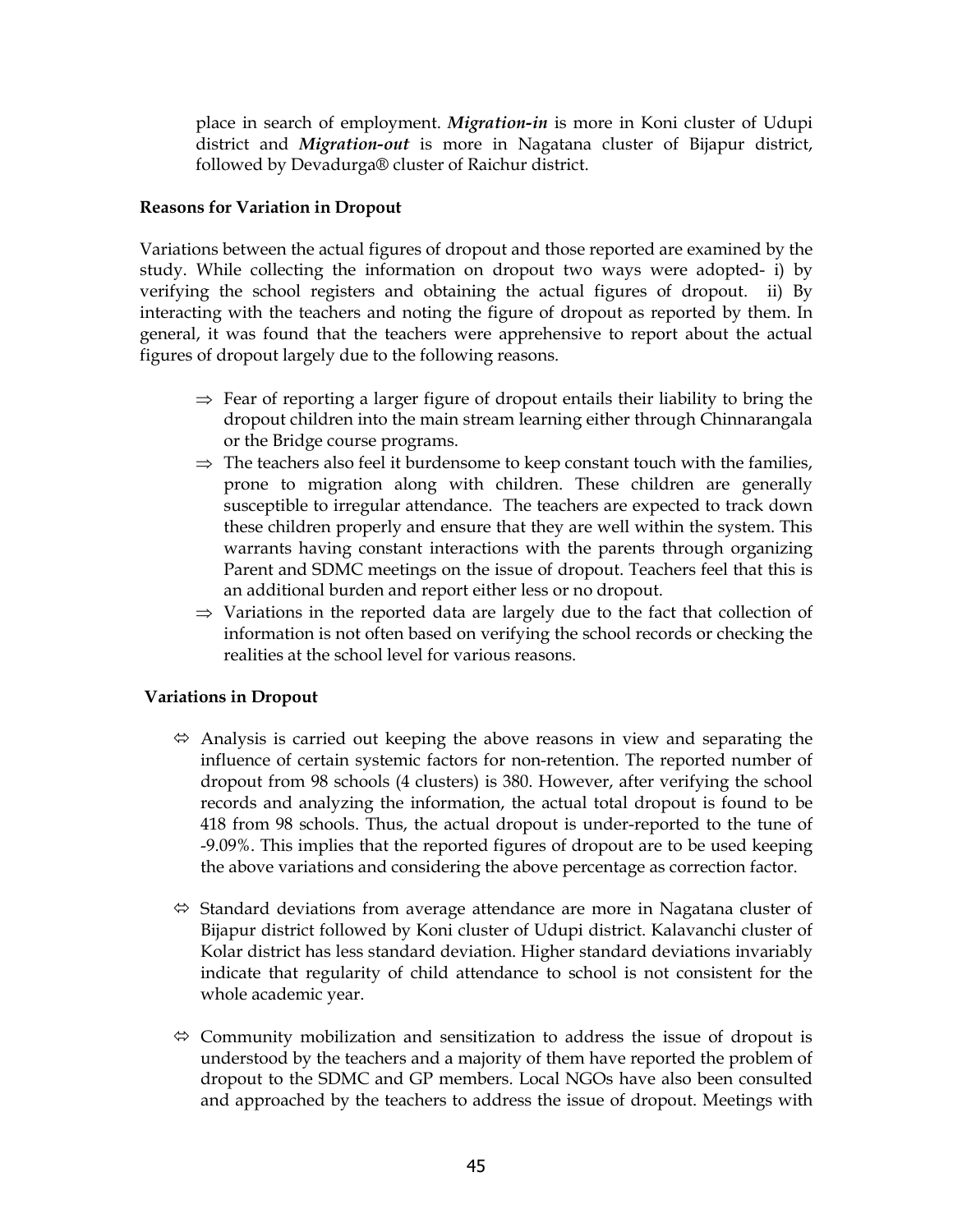the parents and discussions with the SDMC members are part of addressing the issue of dropout.

- $\Leftrightarrow$  The cohort analysis revealed interesting results in-terms of estimating the dropout correctly using the methodology as suggested in the report. It appears better to collect the data relating to dropout in the above specified methodology which includes various factors for dropout and separates the influence of each factor on the total dropout and non-retention.
- $\Leftrightarrow$  Total retention rates of all the clusters is 60.7% and the remaining 39.3% non retention is largely due to failures, issuance of TC, admission repetition, change of residence and migration. Making an allowance for all these factors, manageable and net dropouts are calculated separately for LPS and HPS. Manageable dropout for all the schools from four clusters is 244 which can be managed through special programs/drives and the net dropout of 174 children needs to be addressed urgently by mobilizing and sensitizing the community towards the issue.
- $\Leftrightarrow$  Among the clusters, Nagatana and Devadurga have got more dropout than that of Kalavanchi cluster of Kolar district and Koni of Udupi district. In the net dropout, Nagatana and Devadurga ® contributed for about 94.5% and the remaining 5.5% is distributed between Kalavanchi and Koni. However, it can be noticed that the standard deviations in attendance are more in Nagathana cluster, Bijapur district followed by Koni cluster of Udupi district.
- $\Leftrightarrow$  Attendance of children to school is more in June and July than that of it from August to October. Children during the above period generally support their families in agricultural operations as they will be at their peak stage during this period. Thus, seasonality of attendance is another factor which influences the dropout.

#### Attendance and head count:

 $\Leftrightarrow$  Variations in attendance marked by teachers and the actual presence of children in the schools are significant to the tune of 16%. Attendance marked by the teachers in Devadurga cluster is to the tune of more than 50%. This is an area of concern and needs to be addressed, initiating discussions with the teachers who are inclined to give about 75% attendance to 60% children actually present in the class/school. No cluster is an exception in providing more attendance to children than the actual number of children in the school.

#### Free supply of text books & Mid-day-meals

 $\Leftrightarrow$  The programs like Mid-day-meals and free supply of Textbooks are implemented based on the reported enrollment figures by the schools. The indent placed for free Textbooks do not match with actual enrollment at the school level. Similarly, the Mid-day-meal ordered on the day of visit does not